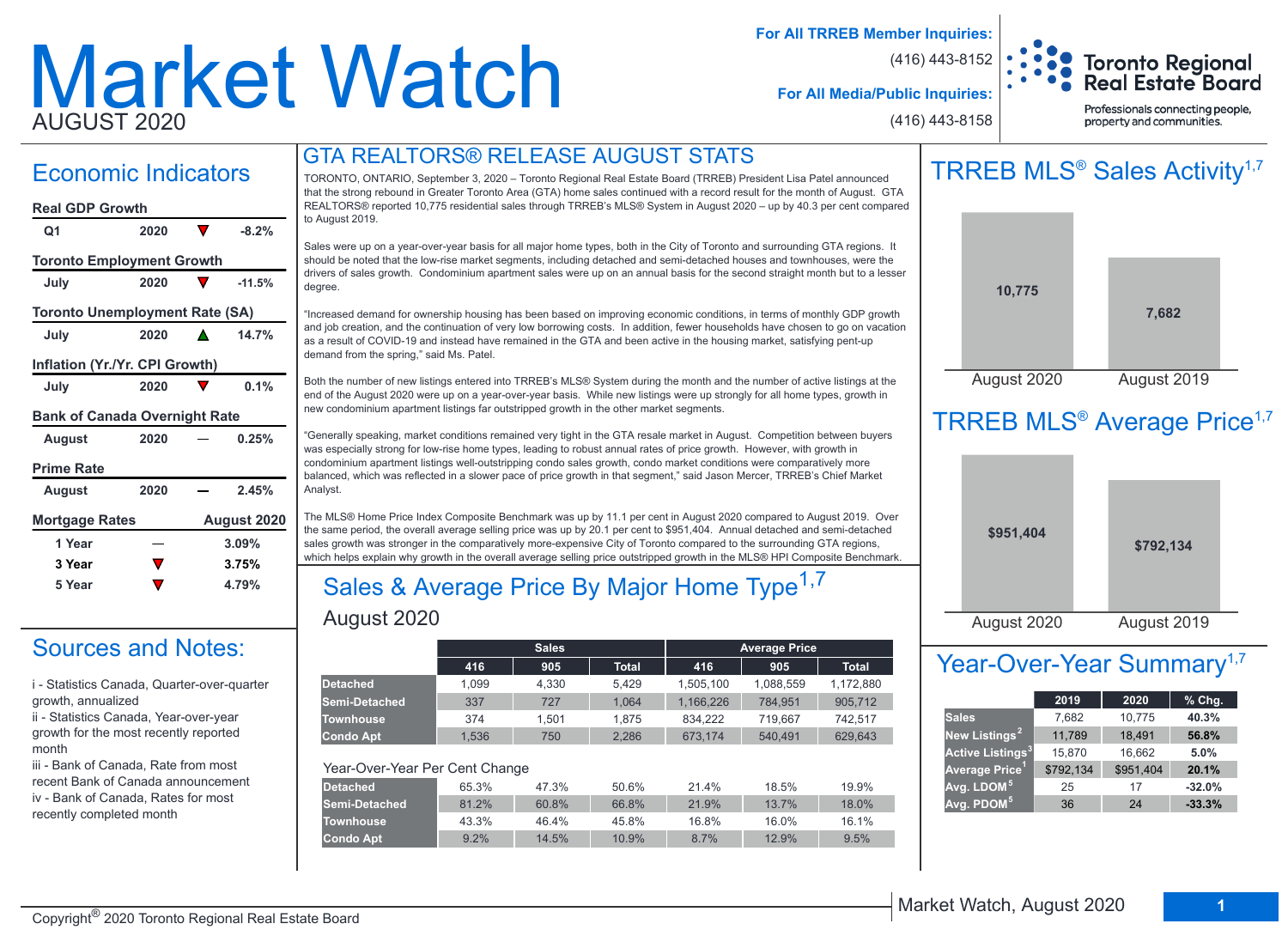# SALES BY PRICE RANGE AND HOUSE TYPE <sup>1,7</sup> AUGUST 2020

|                            | <b>Detached</b> | <b>Semi-Detached</b> | <b>Att/Row/Twnhouse</b> | <b>Condo Townhouse</b> | <b>Condo Apt</b> | Link           | Co-Op Apt       | <b>Det Condo</b> | <b>Co-Ownership Apt</b> | <b>Total</b> |
|----------------------------|-----------------|----------------------|-------------------------|------------------------|------------------|----------------|-----------------|------------------|-------------------------|--------------|
| \$0 to \$99,999            | $\mathbf{0}$    | $\Omega$             | $\overline{0}$          | $\Omega$               | $\mathbf{0}$     | $\mathbf{0}$   | $\Omega$        | $\overline{0}$   | $\Omega$                | $\mathbf{0}$ |
| \$100,000 to \$199,999     | 5               | $\Omega$             | $\cap$                  | $\Omega$               | 6                |                | $\Omega$        | $\Omega$         | $\cap$                  | 11           |
| \$200,000 to \$299,999     | $\overline{4}$  | $\Omega$             |                         | $\overline{2}$         | 5                | $\Omega$       |                 | $\mathbf{0}$     | $\Omega$                | 13           |
| \$300,000 to \$399,999     | 25              |                      |                         | 23                     | 111              |                | $\Omega$        | $\Omega$         |                         | 162          |
| \$400,000 to \$499,999     | 78              | 18                   | 9                       | 73                     | 547              |                | 2               |                  | $\Omega$                | 732          |
| \$500,000 to \$599,999     | 170             | 57                   | 93                      | 230                    | 667              | 19             | $\cap$          |                  |                         | 1,240        |
| \$600,000 to \$699,999     | 375             | 101                  | 227                     | 251                    | 431              | 23             | $\mathbf{0}$    | $\mathbf{0}$     | $\Omega$                | 1,408        |
| \$700,000 to \$799,999     | 538             | 271                  | 297                     | 128                    | 217              | 22             | $\Omega$        | $\mathbf 0$      |                         | 1,474        |
| \$800,000 to \$899,999     | 773             | 273                  | 203                     | 46                     | 115              | 12             | $\mathbf{0}$    | 4                |                         | 1,427        |
| \$900,000 to \$999,999     | 684             | 125                  | 94                      | 25                     | 58               | 11             |                 | $\Omega$         | $\Omega$                | 998          |
| \$1,000,000 to \$1,249,999 | 1,153           | 95                   | 88                      | 21                     | 59               | 11             |                 |                  | $\Omega$                | 1,429        |
| \$1,250,000 to \$1,499,999 | 713             | 58                   | 22                      | 14                     | 29               | $\mathbf 0$    | $\mathbf 0$     | $\mathbf 0$      | $\Omega$                | 836          |
| \$1,500,000 to \$1,749,999 | 341             | 37                   | 14                      | $\overline{2}$         | 13               | $\mathbf{0}$   | $\mathbf{0}$    | $\mathbf{0}$     | $\overline{0}$          | 407          |
| \$1,750,000 to \$1,999,999 | 193             | 15                   | 5                       | 2                      | 10               | 0              | $\Omega$        | $\mathbf 0$      | $\Omega$                | 225          |
| $$2,000,000+$              | 377             | 13                   | 4                       |                        | 18               | $\overline{0}$ | $\Omega$        | $\overline{0}$   | $\Omega$                | 413          |
|                            |                 |                      |                         |                        |                  |                |                 |                  |                         |              |
| <b>Total Sales</b>         | 5,429           | 1,064                | 1,057                   | 818                    | 2,286            | 99             | $5\overline{5}$ | 13               | $\overline{4}$          | 10,775       |
| Share of Total Sales (%)   | 50.4%           | 9.9%                 | 9.8%                    | 7.6%                   | 21.2%            | 0.9%           | $0.0\%$         | 0.1%             | 0.0%                    | 100.0%       |
| <b>Average Price (\$)</b>  | \$1,172,880     | \$905,712            | \$806,239               | \$660,177              | \$629,643        | \$753,840      | \$617,800       | \$662,404        | \$555,125               | \$951,404    |

# SALES BY PRICE RANGE AND HOUSE TYPE 1,7

#### YEAR-TO-DATE, 2020

|                            | <b>Detached</b> | <b>Semi-Detached</b> | <b>Att/Row/Twnhouse</b> | <b>Condo Townhouse</b> | <b>Condo Apt</b> | <b>Link</b>    | Co-Op Apt      | <b>Det Condo</b> | <b>Co-Ownership Apt</b> | <b>Total</b> |
|----------------------------|-----------------|----------------------|-------------------------|------------------------|------------------|----------------|----------------|------------------|-------------------------|--------------|
| \$0 to \$99,999            |                 |                      |                         |                        | $\overline{2}$   | $\overline{0}$ | $\overline{0}$ | $\mathbf{0}$     | $\Omega$                | 5            |
| \$100,000 to \$199,999     | 39              |                      | $\Omega$                | $\Omega$               | 41               | 0              | 3              | 0                | $\Omega$                | 83           |
| \$200,000 to \$299,999     | 60              | $\overline{2}$       | 3                       | 24                     | 61               | $\Omega$       | $\overline{ }$ | $\overline{0}$   | $\overline{2}$          | 159          |
| \$300,000 to \$399,999     | 228             | 17                   | 3                       | 161                    | 693              |                | 13             |                  | 8                       | 1,124        |
| \$400,000 to \$499,999     | 628             | 200                  | 185                     | 563                    | 2,908            | 22             |                | $\overline{7}$   | 9                       | 4,529        |
| \$500,000 to \$599,999     | 1,413           | 263                  | 615                     | 1,273                  | 3,864            | 82             | ີ              | 18               | 6                       | 7,537        |
| \$600,000 to \$699,999     | 2,328           | 606                  | 1,262                   | 1,107                  | 2,533            | 90             |                | 5                | $\overline{2}$          | 7,937        |
| \$700,000 to \$799,999     | 3,332           | 1,487                | 1,510                   | 656                    | 1,355            | 79             |                | 8                | $\mathcal{P}$           | 8,429        |
| \$800,000 to \$899,999     | 4,096           | 1,210                | 899                     | 238                    | 728              | 101            |                | 11               |                         | 7,285        |
| \$900,000 to \$999,999     | 3,530           | 541                  | 463                     | 128                    | 415              | 69             |                |                  | 0                       | 5,150        |
| \$1,000,000 to \$1,249,999 | 5,197           | 469                  | 393                     | 140                    | 379              | 51             |                |                  | $\Omega$                | 6,633        |
| \$1,250,000 to \$1,499,999 | 3,142           | 325                  | 132                     | 53                     | 171              | $\Omega$       |                |                  | 0                       | 3,825        |
| \$1,500,000 to \$1,749,999 | 1,614           | 174                  | 54                      | 12                     | 90               | $\Omega$       | $\Omega$       | $\mathbf{0}$     | $\overline{0}$          | 1,944        |
| \$1,750,000 to \$1,999,999 | 913             | 61                   | 17                      | 10                     | 44               | 0              |                |                  | 0                       | 1,046        |
| $$2,000,000+$              | 1,858           | 77                   | 19                      | 9                      | 101              | $\overline{0}$ | $\overline{0}$ | $\Omega$         | $\overline{0}$          | 2,064        |
|                            |                 |                      |                         |                        |                  |                |                |                  |                         |              |
| <b>Total Sales</b>         | 28,379          | 5,432                | 5,556                   | 4,375                  | 13,385           | 495            | 45             | 53               | 30                      | 57,750       |
| Share of Total Sales (%)   | 49.1%           | 9.4%                 | 9.6%                    | 7.6%                   | 23.2%            | 0.9%           | 0.1%           | 0.1%             | 0.1%                    | 100.0%       |
| Average Price (\$)         | \$1,116,195     | \$892,243            | \$782,251               | \$647,594              | \$637,882        | \$766,086      | \$497,606      | \$695,269        | \$479,883               | \$912,441    |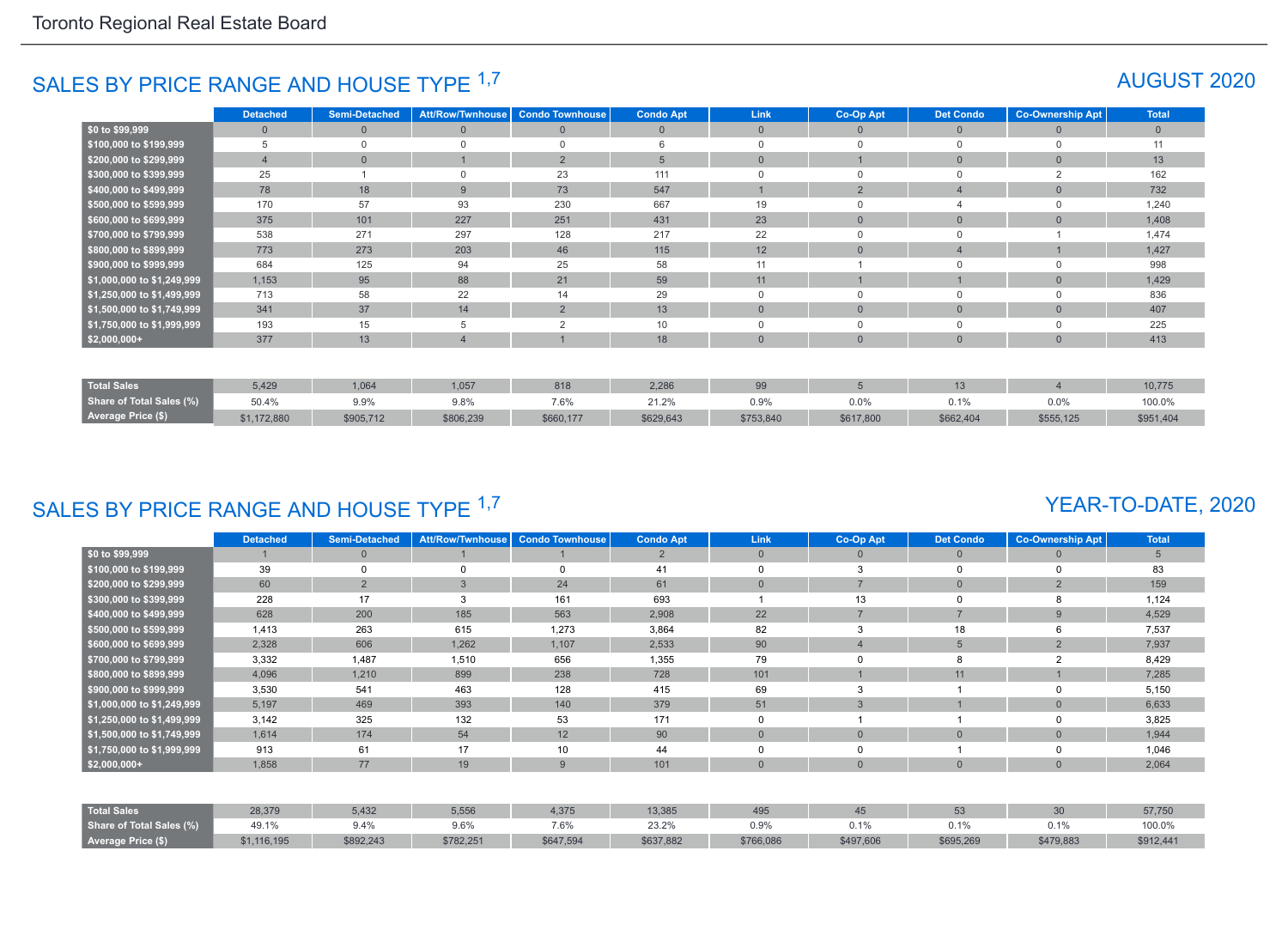# ALL TRREB AREAS ALL HOME TYPES, AUGUST 2020

|                                  | # of Sales | Dollar Volume <sup>1</sup> | <b>Average Price</b> | <b>Median Price</b> | New Listings <sup>2</sup> | <b>SNLR (Trend)</b> | <b>Active Listings<sup>3</sup></b> | Mos Inv (Trend) | Avg. SP/LP <sup>4</sup> | Avg. LDOM <sup>5</sup> | Avg. PDOM <sup>5</sup> |
|----------------------------------|------------|----------------------------|----------------------|---------------------|---------------------------|---------------------|------------------------------------|-----------------|-------------------------|------------------------|------------------------|
| <b>TREB Total</b>                | 10,775     | \$10,251,376,755           | \$951,404            | \$821,000           | 18,491                    | 60.3%               | 16,662                             | 1.7             | 101%                    | 17                     | 24                     |
| <b>Halton Region</b>             | 1,126      | \$1,161,717,623            | \$1,031,721          | \$900,000           | 1,500                     | 65.8%               | 1,306                              | 1.6             | 100%                    | 17                     | 24                     |
| Burlington                       | 302        | \$269,631,480              | \$892,819            | \$813,000           | 404                       | 68.8%               | 365                                | 1.5             | 100%                    | 17                     | 24                     |
| <b>Halton Hills</b>              | 133        | \$126,703,247              | \$952,656            | \$832,000           | 156                       | 72.4%               | 93                                 | 1.4             | 100%                    | 12                     | 16                     |
| Milton                           | 284        | \$245,912,010              | \$865,887            | \$806,000           | 354                       | 72.4%               | 201                                | 1.0             | 101%                    | 13                     | 16                     |
| Oakville                         | 407        | \$519,470,886              | \$1,276,341          | \$1,120,000         | 586                       | 58.1%               | 647                                | 2.2             | 99%                     | 22                     | 31                     |
| <b>Peel Region</b>               | 2,301      | \$2,064,896,925            | \$897,391            | \$818,000           | 3,721                     | 63.5%               | 2,788                              | $1.4$           | 100%                    | 14                     | 20                     |
| <b>Brampton</b>                  | 1,195      | \$1,019,867,273            | \$853,445            | \$803,000           | 1,759                     | 66.2%               | 1,088                              | 1.1             | 101%                    | 12                     | 17                     |
| Caledon                          | 156        | \$171,698,961              | \$1,100,634          | \$1,050,000         | 272                       | 56.7%               | 227                                | 2.4             | 99%                     | 16                     | 23                     |
| Mississauga                      | 950        | \$873,330,691              | \$919,295            | \$820,000           | 1,690                     | 61.7%               | 1,473                              | 1.5             | 100%                    | 16                     | 23                     |
| <b>City of Toronto</b>           | 3,365      | \$3,407,083,747            | \$1,012,506          | \$815,000           | 7,391                     | 56.6%               | 7,211                              | 1.7             | 102%                    | 16                     | 24                     |
| <b>Toronto West</b>              | 939        | \$851,147,040              | \$906,440            | \$802,700           | 1,733                     | 61.9%               | 1,557                              | 1.5             | 103%                    | 16                     | 23                     |
| <b>Toronto Central</b>           | 1,441      | \$1,652,232,229            | \$1,146,587          | \$755,000           | 3,995                     | 49.9%               | 4,510                              | 2.2             | 99%                     | 19                     | 28                     |
| <b>Toronto East</b>              | 985        | \$903,704,478              | \$917,466            | \$860,000           | 1,663                     | 65.9%               | 1,144                              | 1.1             | 106%                    | 13                     | 18                     |
| <b>York Region</b>               | 1,933      | \$2,109,739,400            | \$1,091,433          | \$975,000           | 3,458                     | 54.1%               | 3,763                              | 2.4             | 100%                    | 20                     | 31                     |
| Aurora                           | 140        | \$145,553,292              | \$1,039,666          | \$940,000           | 252                       | 54.8%               | 262                                | $2.4\,$         | 100%                    | 22                     | 34                     |
| East Gwillimbury                 | 87         | \$84,106,622               | \$966,743            | \$916,600           | 115                       | 56.8%               | 121                                | 2.6             | 100%                    | 22                     | 30                     |
| Georgina                         | 119        | \$84,543,672               | \$710,451            | \$640,000           | 160                       | 58.7%               | 147                                | 2.4             | 98%                     | 27                     | 39                     |
| King                             | 69         | \$115,022,800              | \$1,666,997          | \$1,400,000         | 101                       | 42.5%               | 191                                | 5.9             | 96%                     | 42                     | 66                     |
| Markham                          | 471        | \$529,235,160              | \$1,123,642          | \$1,023,800         | 807                       | 57.3%               | 808                                | 1.9             | 102%                    | 18                     | 27                     |
| Newmarket                        | 203        | \$189,101,077              | \$931,532            | \$860,000           | 276                       | 63.1%               | 220                                | 1.6             | 101%                    | 16                     | 26                     |
| Richmond Hill                    | 305        | \$366,496,201              | \$1,201,627          | \$1,066,000         | 692                       | 49.3%               | 843                                | 2.8             | 101%                    | 20                     | 32                     |
| Vaughan                          | 448        | \$496,786,426              | \$1,108,898          | \$1,047,500         | 894                       | 51.8%               | 978                                | 2.4             | 100%                    | 19                     | 28                     |
| Whitchurch-Stouffville           | 91         | \$98,894,150               | \$1,086,749          | \$930,000           | 161                       | 53.4%               | 193                                | 2.9             | 98%                     | 26                     | 36                     |
| <b>Durham Region</b>             | 1,515      | \$1,112,215,731            | \$734,136            | \$689,800           | 1,839                     | 69.2%               | 1,105                              | 1.3             | 103%                    | 14                     | 18                     |
| Ajax                             | 238        | \$183,531,983              | \$771,143            | \$740,000           | 301                       | 72.7%               | 141                                | 1.0             | 104%                    | 11                     | 13                     |
| <b>Brock</b>                     | 30         | \$19,296,619               | \$643,221            | \$533,010           | 34                        | 67.2%               | 27                                 | 2.6             | 100%                    | 22                     | 43                     |
| Clarington                       | 246        | \$164,310,303              | \$667,928            | \$645,375           | 317                       | 68.3%               | 211                                | 1.4             | 103%                    | 11                     | 14                     |
| Oshawa                           | 420        | \$257,389,994              | \$612,833            | \$601,700           | 478                       | 71.5%               | 235                                | 1.1             | 105%                    | 11                     | 14                     |
| Pickering                        | 179        | \$150,023,366              | \$838,119            | \$775,000           | 252                       | 65.1%               | 189                                | 1.5             | 102%                    | 16                     | 22                     |
| Scugog                           | 44         | \$40,077,300               | \$910,848            | \$737,500           | 54                        | 61.4%               | 66                                 | 2.9             | 99%                     | 27                     | 37                     |
| Uxbridge                         | 61         | \$60,629,349               | \$993,924            | \$880,000           | 47                        | 62.6%               | 58                                 | 2.6             | 99%                     | 30                     | 39                     |
| Whitby                           | 297        | \$236,956,817              | \$797,834            | \$759,500           | 356                       | 69.8%               | 178                                | 1.1             | 103%                    | 13                     | 17                     |
| <b>Dufferin County</b>           | 68         | \$44,184,024               | \$649,765            | \$630,750           | 78                        | 81.2%               | 44                                 | 1.0             | 103%                    | 12                     | 14                     |
| Orangeville                      | 68         | \$44,184,024               | \$649,765            | \$630,750           | 78                        | 81.2%               | 44                                 | 1.0             | 103%                    | 12                     | 14                     |
| <b>Simcoe County</b>             | 467        | \$351,539,305              | \$752,761            | \$721,500           | 504                       | 66.0%               | 445                                | 2.3             | 99%                     | 25                     | 31                     |
| Adjala-Tosorontio                | 28         | \$24,416,400               | \$872,014            | \$835,450           | 29                        | 67.0%               | 32                                 | 3.1             | 98%                     | 25                     | 28                     |
| <b>Bradford West Gwillimbury</b> | 96         | \$78,568,000               | \$818,417            | \$777,950           | 131                       | 65.9%               | 89                                 | 1.6             | 100%                    | 17                     | 21                     |
| Essa                             | 49         | \$36,290,800               | \$740,629            | \$590,000           | 42                        | 75.9%               | 29                                 | 1.9             | 98%                     | 32                     | 33                     |
| Innisfil                         | 163        | \$119,382,056              | \$732,405            | \$668,000           | 171                       | 59.2%               | 181                                | 3.0             | 99%                     | 32                     | 41                     |
| New Tecumseth                    | 131        | \$92,882,049               | \$709,023            | \$672,000           | 131                       | 72.0%               | 114                                | 1.9             | 99%                     | 21                     | 25                     |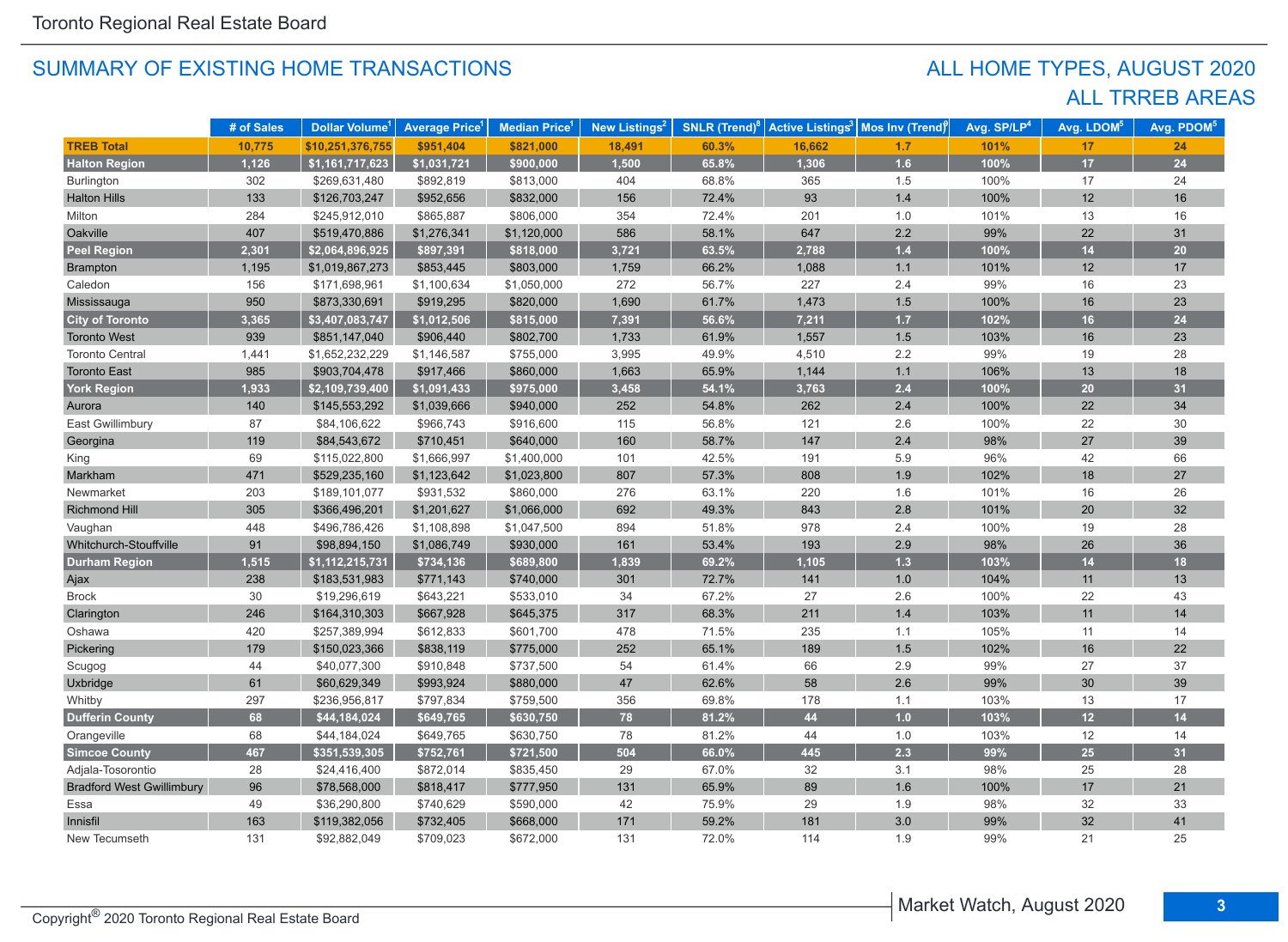# SUMMARY OF EXISTING HOME TRANSACTIONS **ALL HOME TYPES, AUGUST 2020** CITY OF TORONTO MUNICIPAL BREAKDOWN

|                              | # of Sales | Dollar Volume <sup>1</sup> | <b>Average Price</b> | <b>Median Price</b> <sup>1</sup> | New Listings <sup>2</sup> | <b>SNLR</b> (Trend) $8$ | <b>Active Listings<sup>3</sup></b> | Mos Inv (Trend) | Avg. SP/LP <sup>4</sup> | Avg. LDOM <sup>5</sup> | Avg. PDOM <sup>5</sup> |
|------------------------------|------------|----------------------------|----------------------|----------------------------------|---------------------------|-------------------------|------------------------------------|-----------------|-------------------------|------------------------|------------------------|
| <b>TREB Total</b>            | 10,775     | \$10,251,376,755           | \$951,404            | \$821,000                        | 18,491                    | 60.3%                   | 16,662                             | 1.7             | 101%                    | 17                     | 24                     |
| <b>City of Toronto Total</b> | 3,365      | \$3,407,083,747            | \$1,012,506          | \$815,000                        | 7,391                     | 56.6%                   | 7,211                              | $1.7$           | 102%                    | 16                     | 24                     |
| <b>Toronto West</b>          | 939        | \$851,147,040              | \$906,440            | \$802,700                        | 1,733                     | 61.9%                   | 1,557                              | 1.5             | 103%                    | 16                     | 23                     |
| Toronto W01                  | 50         | \$47,119,500               | \$942,390            | \$738,750                        | 113                       | 61.1%                   | 97                                 | 1.1             | 108%                    | 13                     | 20                     |
| Toronto W02                  | 90         | \$103,366,561              | \$1,148,517          | \$1,116,700                      | 134                       | 71.8%                   | 77                                 | 0.8             | 108%                    | 11                     | 15                     |
| Toronto W03                  | 76         | \$68,350,387               | \$899,347            | \$875,750                        | 131                       | 64.4%                   | 75                                 | $1.2$           | 105%                    | 13                     | 20                     |
| Toronto W04                  | 99         | \$79,844,651               | \$806,512            | \$746,000                        | 179                       | 58.9%                   | 180                                | 1.8             | 102%                    | 16                     | 25                     |
| Toronto W05                  | 112        | \$88,083,000               | \$786,455            | \$783,500                        | 219                       | 65.7%                   | 215                                | 1.5             | 100%                    | 14                     | 21                     |
| Toronto W06                  | 168        | \$142,783,717              | \$849,903            | \$743,500                        | 357                       | 57.2%                   | 377                                | 1.9             | 101%                    | 15                     | 26                     |
| Toronto W07                  | 26         | \$36,000,399               | \$1,384,631          | \$1,274,500                      | 58                        | 59.0%                   | 36                                 | 1.5             | 104%                    | 11                     | 13                     |
| Toronto W08                  | 184        | \$191,175,150              | \$1,038,995          | \$692,500                        | 341                       | 59.2%                   | 315                                | 1.6             | 100%                    | 17                     | 25                     |
| Toronto W09                  | 42         | \$34,249,325               | \$815,460            | \$823,550                        | 84                        | 59.2%                   | 85                                 | 1.8             | 103%                    | 23                     | 26                     |
| Toronto W10                  | 92         | \$60,174,350               | \$654,069            | \$541,500                        | 117                       | 70.0%                   | 100                                | $1.2$           | 101%                    | 19                     | 25                     |
| <b>Toronto Central</b>       | 1,441      | \$1,652,232,229            | \$1,146,587          | \$755,000                        | 3,995                     | 49.9%                   | 4,510                              | 2.2             | 99%                     | 19                     | 28                     |
| Toronto C01                  | 402        | \$350,032,465              | \$870,728            | \$707,500                        | 1,338                     | 47.0%                   | 1,579                              | 2.2             | 102%                    | 18                     | 28                     |
| Toronto C02                  | 75         | \$123,787,654              | \$1,650,502          | \$1,260,000                      | 239                       | 44.0%                   | 298                                | 2.8             | 100%                    | 19                     | 32                     |
| Toronto C03                  | 43         | \$67,351,128               | \$1,566,305          | \$1,230,000                      | 98                        | 55.3%                   | 108                                | 1.9             | 101%                    | 14                     | 23                     |
| Toronto C04                  | 74         | \$151,415,475              | \$2,046,155          | \$1,842,500                      | 151                       | 52.0%                   | 149                                | 2.1             | 100%                    | 15                     | 29                     |
| Toronto C06                  | 43         | \$50,070,313               | \$1,164,426          | \$1,038,000                      | 89                        | 51.0%                   | 78                                 | 2.2             | 101%                    | 20                     | 25                     |
| Toronto C07                  | 103        | \$94,771,868               | \$920,115            | \$705,000                        | 240                       | 52.8%                   | 254                                | 2.3             | 101%                    | 19                     | 26                     |
| Toronto C08                  | 189        | \$145,577,870              | \$770,253            | \$675,000                        | 657                       | 46.7%                   | 726                                | 2.1             | 101%                    | 19                     | 28                     |
| Toronto C09                  | 32         | \$86,459,438               | \$2,701,857          | \$2,067,500                      | 59                        | 51.9%                   | 74                                 | 2.5             | 97%                     | 24                     | 38                     |
| Toronto C10                  | 58         | \$60,783,255               | \$1,047,987          | \$754,000                        | 192                       | 53.2%                   | 190                                | 1.7             | 100%                    | 14                     | 22                     |
| Toronto C11                  | 46         | \$49,329,930               | \$1,072,390          | \$588,500                        | 77                        | 60.8%                   | 67                                 | 1.7             | 103%                    | 14                     | 18                     |
| Toronto C12                  | 35         | \$131,488,300              | \$3,756,809          | \$2,055,000                      | 87                        | 36.6%                   | 155                                | $5.7$           | 89%                     | 35                     | 51                     |
| Toronto C13                  | 71         | \$99,058,531               | \$1,395,191          | \$1,075,000                      | 144                       | 57.3%                   | 151                                | 2.0             | 99%                     | 21                     | 29                     |
| Toronto C14                  | 125        | \$124,540,502              | \$996,324            | \$698,800                        | 271                       | 53.4%                   | 332                                | 2.3             | 99%                     | 19                     | 27                     |
| Toronto C15                  | 145        | \$117,565,500              | \$810,797            | \$665,000                        | 353                       | 57.3%                   | 349                                | 1.9             | 100%                    | 19                     | 25                     |
| <b>Toronto East</b>          | 985        | \$903,704,478              | \$917,466            | \$860,000                        | 1,663                     | 65.9%                   | 1.144                              | $1.1$           | 106%                    | 13                     | 18                     |
| Toronto E01                  | 85         | \$100,552,564              | \$1,182,971          | \$1,125,000                      | 158                       | 65.1%                   | 88                                 | $0.8\,$         | 112%                    | 8                      | 14                     |
| Toronto E02                  | 83         | \$111,455,668              | \$1,342,839          | \$1,225,000                      | 161                       | 56.1%                   | 90                                 | 1.1             | 108%                    | $\boldsymbol{8}$       | 11                     |
| Toronto E03                  | 114        | \$128,776,599              | \$1,129,619          | \$1,095,393                      | 176                       | 63.9%                   | 116                                | 1.1             | 109%                    | 11                     | 17                     |
| Toronto E04                  | 128        | \$101,096,202              | \$789,814            | \$810,000                        | 197                       | 71.4%                   | 108                                | $0.9\,$         | 106%                    | 13                     | 16                     |
| Toronto E05                  | 101        | \$87,093,744               | \$862,314            | \$858,000                        | 161                       | 68.6%                   | 125                                | $1.2$           | 103%                    | 16                     | 22                     |
| Toronto E06                  | 49         | \$50,677,900               | \$1,034,243          | \$930,000                        | 64                        | 61.3%                   | 54                                 | $1.5$           | 101%                    | 16                     | 22                     |
| Toronto E07                  | 90         | \$62,821,476               | \$698,016            | \$686,900                        | 154                       | 69.4%                   | 125                                | 1.1             | 105%                    | 17                     | 23                     |
| Toronto E08                  | 64         | \$57,735,466               | \$902,117            | \$860,000                        | 130                       | 59.3%                   | 116                                | 1.7             | 103%                    | 16                     | 28                     |
| Toronto E09                  | 112        | \$80,796,774               | \$721,400            | \$766,500                        | 200                       | 70.3%                   | 140                                | 0.9             | 105%                    | 13                     | 17                     |
| Toronto E10                  | 69         | \$64,418,088               | \$933,595            | \$912,000                        | 103                       | 66.1%                   | 79                                 | 1.5             | 104%                    | 14                     | 19                     |
| Toronto E11                  | 90         | \$58,279,997               | \$647.556            | \$650,450                        | 159                       | 70.3%                   | 103                                | 1.0             | 103%                    | 14                     | 16                     |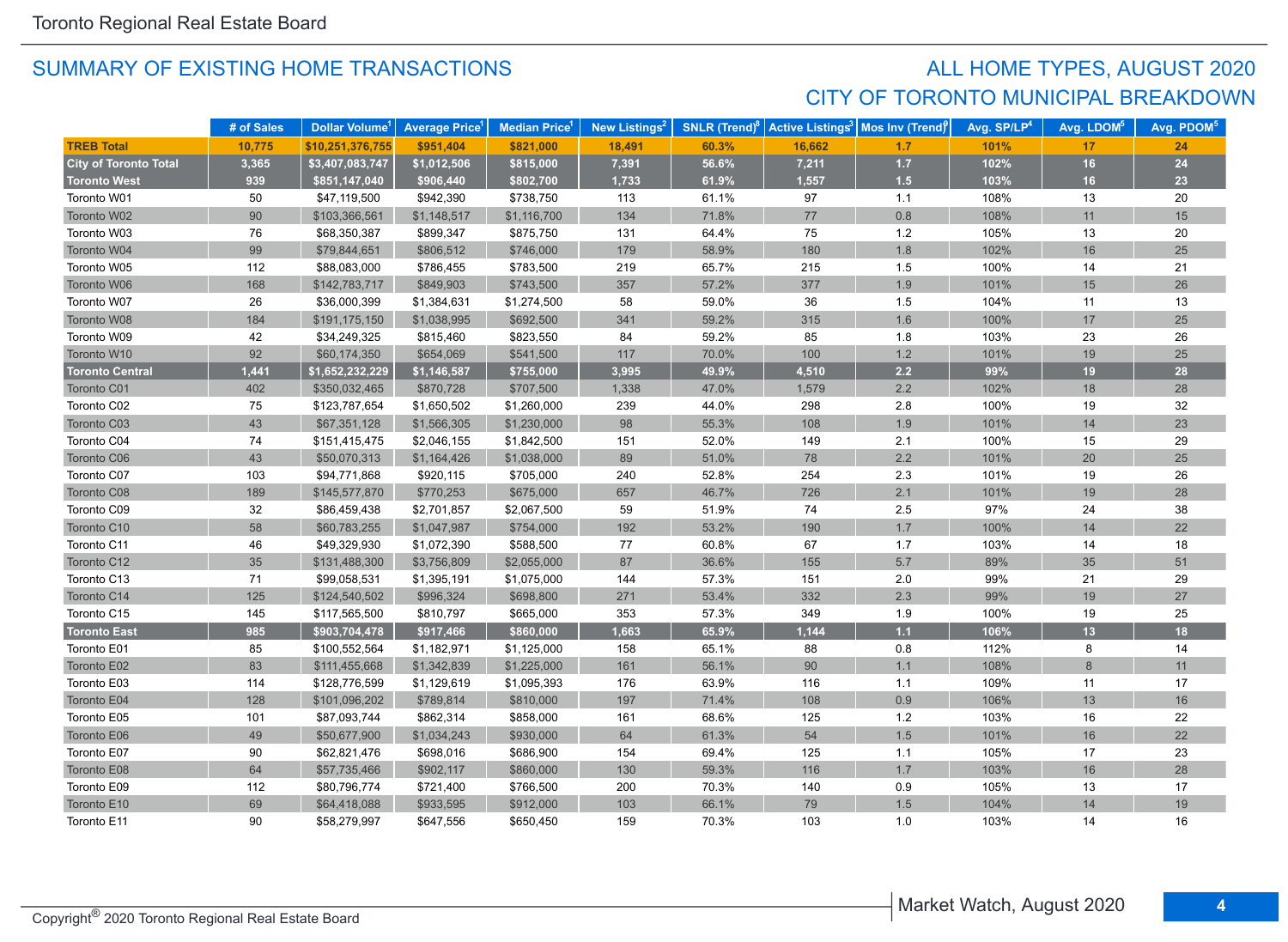# ALL TRREB AREAS ALL HOME TYPES, YEAR-TO-DATE 2020

|                                  | <b>Number of Sales</b> | Dollar Volume <sup>1</sup> | <b>Average Price</b> <sup>1</sup> | Median Price <sup>1</sup> | New Listings <sup>2</sup> | Avg. SP/LP <sup>4</sup> | Avg. LDOM <sup>5</sup> | Avg. PDOM <sup>5</sup> |
|----------------------------------|------------------------|----------------------------|-----------------------------------|---------------------------|---------------------------|-------------------------|------------------------|------------------------|
| <b>TREB Total</b>                | 57,750                 | \$52,693,481,187           | \$912,441                         | \$786,000                 | 100,890                   | 101%                    | 18                     | 25                     |
| <b>Halton Region</b>             | 6,183                  | \$6,019,206,585            | \$973,509                         | \$856,000                 | 9,557                     | 99%                     | 19                     | 26                     |
| Burlington                       | 1,778                  | \$1,565,252,852            | \$880,345                         | \$809,750                 | 2,632                     | 100%                    | 19                     | 24                     |
| <b>Halton Hills</b>              | 743                    | \$655,210,356              | \$881,844                         | \$812,000                 | 994                       | 99%                     | 18                     | 25                     |
| Milton                           | 1,542                  | \$1,271,933,143            | \$824,859                         | \$783,750                 | 2,222                     | 100%                    | 14                     | 19                     |
| Oakville                         | 2,120                  | \$2,526,810,234            | \$1,191,892                       | \$1,031,500               | 3,709                     | 98%                     | 23                     | 32                     |
| <b>Peel Region</b>               | 11,899                 | \$10,246,502,986           | \$861,123                         | \$789,800                 | 19,934                    | 100%                    | 16                     | 22                     |
| Brampton                         | 5,951                  | \$4,905,306,005            | \$824,283                         | \$780,000                 | 9,474                     | 101%                    | 14                     | 20                     |
| Caledon                          | 738                    | \$783,178,488              | \$1,061,217                       | \$955,000                 | 1,329                     | 98%                     | 23                     | 34                     |
| Mississauga                      | 5,210                  | \$4,558,018,493            | \$874,860                         | \$785,000                 | 9,131                     | 100%                    | 16                     | 23                     |
| <b>City of Toronto</b>           | 19,082                 | \$18,811,976,158           | \$985,849                         | \$793,000                 | 37,072                    | 102%                    | 16                     | 23                     |
| <b>Toronto West</b>              | 5,315                  | \$4,788,308,826            | \$900,905                         | \$780,000                 | 9,220                     | 103%                    | 16                     | 22                     |
| <b>Toronto Central</b>           | 8,727                  | \$9,538,397,388            | \$1,092,976                       | \$765,000                 | 19,624                    | 100%                    | $18$                   | 26                     |
| <b>Toronto East</b>              | 5,040                  | \$4,485,269,944            | \$889,935                         | \$840,000                 | 8,228                     | 105%                    | 13                     | 18                     |
| <b>York Region</b>               | 9,659                  | \$10,163,491,480           | $\sqrt{51,052,230}$               | \$941,000                 | 18,630                    | 100%                    | 22                     | 31                     |
| Aurora                           | 661                    | \$674,820,596              | \$1,020,909                       | \$920,000                 | 1,252                     | 99%                     | 23                     | 32                     |
| <b>East Gwillimbury</b>          | 387                    | \$355,785,780              | \$919,343                         | \$860,000                 | 719                       | 99%                     | 25                     | 35                     |
| Georgina                         | 657                    | \$434,806,246              | \$661,806                         | \$620,000                 | 1,071                     | 98%                     | 27                     | 38                     |
| <b>King</b>                      | 317                    | \$506,330,084              | \$1,597,256                       | \$1,425,000               | 668                       | 96%                     | 39                     | 60                     |
| Markham                          | 2,340                  | \$2,503,859,409            | \$1,070,025                       | \$972,000                 | 4,311                     | 102%                    | 18                     | 26                     |
| Newmarket                        | 990                    | \$852,510,070              | \$861,121                         | \$815,000                 | 1,621                     | 100%                    | 18                     | 26                     |
| Richmond Hill                    | 1,616                  | \$1,860,888,569            | \$1,151,540                       | \$1,050,000               | 3,500                     | 100%                    | 21                     | 31                     |
| Vaughan                          | 2,226                  | \$2,491,214,821            | \$1,119,144                       | \$1,032,000               | 4,571                     | 100%                    | 21                     | 31                     |
| Whitchurch-Stouffville           | 465                    | \$483,275,905              | \$1,039,303                       | \$910,000                 | 917                       | 98%                     | 27                     | 38                     |
| <b>Durham Region</b>             | 8,212                  | \$5,603,130,039            | \$682,310                         | \$650,000                 | 11,692                    | 101%                    | 17                     | 22                     |
| Ajax                             | 1,188                  | \$879,105,803              | \$739,988                         | \$720,000                 | 1,631                     | 102%                    | 13                     | 16                     |
| <b>Brock</b>                     | 167                    | \$98,384,231               | \$589,127                         | \$541,019                 | 234                       | 98%                     | 34                     | 46                     |
| Clarington                       | 1,473                  | \$930,367,490              | \$631,614                         | \$599,000                 | 2,123                     | 101%                    | 18                     | 23                     |
| Oshawa                           | 2,342                  | \$1,352,750,348            | \$577,605                         | \$560,000                 | 3,183                     | 102%                    | 15                     | 21                     |
| Pickering                        | 990                    | \$770,428,103              | \$778,210                         | \$725,500                 | 1,569                     | 101%                    | 17                     | 23                     |
| Scugog                           | 232                    | \$177,110,557              | \$763,408                         | \$679,500                 | 369                       | 98%                     | 36                     | 46                     |
| Uxbridge                         | 266                    | \$237,528,040              | \$892,963                         | \$810,000                 | 414                       | 99%                     | 31                     | 40                     |
| Whitby                           | 1,554                  | \$1,157,455,467            | \$744,823                         | \$710,000                 | 2,169                     | 101%                    | 14                     | 19                     |
| <b>Dufferin County</b>           | 401                    | \$252,803,918              | \$630,434                         | \$615,000                 | 515                       | 101%                    | 17                     | 21                     |
| Orangeville                      | 401                    | \$252,803,918              | \$630,434                         | \$615,000                 | 515                       | 101%                    | 17                     | 21                     |
| <b>Simcoe County</b>             | 2,314                  | \$1,596,370,021            | \$689,875                         | \$657,000                 | 3,490                     | 99%                     | 29                     | 38                     |
| Adjala-Tosorontio                | 98                     | \$82,254,292               | \$839,330                         | \$762,250                 | 151                       | 97%                     | 41                     | 51                     |
| <b>Bradford West Gwillimbury</b> | 502                    | \$396,976,819              | \$790,790                         | \$760,000                 | 763                       | 100%                    | 18                     | 25                     |
| Essa                             | 313                    | \$193,586,613              | \$618,488                         | \$550,000                 | 411                       | 98%                     | 31                     | 37                     |
| Innisfil                         | 781                    | \$507,961,307              | \$650,399                         | \$615,000                 | 1,290                     | 98%                     | 36                     | 47                     |
| New Tecumseth                    | 620                    | \$415,590,990              | \$670,308                         | \$643,500                 | 875                       | 99%                     | 28                     | 35                     |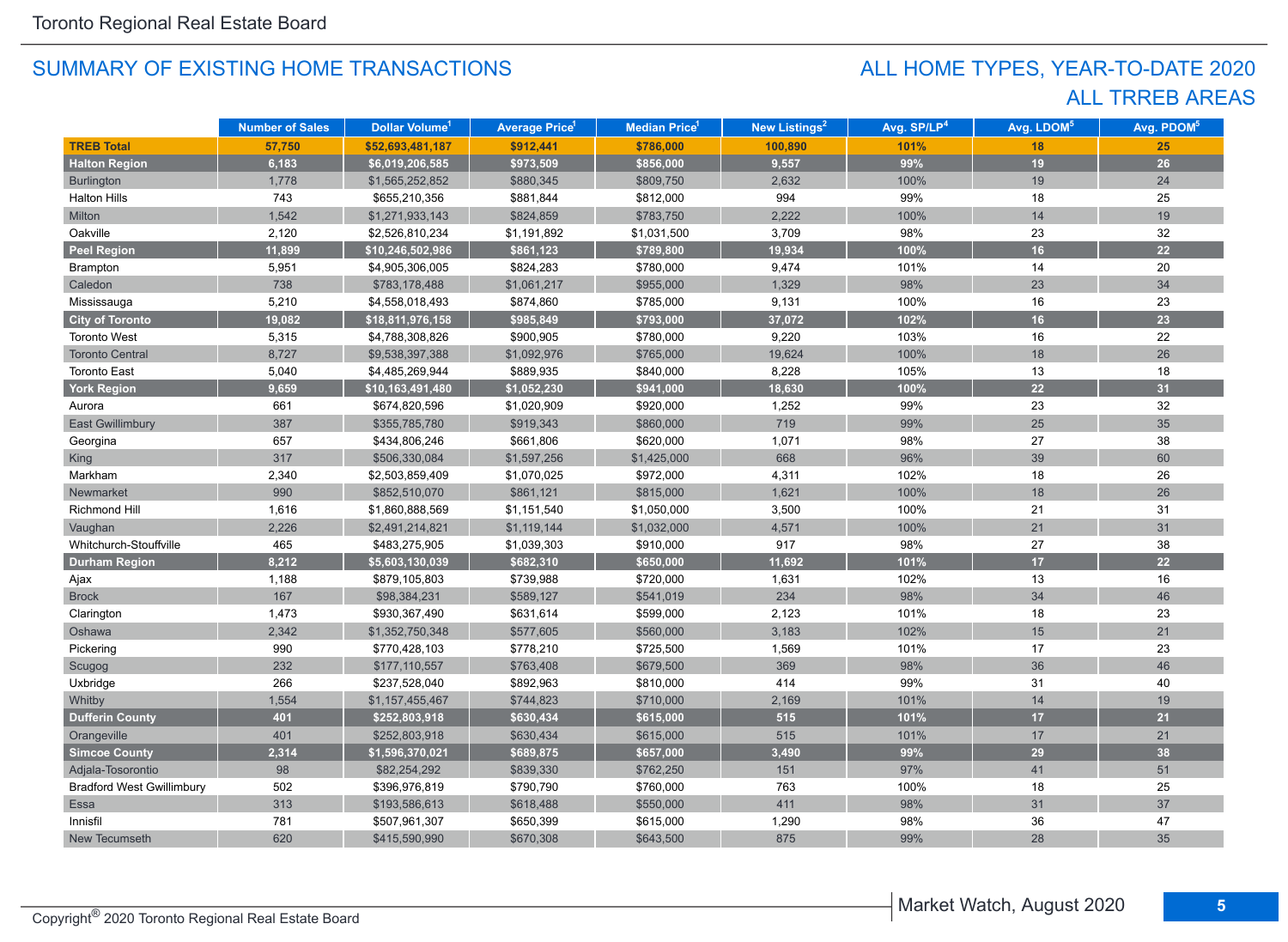# CITY OF TORONTO MUNICIPAL BREAKDOWN ALL HOME TYPES, YEAR-TO-DATE 2020

|                              | <b>Number of Sales</b> | Dollar Volume <sup>1</sup> | <b>Average Price</b> | Median Price <sup>1</sup> | <b>New Listings<sup>2</sup></b> | Avg. SP/LP <sup>4</sup> | Avg. LDOM <sup>5</sup> | Avg. PDOM <sup>5</sup> |
|------------------------------|------------------------|----------------------------|----------------------|---------------------------|---------------------------------|-------------------------|------------------------|------------------------|
| <b>TREB Total</b>            | 57,750                 | \$52,693,481,187           | \$912,441            | \$786,000                 | 100,890                         | 101%                    | 18                     | 25                     |
| <b>City of Toronto Total</b> | 19,082                 | \$18,811,976,158           | \$985,849            | \$793,000                 | 37,072                          | 102%                    | 16                     | 23                     |
| <b>Toronto West</b>          | 5,315                  | \$4,788,308,826            | \$900,905            | \$780,000                 | 9,220                           | 103%                    | 16                     | 22                     |
| Toronto W01                  | 373                    | \$434,169,263              | \$1,163,993          | \$865,000                 | 663                             | 105%                    | 12                     | 18                     |
| Toronto W02                  | 544                    | \$629,913,299              | \$1,157,929          | \$1,119,000               | 782                             | 107%                    | 11                     | 15                     |
| Toronto W03                  | 368                    | \$327,413,871              | \$889,712            | \$872,000                 | 594                             | 105%                    | 13                     | 19                     |
| Toronto W04                  | 550                    | \$418,043,942              | \$760,080            | \$701,500                 | 989                             | 102%                    | 19                     | 26                     |
| Toronto W05                  | 651                    | \$449,028,780              | \$689,752            | \$680,000                 | 1,068                           | 101%                    | 18                     | 23                     |
| Toronto W06                  | 976                    | \$817,466,670              | \$837,568            | \$725,000                 | 1,875                           | 101%                    | 17                     | 24                     |
| Toronto W07                  | 134                    | \$177,599,927              | \$1,325,373          | \$1,250,000               | 240                             | 103%                    | 16                     | 21                     |
| Toronto W08                  | 1,013                  | \$1,034,676,235            | \$1,021,398          | \$685,000                 | 1,834                           | 101%                    | 16                     | 24                     |
| Toronto W09                  | 258                    | \$217,230,529              | \$841,979            | \$844,750                 | 470                             | 102%                    | 21                     | 27                     |
| Toronto W10                  | 448                    | \$282,766,310              | \$631,175            | \$556,500                 | 705                             | 102%                    | 17                     | 23                     |
| <b>Toronto Central</b>       | 8,727                  | \$9,538,397,388            | \$1,092,976          | \$765,000                 | 19,624                          | 100%                    | 18                     | 26                     |
| Toronto C01                  | 2,586                  | \$2,214,022,837            | \$856,157            | \$725,250                 | 6,485                           | 102%                    | 17                     | 25                     |
| Toronto C02                  | 433                    | \$711,314,666              | \$1,642,759          | \$1,225,018               | 1,083                           | 99%                     | 20                     | 29                     |
| Toronto C03                  | 292                    | \$488,639,977              | \$1,673,425          | \$1,246,900               | 555                             | 100%                    | 17                     | 25                     |
| Toronto C04                  | 439                    | \$875,333,391              | \$1,993,926          | \$1,818,000               | 892                             | 101%                    | 17                     | 26                     |
| Toronto C06                  | 195                    | \$199,997,220              | \$1,025,627          | \$875,000                 | 418                             | 100%                    | 19                     | 27                     |
| Toronto C07                  | 568                    | \$606,568,575              | \$1,067,902          | \$791,338                 | 1,152                           | 100%                    | 21                     | 30                     |
| Toronto C08                  | 1,199                  | \$966,475,879              | \$806,068            | \$705,000                 | 3,016                           | 101%                    | 18                     | 24                     |
| Toronto C09                  | 145                    | \$334,553,171              | \$2,307,263          | \$1,940,000               | 304                             | 98%                     | 29                     | 39                     |
| Toronto C10                  | 416                    | \$423,867,292              | \$1,018,912          | \$757,500                 | 881                             | 101%                    | 16                     | 23                     |
| Toronto C11                  | 266                    | \$300,701,776              | \$1,130,458          | \$670,700                 | 451                             | 102%                    | 16                     | 21                     |
| Toronto C12                  | 207                    | \$567,463,344              | \$2,741,369          | \$2,088,800               | 552                             | 94%                     | 29                     | 44                     |
| Toronto C13                  | 405                    | \$440,162,469              | \$1,086,821          | \$835,000                 | 740                             | 99%                     | 19                     | 25                     |
| Toronto C14                  | 697                    | \$675,584,919              | \$969,275            | \$698,300                 | 1,407                           | 100%                    | 20                     | 30                     |
| Toronto C15                  | 879                    | \$733,711,872              | \$834,712            | \$660,000                 | 1,688                           | 101%                    | 18                     | 24                     |
| <b>Toronto East</b>          | 5.040                  | \$4,485,269,944            | \$889,935            | \$840,000                 | 8,228                           | 105%                    | 13                     | 18                     |
| Toronto E01                  | 464                    | \$555,614,787              | \$1,197,446          | \$1,149,500               | 769                             | 111%                    | 9                      | 12                     |
| Toronto E02                  | 463                    | \$585,354,434              | \$1,264,264          | \$1,195,000               | 834                             | 106%                    | $10$                   | 14                     |
| Toronto E03                  | 555                    | \$615,615,729              | \$1,109,218          | \$1,075,000               | 914                             | 108%                    | 12                     | 16                     |
| Toronto E04                  | 629                    | \$487,254,602              | \$774,650            | \$800,000                 | 941                             | 105%                    | 14                     | 17                     |
| Toronto E05                  | 473                    | \$373,870,815              | \$790,425            | \$696,800                 | 762                             | 103%                    | 16                     | 21                     |
| Toronto E06                  | 241                    | \$241,204,082              | \$1,000,847          | \$885,000                 | 409                             | 102%                    | 15                     | 21                     |
| Toronto E07                  | 433                    | \$294,650,704              | \$680,487            | \$566,000                 | 724                             | 105%                    | 14                     | 17                     |
| Toronto E08                  | 356                    | \$300,070,638              | \$842,895            | \$815,000                 | 657                             | 101%                    | 18                     | 25                     |
| Toronto E09                  | 600                    | \$421,887,713              | \$703,146            | \$755,750                 | 929                             | 105%                    | 13                     | 17                     |
| Toronto E10                  | 356                    | \$304,586,151              | \$855,579            | \$853,900                 | 558                             | 102%                    | 17                     | 24                     |
| Toronto E11                  | 470                    | \$305,160,289              | \$649,277            | \$644,750                 | 731                             | 103%                    | 13                     | 17                     |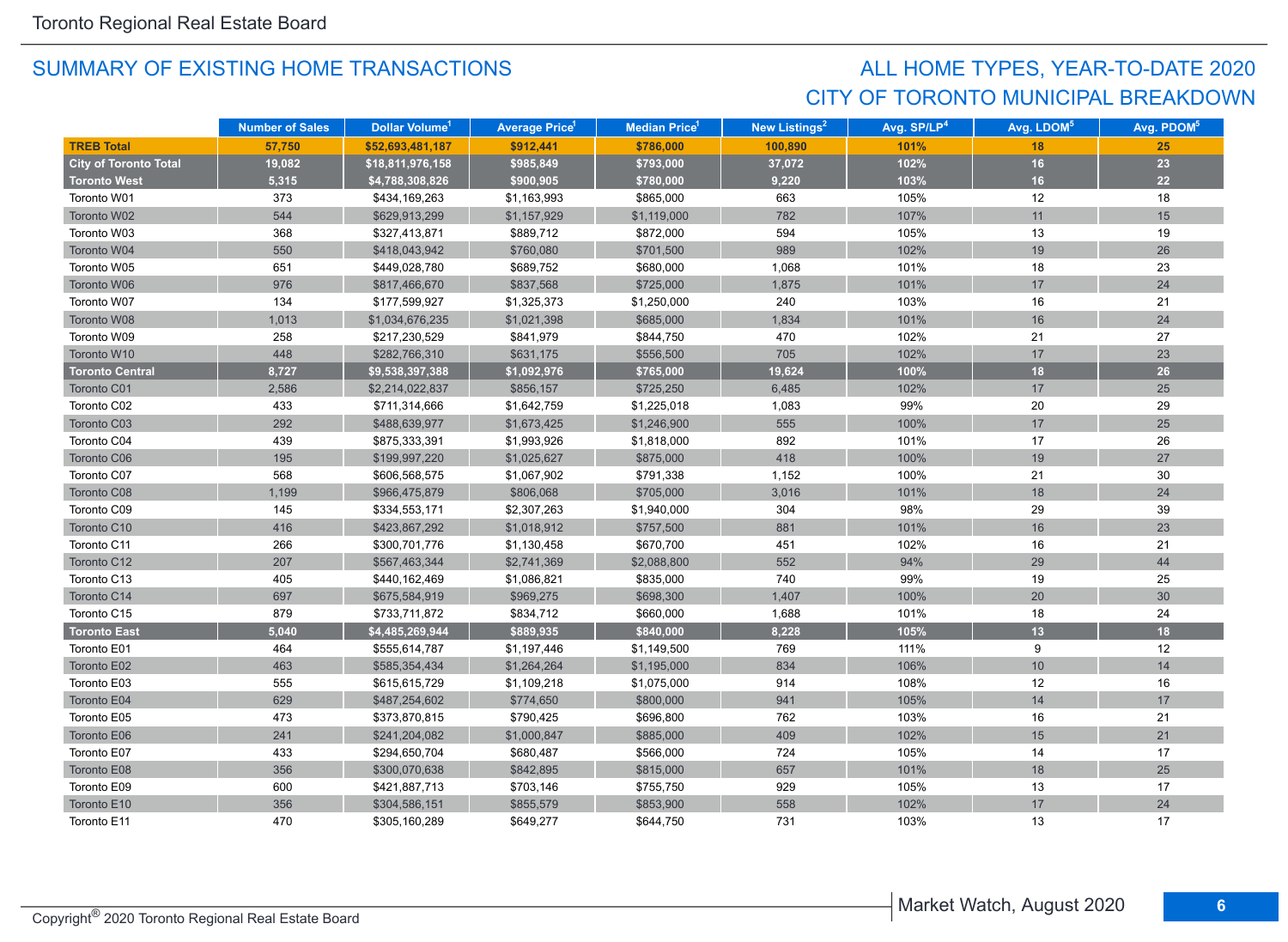# DETACHED, AUGUST 2020 ALL TRREB AREAS

|                                  | Number of Sales <sup>1</sup> | Dollar Volume <sup>1</sup> | <b>Average Price</b> <sup>1</sup> | <b>Median Price</b> <sup>1</sup> | New Listings <sup>2</sup> | <b>Active Listings<sup>3</sup></b> | Avg. SP/LP <sup>4</sup> | Avg. LDOM <sup>5</sup> |
|----------------------------------|------------------------------|----------------------------|-----------------------------------|----------------------------------|---------------------------|------------------------------------|-------------------------|------------------------|
| <b>TREB Total</b>                | 5,429                        | \$6,367,565,514            | \$1,172,880                       | \$1,010,000                      | 8,301                     | 7,395                              | 100%                    | 17                     |
| <b>Halton Region</b>             | 628                          | \$806,133,041              | \$1,283,651                       | \$1,139,000                      | 816                       | 803                                | 99%                     | 19                     |
| <b>Burlington</b>                | 145                          | \$171,817,095              | \$1,184,945                       | \$1,065,000                      | 177                       | 179                                | 99%                     | 18                     |
| <b>Halton Hills</b>              | 103                          | \$107,759,947              | \$1,046,213                       | \$926,000                        | 120                       | 79                                 | 99%                     | 13                     |
| Milton                           | 139                          | \$145,166,060              | \$1,044,360                       | \$1,000,000                      | 179                       | 117                                | 100%                    | 15                     |
| Oakville                         | 241                          | \$381,389,939              | \$1,582,531                       | \$1,340,000                      | 340                       | 428                                | 98%                     | 25                     |
| <b>Peel Region</b>               | 1,127                        | \$1,253,939,049            | \$1,112,634                       | \$1,038,000                      | 1,818                     | 1,358                              | 100%                    | 14                     |
| Brampton                         | 642                          | \$634,963,072              | \$989,039                         | \$943,250                        | 1,010                     | 609                                | 101%                    | 12                     |
| Caledon                          | 125                          | \$148,156,350              | \$1,185,251                       | \$1,125,000                      | 222                       | 194                                | 99%                     | 16                     |
| Mississauga                      | 360                          | \$470,819,627              | \$1,307,832                       | \$1,160,000                      | 586                       | 555                                | 99%                     | 16                     |
| <b>City of Toronto</b>           | 1,099                        | \$1,654,104,547            | \$1,505,100                       | \$1,200,000                      | 1,862                     | 1,675                              | 101%                    | 16                     |
| <b>Toronto West</b>              | 346                          | \$439,438,236              | \$1,270,053                       | \$1,111,500                      | 565                       | 460                                | 103%                    | 15                     |
| <b>Toronto Central</b>           | 294                          | \$701,271,865              | \$2,385,278                       | \$1,910,400                      | 596                       | 770                                | 97%                     | 22                     |
| <b>Toronto East</b>              | 459                          | \$513,394,446              | \$1,118,506                       | \$995,800                        | 701                       | 445                                | 106%                    | 13                     |
| York Region                      | 1,144                        | \$1,496,843,924            | \$1,308,430                       | \$1,205,000                      | 2,085                     | 2,379                              | 100%                    | 22                     |
| Aurora                           | 79                           | \$99,494,496               | \$1,259,424                       | \$1,185,000                      | 162                       | 176                                | 99%                     | 21                     |
| <b>East Gwillimbury</b>          | 71                           | \$72,699,922               | \$1,023,943                       | \$972,000                        | 94                        | 107                                | 100%                    | 24                     |
| Georgina                         | 105                          | \$76,774,241               | \$731,183                         | \$665,000                        | 142                       | 138                                | 98%                     | 29                     |
| King                             | 60                           | \$106,468,800              | \$1,774,480                       | \$1,525,000                      | 96                        | 179                                | 95%                     | 44                     |
| Markham                          | 237                          | \$347,303,882              | \$1,465,417                       | \$1,350,000                      | 425                       | 429                                | 101%                    | 16                     |
| Newmarket                        | 135                          | \$141,866,437              | \$1,050,862                       | \$960,000                        | 195                       | 163                                | 100%                    | 17                     |
| <b>Richmond Hill</b>             | 163                          | \$254,885,978              | \$1,563,718                       | \$1,400,000                      | 382                       | 533                                | 100%                    | 24                     |
| Vaughan                          | 229                          | \$318,090,118              | \$1,389,040                       | \$1,275,000                      | 467                       | 504                                | 100%                    | 20                     |
| Whitchurch-Stouffville           | 65                           | \$79,260,050               | \$1,219,385                       | \$1,030,000                      | 122                       | 150                                | 97%                     | 28                     |
| <b>Durham Region</b>             | 1,032                        | \$839,779,473              | \$813,740                         | \$770,000                        | 1,271                     | 797                                | 102%                    | 14                     |
| Ajax                             | 146                          | \$125,918,326              | \$862,454                         | \$850,000                        | 180                       | 85                                 | 103%                    | 12                     |
| <b>Brock</b>                     | 28                           | \$18,485,119               | \$660,183                         | \$545,510                        | 34                        | 26                                 | 100%                    | 22                     |
| Clarington                       | 168                          | \$123,063,815              | \$732,523                         | \$693,000                        | 224                       | 154                                | 103%                    | 11                     |
| Oshawa                           | 284                          | \$190,996,155              | \$672,522                         | \$657,500                        | 327                       | 160                                | 105%                    | 11                     |
| Pickering                        | 111                          | \$108,035,265              | \$973,291                         | \$863,000                        | 150                       | 115                                | 102%                    | 17                     |
| Scugog                           | 43                           | \$39,540,300               | \$919,542                         | \$745,000                        | 53                        | 62                                 | 99%                     | 28                     |
| Uxbridge                         | 51                           | \$55,589,869               | \$1,089,997                       | \$932,000                        | 39                        | 52                                 | 99%                     | 33                     |
| Whitby                           | 201                          | \$178,150,624              | \$886,322                         | \$837,000                        | 264                       | 143                                | 102%                    | 14                     |
| <b>Dufferin County</b>           | 43                           | \$30,325,925               | \$705,254                         | \$717,000                        | 50                        | 33                                 | 102%                    | 15                     |
| Orangeville                      | 43                           | \$30,325,925               | \$705,254                         | \$717,000                        | 50                        | 33                                 | 102%                    | 15                     |
| <b>Simcoe County</b>             | 356                          | \$286,439,555              | \$804,605                         | \$756,000                        | 399                       | 350                                | 99%                     | 26                     |
| Adjala-Tosorontio                | 27                           | \$23,929,400               | \$886,274                         | \$839,900                        | 29                        | 32                                 | 98%                     | 25                     |
| <b>Bradford West Gwillimbury</b> | 69                           | \$60,317,600               | \$874,168                         | \$850,000                        | 102                       | 78                                 | 99%                     | 20                     |
| Essa                             | 34                           | \$28,708,300               | \$844,362                         | \$742,500                        | 28                        | 25                                 | 97%                     | 42                     |
| Innisfil                         | 134                          | \$102,755,756              | \$766,834                         | \$719,200                        | 144                       | 137                                | 99%                     | 30                     |
| New Tecumseth                    | 92                           | \$70,728,499               | \$768,788                         | \$727,650                        | 96                        | 78                                 | 99%                     | 18                     |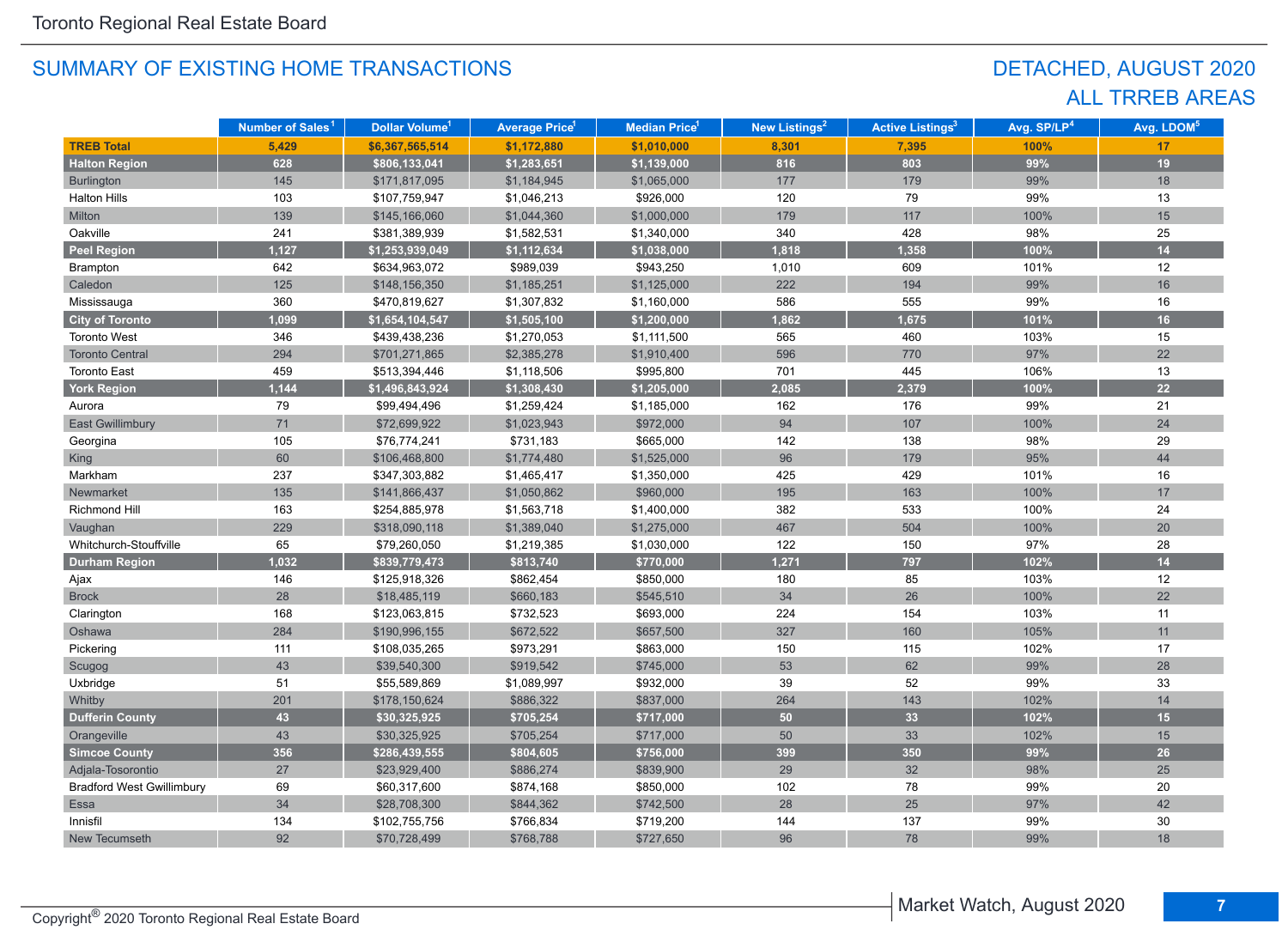# DETACHED, AUGUST 2020 CITY OF TORONTO MUNICIPAL BREAKDOWN

|                        | Number of Sales <sup>1</sup> | Dollar Volume <sup>1</sup> | <b>Average Price<sup>1</sup></b> | Median Price <sup>1</sup> | New Listings <sup>2</sup> | <b>Active Listings<sup>3</sup></b> | Avg. SP/LP <sup>4</sup> | Avg. LDOM <sup>5</sup> |
|------------------------|------------------------------|----------------------------|----------------------------------|---------------------------|---------------------------|------------------------------------|-------------------------|------------------------|
| <b>TREB Total</b>      | 5,429                        | \$6,367,565,514            | \$1,172,880                      | \$1,010,000               | 8,301                     | 7,395                              | 100%                    | 17                     |
| <b>City of Toronto</b> | 1,099                        | \$1,654,104,547            | \$1,505,100                      | \$1,200,000               | 1,862                     | 1,675                              | 101%                    | 16                     |
| <b>Toronto West</b>    | 346                          | \$439,438,236              | \$1,270,053                      | \$1,111,500               | 565                       | 460                                | 103%                    | 15                     |
| Toronto W01            | $\overline{7}$               | \$11,168,000               | \$1,595,429                      | \$1,558,000               | 22                        | 22                                 | 117%                    | 8                      |
| Toronto W02            | 31                           | \$46,743,920               | \$1,507,868                      | \$1,410,000               | 43                        | 22                                 | 107%                    | 10                     |
| Toronto W03            | 37                           | \$36,333,888               | \$981,997                        | \$905,000                 | 69                        | 39                                 | 106%                    | 16                     |
| Toronto W04            | 47                           | \$51,148,014               | \$1,088,256                      | \$950,000                 | 75                        | 78                                 | 102%                    | 17                     |
| Toronto W05            | 31                           | \$32,595,000               | \$1,051,452                      | \$950,000                 | 40                        | 45                                 | 100%                    | 17                     |
| Toronto W06            | 45                           | \$54,383,900               | \$1,208,531                      | \$1,167,500               | 83                        | 62                                 | 102%                    | 14                     |
| Toronto W07            | 22                           | \$32,016,399               | \$1,455,291                      | \$1,357,500               | 46                        | 28                                 | 105%                    | 11                     |
| Toronto W08            | 74                           | \$123,622,590              | \$1,670,576                      | \$1,272,500               | 112                       | 105                                | 101%                    | 15                     |
| Toronto W09            | 17                           | \$19,500,325               | \$1,147,078                      | \$1,135,000               | 31                        | 33                                 | 104%                    | 17                     |
| Toronto W10            | 35                           | \$31,926,200               | \$912,177                        | \$903,000                 | 44                        | 26                                 | 103%                    | 13                     |
| <b>Toronto Central</b> | 294                          | \$701,271,865              | \$2,385,278                      | \$1,910,400               | 596                       | 770                                | 97%                     | 22                     |
| Toronto C01            | $9\,$                        | \$21,904,250               | \$2,433,806                      | \$2,100,000               | 20                        | 21                                 | 113%                    | 12                     |
| Toronto C02            | 12                           | \$33,238,918               | \$2,769,910                      | \$2,932,509               | 30                        | 29                                 | 99%                     | 17                     |
| Toronto C03            | 28                           | \$51,405,228               | \$1,835,901                      | \$1,504,500               | 51                        | 51                                 | 102%                    | 9                      |
| Toronto C04            | 57                           | \$131,169,318              | \$2,301,216                      | \$2,070,000               | 110                       | 111                                | 99%                     | 18                     |
| Toronto C06            | 20                           | \$35,153,500               | \$1,757,675                      | \$1,592,500               | 37                        | 35                                 | 101%                    | 18                     |
| Toronto C07            | 30                           | \$45,887,564               | \$1,529,585                      | \$1,390,000               | 100                       | 119                                | 101%                    | 30                     |
| Toronto C08            |                              | \$2,300,000                | \$2,300,000                      | \$2,300,000               | $\overline{4}$            | $6\phantom{a}$                     | 100%                    | $\mathbf{3}$           |
| Toronto C09            | 12                           | \$56,871,535               | \$4,739,295                      | \$4,215,000               | 11                        | 15                                 | 96%                     | 26                     |
| Toronto C10            | 10                           | \$20,135,099               | \$2,013,510                      | \$2,130,000               | 18                        | 20                                 | 99%                     | 15                     |
| Toronto C11            | 13                           | \$28,919,180               | \$2,224,552                      | \$2,349,000               | 15                        | 11                                 | 105%                    | 9                      |
| Toronto C12            | 24                           | \$119,187,800              | \$4,966,158                      | \$3,150,000               | 52                        | 119                                | 88%                     | 42                     |
| Toronto C13            | 31                           | \$65,104,473               | \$2,100,144                      | \$1,520,085               | 42                        | 56                                 | 97%                     | 21                     |
| Toronto C14            | 24                           | \$54,738,000               | \$2,280,750                      | \$2,290,000               | 53                        | $111$                              | 98%                     | 34                     |
| Toronto C15            | 23                           | \$35,257,000               | \$1,532,913                      | \$1,330,000               | 53                        | 66                                 | 98%                     | 20                     |
| <b>Toronto East</b>    | 459                          | \$513,394,446              | \$1,118,506                      | \$995,800                 | 701                       | 445                                | 106%                    | 13                     |
| Toronto E01            | 14                           | \$21,983,555               | \$1,570,254                      | \$1,385,000               | 26                        | 12                                 | 115%                    | 10                     |
| Toronto E02            | 28                           | \$45,852,268               | \$1,637,581                      | \$1,554,000               | 46                        | 30                                 | 105%                    | 10                     |
| Toronto E03            | 72                           | \$91,214,300               | \$1,266,865                      | \$1,194,950               | 106                       | 60                                 | 108%                    | 13                     |
| Toronto E04            | 65                           | \$63,770,687               | \$981,087                        | \$900,000                 | 95                        | 45                                 | 106%                    | 11                     |
| Toronto E05            | 41                           | \$48,536,888               | \$1,183,827                      | \$1,150,000               | 62                        | 44                                 | 103%                    | 13                     |
| Toronto E06            | 35                           | \$40,418,000               | \$1,154,800                      | \$981,500                 | 45                        | 33                                 | 101%                    | 17                     |
| Toronto E07            | 29                           | \$27,919,800               | \$962,752                        | \$965,000                 | 58                        | 50                                 | 107%                    | 16                     |
| Toronto E08            | 44                           | \$48,210,086               | \$1,095,684                      | \$937,893                 | 64                        | 50                                 | 103%                    | 16                     |
| Toronto E09            | 55                           | \$50,168,574               | \$912,156                        | \$890,000                 | 85                        | 44                                 | 107%                    | 10                     |
| Toronto E10            | 53                           | \$54,803,788               | \$1,034,034                      | \$1,022,000               | $71$                      | 52                                 | 104%                    | 15                     |
| Toronto E11            | 23                           | \$20,516,500               | \$892,022                        | \$825,000                 | 43                        | 25                                 | 106%                    | 8                      |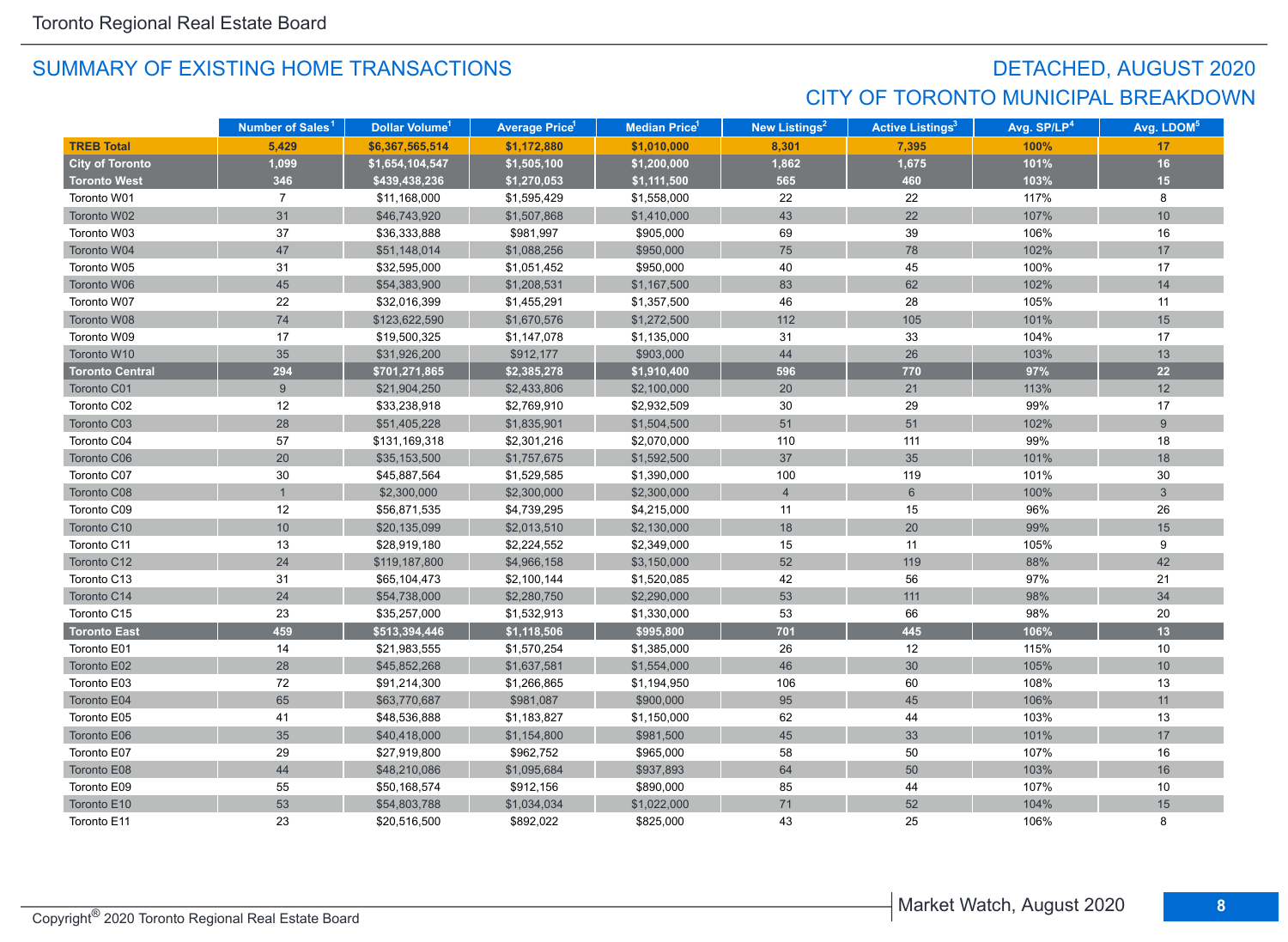# SEMI-DETACHED, AUGUST 2020 ALL TRREB AREAS

|                                  | Number of Sales <sup>1</sup> | Dollar Volume <sup>1</sup> | <b>Average Price</b> <sup>1</sup> | Median Price <sup>1</sup> | New Listings <sup>2</sup> | <b>Active Listings<sup>3</sup></b> | Avg. SP/LP <sup>4</sup> | Avg. LDOM <sup>5</sup> |
|----------------------------------|------------------------------|----------------------------|-----------------------------------|---------------------------|---------------------------|------------------------------------|-------------------------|------------------------|
| <b>TREB Total</b>                | 1,064                        | \$963,677,860              | \$905,712                         | \$825,000                 | 1,507                     | 818                                | 105%                    | 11                     |
| <b>Halton Region</b>             | 61                           | \$48,884,536               | \$801,386                         | \$793,000                 | 77                        | 36                                 | 102%                    | $\overline{9}$         |
| <b>Burlington</b>                | 14                           | \$10,826,000               | \$773,286                         | \$786,000                 | 20                        | 11                                 | 102%                    | $\overline{7}$         |
| <b>Halton Hills</b>              | 8                            | \$5,441,000                | \$680,125                         | \$699,000                 | 9                         | $\overline{2}$                     | 103%                    | 8                      |
| Milton                           | 23                           | \$18,188,950               | \$790,824                         | \$785,000                 | 29                        | 14                                 | 102%                    | 10                     |
| Oakville                         | 16                           | \$14,428,586               | \$901,787                         | \$902,250                 | 19                        | 9                                  | 101%                    | 9                      |
| <b>Peel Region</b>               | 392                          | \$315,205,070              | \$804,095                         | \$791,203                 | 523                       | 269                                | 102%                    | 11                     |
| Brampton                         | 228                          | \$175,280,677              | \$768,775                         | \$775,000                 | 300                       | 148                                | 102%                    | 10                     |
| Caledon                          | 5 <sup>5</sup>               | \$3,812,000                | \$762,400                         | \$752,000                 | 10 <sup>°</sup>           | 8                                  | 100%                    | 12                     |
| Mississauga                      | 159                          | \$136,112,393              | \$856,053                         | \$825,000                 | 213                       | 113                                | 102%                    | 13                     |
| <b>City of Toronto</b>           | 337                          | \$393,018,235              | \$1,166,226                       | \$1,040,000               | 580                       | 349                                | 108%                    | 10                     |
| <b>Toronto West</b>              | 105                          | \$100,180,084              | \$954,096                         | \$876,500                 | 177                       | 106                                | 106%                    | 12                     |
| <b>Toronto Central</b>           | 93                           | \$139,239,940              | \$1,497,204                       | \$1,405,000               | 197                       | 143                                | 106%                    | 13                     |
| <b>Toronto East</b>              | 139                          | \$153,598,211              | \$1,105,023                       | \$1,058,000               | 206                       | 100                                | 112%                    | 8                      |
| <b>York Region</b>               | 157                          | \$136,080,870              | \$866,757                         | \$880,000                 | 205                       | $117$                              | 103%                    | 14                     |
| Aurora                           | $\overline{7}$               | \$5,527,000                | \$789,571                         | \$770,000                 | 17                        | 10                                 | 103%                    | 17                     |
| <b>East Gwillimbury</b>          | $\overline{\mathbf{A}}$      | \$3,015,500                | \$753,875                         | \$755,000                 | 3                         | $\mathbf{1}$                       | 102%                    | 13                     |
| Georgina                         | 6                            | \$3,566,890                | \$594,482                         | \$582,950                 | $\overline{7}$            | $\overline{2}$                     | 100%                    | 16                     |
| <b>King</b>                      |                              | \$1,115,000                | \$1,115,000                       | \$1,115,000               | $\mathbf{0}$              | $\overline{0}$                     | 99%                     | 16                     |
| Markham                          | 35                           | \$32,611,580               | \$931,759                         | \$905,000                 | 42                        | 27                                 | 103%                    | 17                     |
| Newmarket                        | 28                           | \$19,902,000               | \$710,786                         | \$730,000                 | 32                        | 17                                 | 104%                    | 11                     |
| Richmond Hill                    | 18                           | \$16,159,100               | \$897,728                         | \$870,000                 | $32\,$                    | 25                                 | 103%                    | 14                     |
| Vaughan                          | 53                           | \$50,201,200               | \$947,192                         | \$937,000                 | 65                        | 33                                 | 104%                    | 12                     |
| Whitchurch-Stouffville           | 5                            | \$3,982,600                | \$796,520                         | \$786,800                 | $\overline{7}$            | $\overline{c}$                     | 104%                    | 13                     |
| <b>Durham Region</b>             | 85                           | \$50,350,750               | \$592,362                         | \$570,000                 | 92                        | 40                                 | 108%                    | 9                      |
| Ajax                             | 14                           | \$9,841,500                | \$702,964                         | \$709,000                 | 19                        | 8                                  | 104%                    | 10                     |
| <b>Brock</b>                     | $\overline{0}$               | \$0                        | \$0                               |                           | $\mathbf 0$               | $\mathbf{0}$                       |                         |                        |
| Clarington                       | 3                            | \$1,467,500                | \$489,167                         | \$525,000                 | 5                         | 5                                  | 111%                    | $\overline{7}$         |
| Oshawa                           | 46                           | \$24,024,250               | \$522,266                         | \$527,500                 | 50                        | 17                                 | 111%                    | $\overline{7}$         |
| Pickering                        | $\overline{7}$               | \$5,408,000                | \$772,571                         | \$770,000                 | 9                         | 3                                  | 110%                    | 8                      |
| Scugog                           | $\overline{0}$               | \$0                        | \$0                               |                           | $\mathbf 0$               | $\mathsf{O}\xspace$                |                         |                        |
| Uxbridge                         | $\overline{2}$               | \$1,143,500                | \$571,750                         | \$571,750                 | $\mathbf{1}$              | $\mathbf 0$                        | 102%                    | 12                     |
| Whitby                           | 13                           | \$8,466,000                | \$651,231                         | \$663,000                 | $\,8\,$                   | $\overline{7}$                     | 102%                    | 12                     |
| <b>Dufferin County</b>           | 9 <sup>°</sup>               | \$4,993,099                | \$554,789                         | \$550,000                 | 6                         | $\overline{0}$                     | 108%                    | $\mathbf{8}$           |
| Orangeville                      | 9                            | \$4,993,099                | \$554,789                         | \$550,000                 | $6\phantom{1}$            | $\mathbf{0}$                       | 108%                    | 8                      |
| <b>Simcoe County</b>             | 23                           | \$15,145,300               | \$658,491                         | \$668,000                 | 24                        | $\overline{7}$                     | 102%                    | $\overline{7}$         |
| Adjala-Tosorontio                |                              | \$487,000                  | \$487,000                         | \$487,000                 | $\mathsf{O}\xspace$       | $\mathbf{0}$                       | 104%                    | 8                      |
| <b>Bradford West Gwillimbury</b> | 13                           | \$9,002,500                | \$692,500                         | \$690,000                 | 13                        | 4                                  | 103%                    | 6                      |
| Essa                             | $\overline{2}$               | \$1,035,000                | \$517,500                         | \$517,500                 | $\overline{2}$            | $\overline{0}$                     | 102%                    | 5                      |
| Innisfil                         |                              | \$658,900                  | \$658,900                         | \$658,900                 | $\overline{c}$            | $\mathbf{1}$                       | 100%                    | 17                     |
| New Tecumseth                    | 6                            | \$3,961,900                | \$660,317                         | \$661,500                 | $\overline{7}$            | $\overline{2}$                     | 101%                    | 8                      |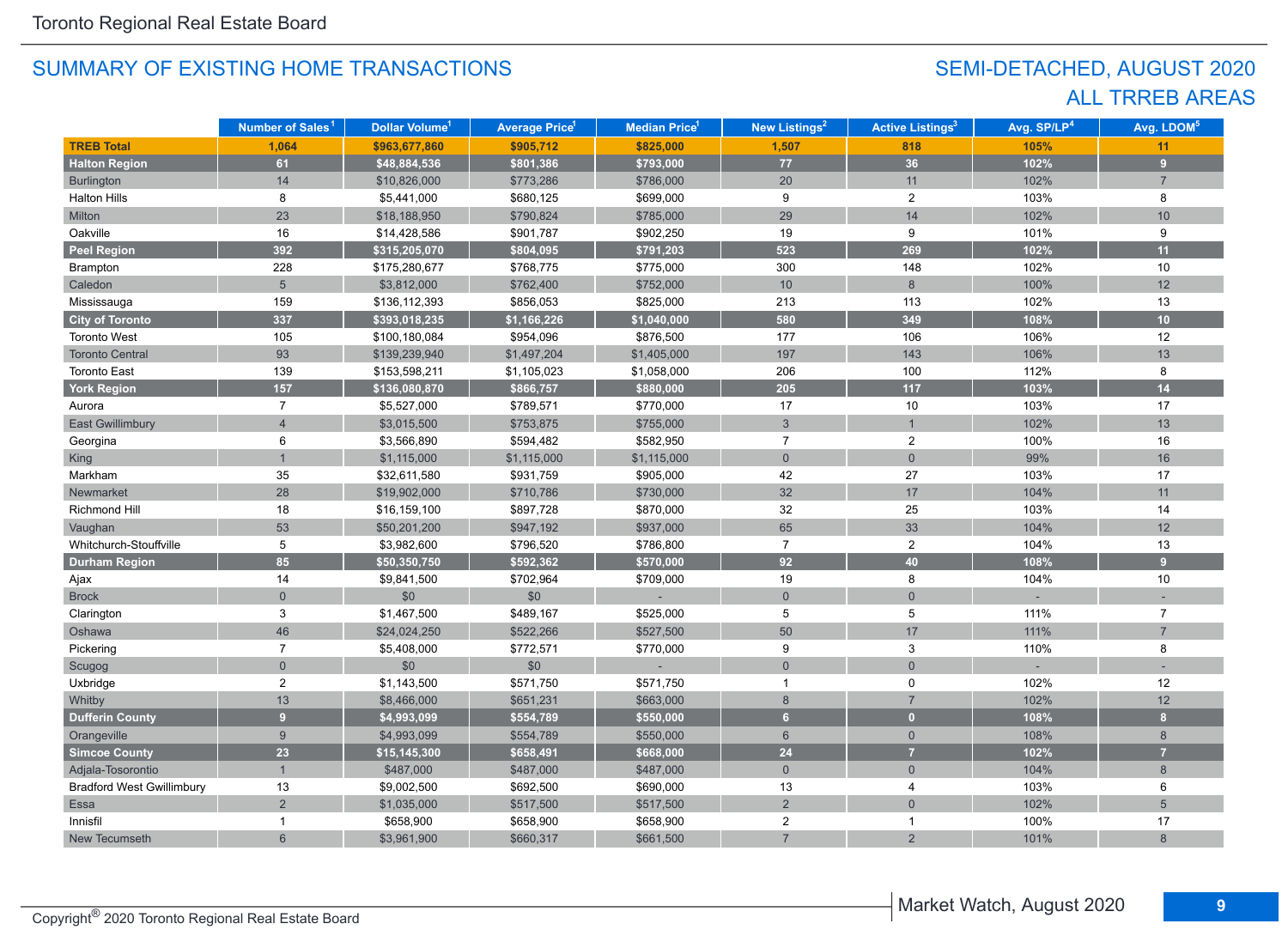# SEMI-DETACHED, AUGUST 2020 CITY OF TORONTO MUNICIPAL BREAKDOWN

|                        | Number of Sales <sup>1</sup> | Dollar Volume <sup>1</sup> | <b>Average Price</b> | Median Price <sup>1</sup> | <b>New Listings<sup>2</sup></b> | <b>Active Listings<sup>3</sup></b> | Avg. SP/LP <sup>4</sup> | Avg. LDOM <sup>5</sup> |
|------------------------|------------------------------|----------------------------|----------------------|---------------------------|---------------------------------|------------------------------------|-------------------------|------------------------|
| <b>TREB Total</b>      | 1,064                        | \$963,677,860              | \$905,712            | \$825,000                 | 1,507                           | 818                                | 105%                    | 11                     |
| <b>City of Toronto</b> | 337                          | \$393,018,235              | \$1,166,226          | \$1,040,000               | 580                             | 349                                | 108%                    | 10                     |
| <b>Toronto West</b>    | 105                          | \$100,180,084              | \$954,096            | \$876,500                 | 177                             | 106                                | 106%                    | 12                     |
| Toronto W01            | 6                            | \$7,385,000                | \$1,230,833          | \$1,300,000               | 13                              | 8                                  | 111%                    | 8                      |
| Toronto W02            | 19                           | \$23,153,485               | \$1,218,604          | \$1,210,000               | 33                              | 15                                 | 113%                    | 10                     |
| Toronto W03            | 28                           | \$25,603,499               | \$914,411            | \$878,250                 | 36                              | 17                                 | 105%                    | 11                     |
| Toronto W04            | $\overline{4}$               | \$3,125,000                | \$781,250            | \$810,000                 | $\,$ 6 $\,$                     | 5                                  | 103%                    | 10                     |
| Toronto W05            | 34                           | \$28,229,000               | \$830,265            | \$825,250                 | 62                              | 42                                 | 102%                    | 13                     |
| Toronto W06            | 6                            | \$5,611,000                | \$935,167            | \$928,000                 | 11                              | 8                                  | 101%                    | 21                     |
| Toronto W07            | 0                            | \$0                        | \$0                  |                           | $\mathbf{1}$                    | $\mathbf{1}$                       | $\sim$                  | $\sim$                 |
| Toronto W08            | $\overline{2}$               | \$2,366,000                | \$1,183,000          | \$1,183,000               | $5\overline{)}$                 | 3                                  | 110%                    | 31                     |
| Toronto W09            | 3                            | \$2,465,100                | \$821,700            | \$820,100                 | 5                               | 3                                  | 103%                    | 6                      |
| Toronto W10            | $\overline{3}$               | \$2,242,000                | \$747,333            | \$760,000                 | $5\overline{)}$                 | $\overline{4}$                     | 105%                    | $\overline{7}$         |
| <b>Toronto Central</b> | 93                           | \$139,239,940              | \$1,497,204          | \$1,405,000               | 197                             | 143                                | 106%                    | 13                     |
| Toronto C01            | 24                           | \$37,852,070               | \$1,577,170          | \$1,585,444               | 54                              | 43                                 | 106%                    | 16                     |
| Toronto C02            | 14                           | \$29,399,750               | \$2,099,982          | \$1,670,000               | 38                              | 33                                 | 106%                    | 14                     |
| Toronto C03            | 3                            | \$4,137,000                | \$1,379,000          | \$1,406,000               | 12                              | 9                                  | 105%                    | $5\overline{)}$        |
| Toronto C04            | 9                            | \$14,338,139               | \$1,593,127          | \$1,500,000               | 17                              | 8                                  | 114%                    | 6                      |
| Toronto C06            | $\overline{2}$               | \$2,375,000                | \$1,187,500          | \$1,187,500               | $\overline{0}$                  |                                    | 97%                     | 37                     |
| Toronto C07            | $\mathbf{1}$                 | \$880,000                  | \$880,000            | \$880,000                 | 4                               | $\overline{4}$                     | 104%                    | 10                     |
| Toronto C08            | $\overline{4}$               | \$6,987,500                | \$1,746,875          | \$1,918,750               | $\overline{7}$                  | $\overline{9}$                     | 103%                    | 8                      |
| Toronto C09            | 3                            | \$6,896,000                | \$2,298,667          | \$2,436,000               | 8                               | 6                                  | 110%                    | 10                     |
| Toronto C10            | $9\,$                        | \$12,604,781               | \$1,400,531          | \$1,370,000               | $10$                            | $\overline{2}$                     | 103%                    | $\overline{7}$         |
| Toronto C11            | 3                            | \$3,739,000                | \$1,246,333          | \$1,175,000               | $\overline{2}$                  | 0                                  | 102%                    | $\overline{7}$         |
| Toronto C12            | $\overline{0}$               | \$0                        | \$0                  |                           | $\overline{0}$                  | $\overline{0}$                     |                         |                        |
| Toronto C13            | 8                            | \$7,905,300                | \$988,163            | \$825,000                 | 12                              | 6                                  | 105%                    | 15                     |
| Toronto C14            | $\mathbf 0$                  | \$0                        | \$0                  |                           | $\overline{0}$                  | $\overline{1}$                     |                         |                        |
| Toronto C15            | 13                           | \$12,125,400               | \$932,723            | \$928,500                 | 33                              | 21                                 | 106%                    | 14                     |
| <b>Toronto East</b>    | 139                          | \$153,598,211              | \$1,105,023          | \$1,058,000               | 206                             | 100                                | 112%                    | 8                      |
| Toronto E01            | 39                           | \$47,659,999               | \$1,222,051          | \$1,160,000               | 59                              | 26                                 | 114%                    | $\overline{7}$         |
| Toronto E02            | 34                           | \$43,812,000               | \$1,288,588          | \$1,224,500               | 49                              | 21                                 | 113%                    | $\overline{7}$         |
| Toronto E03            | 24                           | \$28,391,899               | \$1,182,996          | \$1,132,500               | 40                              | 23                                 | 114%                    | 6                      |
| Toronto E04            | $\overline{7}$               | \$5,653,125                | \$807,589            | \$791,000                 | 12                              | 6                                  | 109%                    | 8                      |
| Toronto E05            | 6                            | \$5,613,888                | \$935,648            | \$955,444                 | 5                               | 3                                  | 109%                    | 14                     |
| Toronto E06            | $\mathfrak{S}$               | \$2,580,000                | \$860,000            | \$855,000                 | $\overline{4}$                  |                                    | 111%                    | $\overline{4}$         |
| Toronto E07            | $\overline{7}$               | \$5,713,500                | \$816,214            | \$815,000                 | 13                              | $\overline{7}$                     | 116%                    | 6                      |
| Toronto E08            | $\mathbf 0$                  | \$0                        | \$0                  |                           | $\mathbf{1}$                    |                                    |                         |                        |
| Toronto E09            | $\overline{4}$               | \$3,210,100                | \$802,525            | \$820,000                 | 5                               | $\mathbf{1}$                       | 109%                    | 9                      |
| Toronto E10            | $\overline{2}$               | \$1,540,700                | \$770,350            | \$770,350                 | $6\phantom{a}$                  | $5\overline{)}$                    | 104%                    | 14                     |
| Toronto E11            | 13                           | \$9,423,000                | \$724,846            | \$725,000                 | 12                              | 6                                  | 101%                    | 14                     |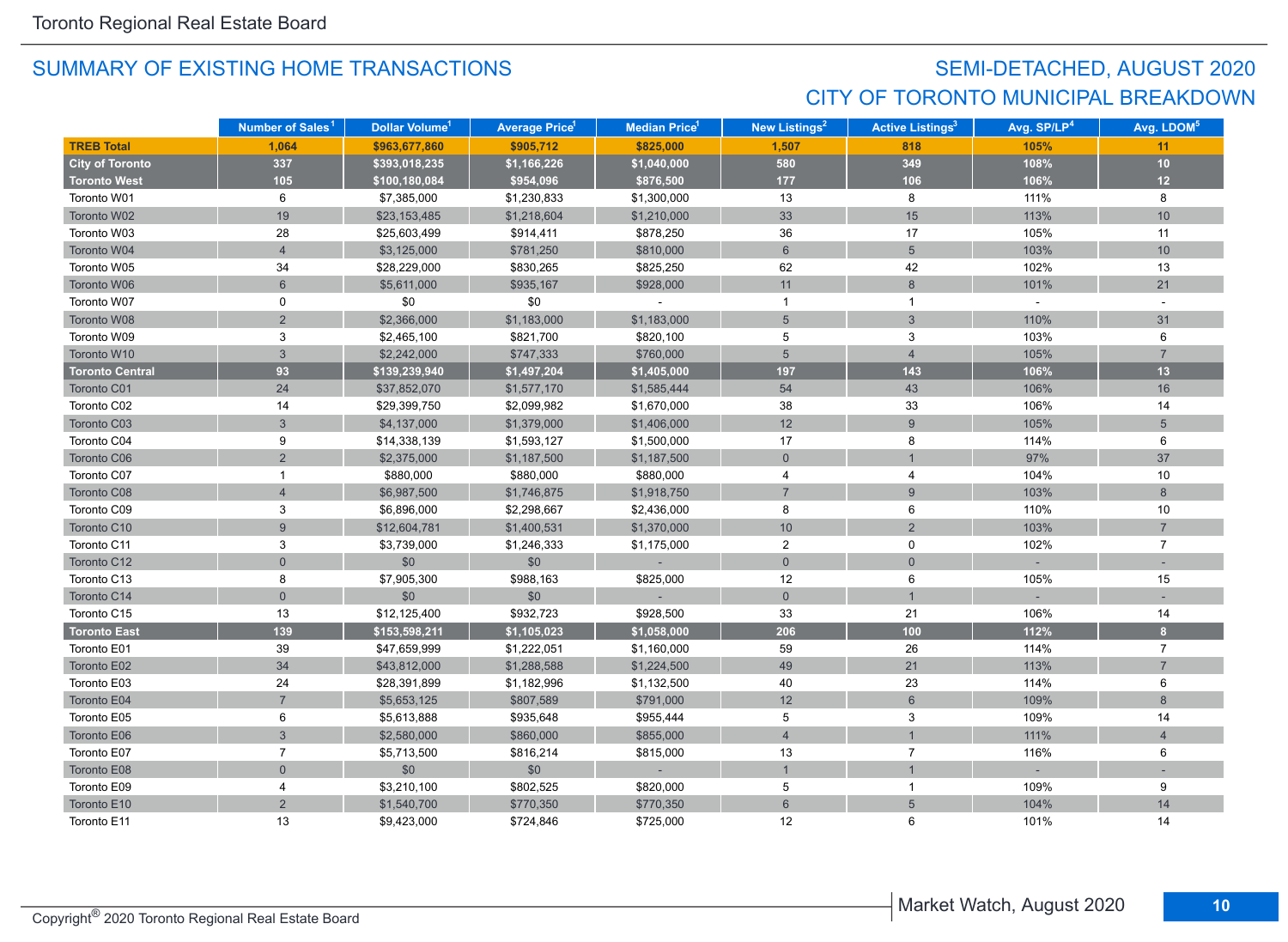# ATT/ROW/TWNHOUSE, AUGUST 2020 ALL TRREB AREAS

|                                  | Number of Sales <sup>1</sup> | Dollar Volume <sup>1</sup> | <b>Average Price</b> <sup>1</sup> | Median Price <sup>1</sup> | <b>New Listings<sup>2</sup></b> | <b>Active Listings<sup>3</sup></b> | Avg. SP/LP <sup>4</sup> | Avg. LDOM <sup>5</sup> |
|----------------------------------|------------------------------|----------------------------|-----------------------------------|---------------------------|---------------------------------|------------------------------------|-------------------------|------------------------|
| <b>TREB Total</b>                | 1,057                        | \$852,194,317              | \$806,239                         | \$760,000                 | 1,575                           | 1,003                              | 103%                    | 12                     |
| <b>Halton Region</b>             | 192                          | \$153,635,077              | \$800,183                         | \$758,250                 | 244                             | $124$                              | 102%                    | 11                     |
| Burlington                       | 22                           | \$16,397,177               | \$745,326                         | \$732,250                 | 30                              | 16                                 | 103%                    | 10                     |
| <b>Halton Hills</b>              | 14                           | \$9,801,800                | \$700,129                         | \$712,450                 | 19                              | $\overline{7}$                     | 102%                    | $\overline{7}$         |
| Milton                           | 90                           | \$65,454,100               | \$727,268                         | \$728,550                 | 104                             | 34                                 | 102%                    | 9                      |
| Oakville                         | 66                           | \$61,982,000               | \$939,121                         | \$881,000                 | 91                              | 67                                 | 101%                    | 14                     |
| <b>Peel Region</b>               | 233                          | \$173,994,859              | \$746,759                         | \$745,000                 | 330                             | 189                                | 101%                    | 13                     |
| Brampton                         | 171                          | \$124,430,398              | \$727,663                         | \$730,000                 | 231                             | 137                                | 101%                    | 12                     |
| Caledon                          | 20                           | \$15,112,111               | \$755,606                         | \$752,500                 | 36                              | 22                                 | 101%                    | 14                     |
| Mississauga                      | 42                           | \$34,452,350               | \$820,294                         | \$811,500                 | 63                              | 30                                 | 101%                    | 16                     |
| <b>City of Toronto</b>           | 118                          | \$129,238,698              | \$1,095,243                       | \$1,027,000               | 251                             | 180                                | 107%                    | 11                     |
| <b>Toronto West</b>              | 30                           | \$31,448,400               | \$1,048,280                       | \$1,020,000               | 73                              | 57                                 | 107%                    | 10                     |
| <b>Toronto Central</b>           | 31                           | \$46,917,500               | \$1,513,468                       | \$1,445,000               | 75                              | 75                                 | 105%                    | 14                     |
| <b>Toronto East</b>              | 57                           | \$50,872,798               | \$892,505                         | \$840,000                 | 103                             | 48                                 | 108%                    | 10                     |
| <b>York Region</b>               | 288                          | \$253,024,772              | \$878,558                         | \$867,000                 | 471                             | 372                                | 103%                    | 14                     |
| Aurora                           | 27                           | \$21,582,896               | \$799,367                         | \$780,000                 | 27                              | 16                                 | 102%                    | 13                     |
| <b>East Gwillimbury</b>          | 12                           | \$8,391,200                | \$699,267                         | \$715,450                 | 18                              | 13                                 | 101%                    | 14                     |
| Georgina                         | 5                            | \$2,727,000                | \$545,400                         | \$535,000                 | 6                               | 5                                  | 104%                    | 12                     |
| <b>King</b>                      | $\overline{4}$               | \$4,195,000                | \$1,048,750                       | \$1,050,000               | $\overline{3}$                  | $6\overline{6}$                    | 99%                     | 33                     |
| Markham                          | 65                           | \$60,842,962               | \$936,046                         | \$890,000                 | 98                              | 76                                 | 106%                    | 14                     |
| Newmarket                        | 23                           | \$16,272,000               | \$707,478                         | \$710,000                 | 28                              | 25                                 | 102%                    | 15                     |
| <b>Richmond Hill</b>             | 64                           | \$59,845,356               | \$935,084                         | \$918,500                 | 113                             | 84                                 | 104%                    | 16                     |
| Vaughan                          | 74                           | \$68,595,358               | \$926,964                         | \$903,500                 | 159                             | 134                                | 103%                    | 13                     |
| Whitchurch-Stouffville           | 14                           | \$10,573,000               | \$755,214                         | \$745,500                 | 19                              | 13                                 | 103%                    | 11                     |
| <b>Durham Region</b>             | 176                          | \$111,041,611              | \$630,918                         | \$635,000                 | $214$                           | 100                                | 105%                    | 10                     |
| Ajax                             | 42                           | \$27,864,240               | \$663,434                         | \$656,500                 | 57                              | 26                                 | 105%                    | 9                      |
| <b>Brock</b>                     | $\overline{0}$               | \$0                        | \$0                               |                           | $\mathbf 0$                     | $\overline{0}$                     |                         |                        |
| Clarington                       | 34                           | \$19,377,488               | \$569,926                         | \$564,950                 | 47                              | 25                                 | 105%                    | 10                     |
| Oshawa                           | 30                           | \$17,472,990               | \$582,433                         | \$560,500                 | 27                              | $\overline{7}$                     | 106%                    | 13                     |
| Pickering                        | 20                           | \$13,816,100               | \$690,805                         | \$704,500                 | 32                              | 20                                 | 102%                    | 8                      |
| Scugog                           | $\mathbf 0$                  | \$0                        | \$0                               |                           | $\mathsf{O}\xspace$             | $\overline{4}$                     |                         |                        |
| Uxbridge                         | 3                            | \$1,752,000                | \$584,000                         | \$606,000                 | $\overline{1}$                  | 0                                  | 104%                    | 13                     |
| Whitby                           | 47                           | \$30,758,793               | \$654,442                         | \$660,000                 | 50                              | 18                                 | 107%                    | 11                     |
| <b>Dufferin County</b>           | 13                           | \$7,570,100                | \$582,315                         | \$600,000                 | 15                              | $6\overline{6}$                    | 103%                    | 8                      |
| Orangeville                      | 13                           | \$7,570,100                | \$582,315                         | \$600,000                 | 15                              | $6\phantom{1}$                     | 103%                    | 8                      |
| <b>Simcoe County</b>             | 37                           | \$23,689,200               | \$640,249                         | \$555,000                 | 50                              | 32                                 | 100%                    | 11                     |
| Adjala-Tosorontio                | $\mathbf{0}$                 | \$0                        | \$0                               |                           | $\overline{0}$                  | $\mathbf{0}$                       |                         |                        |
| <b>Bradford West Gwillimbury</b> | 8                            | \$5,503,000                | \$687,875                         | \$687,500                 | 12                              | 5                                  | 101%                    | 9                      |
| Essa                             | $\overline{9}$               | \$4,298,000                | \$477,556                         | \$500,000                 | $\overline{9}$                  | $\overline{4}$                     | 101%                    | 10                     |
| Innisfil                         | 9                            | \$7,775,500                | \$863,944                         | \$647,500                 | 14                              | 15                                 | 97%                     | 18                     |
| New Tecumseth                    | 11                           | \$6,112,700                | \$555,700                         | \$544,200                 | 15                              | 8                                  | 102%                    | 9                      |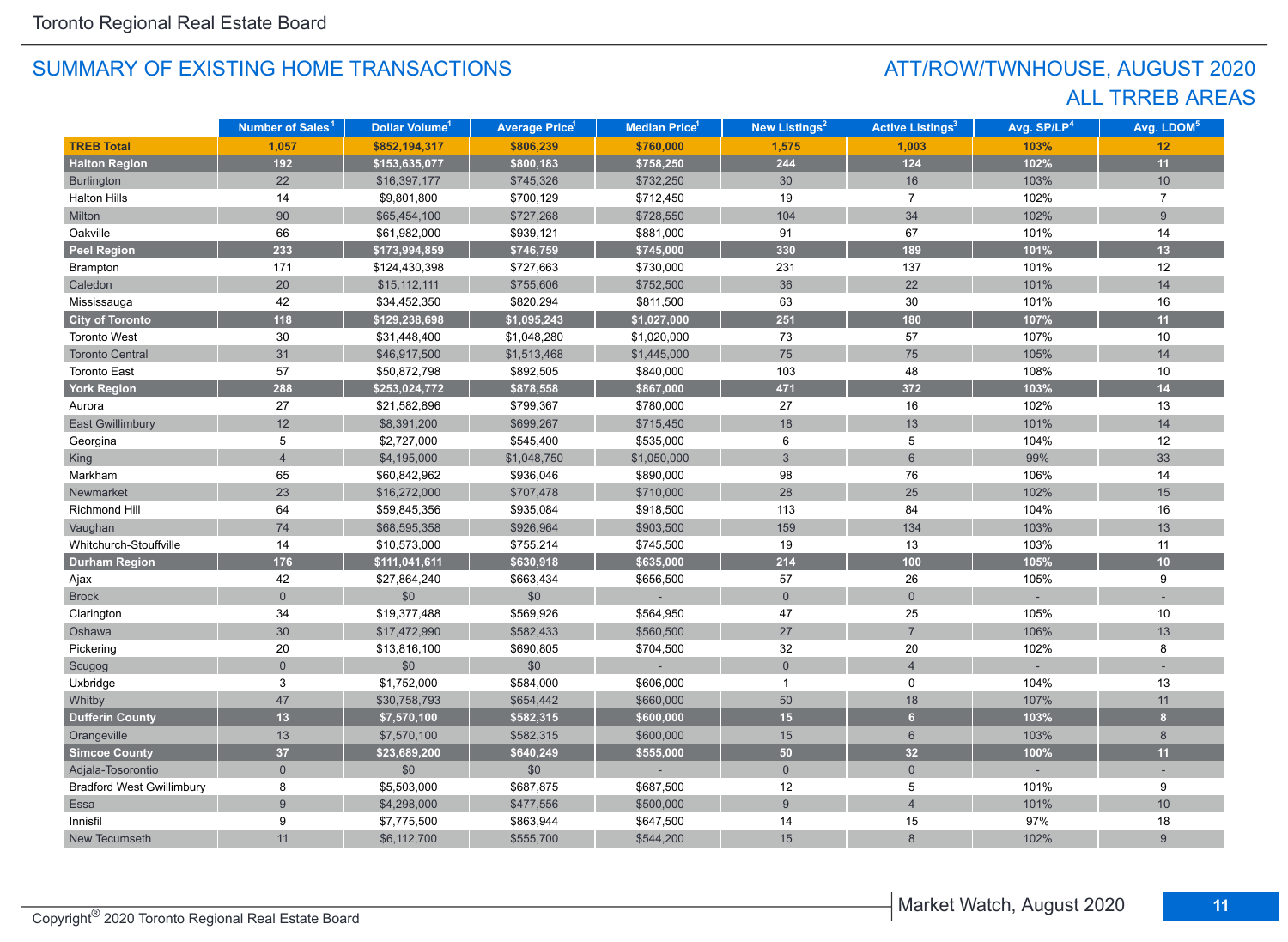# ATT/ROW/TWNHOUSE, AUGUST 2020 CITY OF TORONTO MUNICIPAL BREAKDOWN

|                        | Number of Sales <sup>1</sup> | Dollar Volume <sup>1</sup> | <b>Average Price</b> <sup>1</sup> | <b>Median Price</b> <sup>1</sup> | <b>New Listings<sup>2</sup></b> | <b>Active Listings<sup>3</sup></b> | Avg. SP/LP <sup>4</sup> | Avg. LDOM <sup>5</sup> |
|------------------------|------------------------------|----------------------------|-----------------------------------|----------------------------------|---------------------------------|------------------------------------|-------------------------|------------------------|
| <b>TREB Total</b>      | 1.057                        | \$852,194,317              | \$806,239                         | \$760,000                        | 1,575                           | 1,003                              | 103%                    | 12                     |
| <b>City of Toronto</b> | $118$                        | \$129,238,698              | \$1,095,243                       | \$1,027,000                      | 251                             | 180                                | 107%                    | 11                     |
| <b>Toronto West</b>    | 30 <sub>o</sub>              | \$31,448,400               | \$1,048,280                       | \$1,020,000                      | 73                              | 57                                 | 107%                    | 10                     |
| Toronto W01            | 5                            | \$6,682,500                | \$1,336,500                       | \$1,525,000                      | 10                              | $\overline{7}$                     | 114%                    | 6                      |
| Toronto W02            | $6\phantom{a}$               | \$6,731,900                | \$1,121,983                       | \$1,099,450                      | 9                               | $5\phantom{.0}$                    | 110%                    | 11                     |
| Toronto W03            | $\mathbf 0$                  | \$0                        | \$0                               | $\sim$                           | $\overline{2}$                  | $\mathbf{1}$                       | $\sim$                  | $\sim$                 |
| Toronto W04            | 3                            | \$2,595,999                | \$865,333                         | \$799,999                        | 3                               | $\overline{2}$                     | 101%                    | 12                     |
| Toronto W05            | 6                            | \$4,924,000                | \$820,667                         | \$784,000                        | 15                              | 17                                 | 100%                    | 14                     |
| Toronto W06            | $\overline{4}$               | \$3,803,000                | \$950,750                         | \$978,500                        | 14                              | $\boldsymbol{9}$                   | 117%                    | $5\phantom{.0}$        |
| Toronto W07            | $\mathbf{1}$                 | \$1,000,000                | \$1,000,000                       | \$1,000,000                      | 3                               | $\overline{2}$                     | 105%                    | 6                      |
| Toronto W08            | 5                            | \$5,711,001                | \$1,142,200                       | \$1,178,001                      | 11                              | $8\phantom{1}$                     | 100%                    | 12                     |
| Toronto W09            | 0                            | \$0                        | \$0                               |                                  | 6                               | 6                                  | $\omega$                |                        |
| Toronto W10            | $\overline{0}$               | \$0                        | \$0                               |                                  | $\mathbf{0}$                    | $\overline{0}$                     |                         |                        |
| <b>Toronto Central</b> | 31                           | \$46,917,500               | \$1,513,468                       | \$1,445,000                      | 75                              | 75                                 | 105%                    | 14                     |
| Toronto C01            | 10                           | \$15,756,000               | \$1,575,600                       | \$1,542,500                      | 26                              | 25                                 | 112%                    | 14                     |
| Toronto C02            | 6                            | \$10,668,000               | \$1,778,000                       | \$1,747,500                      | 15                              | 12                                 | 101%                    | 6                      |
| Toronto C03            | $\overline{0}$               | \$0                        | \$0                               |                                  | $\mathbf{1}$                    | $\overline{2}$                     |                         |                        |
| Toronto C04            | 0                            | \$0                        | \$0                               |                                  | $\overline{1}$                  | $\overline{c}$                     |                         |                        |
| Toronto C06            | $\overline{0}$               | \$0                        | \$0                               |                                  | $\mathbf{0}$                    | $\mathbf{0}$                       |                         |                        |
| Toronto C07            | 1                            | \$1,310,000                | \$1,310,000                       | \$1,310,000                      | $\overline{1}$                  | $\mathbf{1}$                       | 101%                    | 21                     |
| Toronto C08            | $\overline{7}$               | \$9,012,500                | \$1,287,500                       | \$1,355,000                      | 13                              | 8                                  | 104%                    | 18                     |
| Toronto C09            | $\mathbf 0$                  | \$0                        | \$0                               |                                  | $\overline{c}$                  | $\overline{2}$                     | $\omega$                | $\sim$                 |
| Toronto C10            |                              | \$1,360,000                | \$1,360,000                       | \$1,360,000                      | $\mathbf{1}$                    | $\mathbf{3}$                       | 97%                     | 16                     |
| Toronto C11            | 0                            | \$0                        | \$0                               | $\sim$                           | $\overline{2}$                  | $\mathsf 3$                        | $\sim$                  | $\sim$                 |
| Toronto C12            | $\mathbf{1}$                 | \$2,030,000                | \$2,030,000                       | \$2,030,000                      | $\overline{4}$                  | $\overline{5}$                     | 97%                     | 24                     |
| Toronto C13            | $\overline{2}$               | \$2,383,000                | \$1,191,500                       | \$1,191,500                      | $\overline{2}$                  | 4                                  | 116%                    | 22                     |
| Toronto C14            | $\overline{3}$               | \$4,398,000                | \$1,466,000                       | \$1,558,000                      | $5\phantom{.}$                  | $\overline{7}$                     | 100%                    | 14                     |
| Toronto C15            | 0                            | \$0                        | \$0                               |                                  | $\overline{2}$                  | $\mathbf{1}$                       | $\omega$                |                        |
| <b>Toronto East</b>    | 57                           | \$50,872,798               | \$892,505                         | \$840,000                        | 103                             | 48                                 | 108%                    | 10                     |
| Toronto E01            | 11                           | \$12,588,010               | \$1,144,365                       | \$1,110,000                      | 20                              | 10                                 | 114%                    | $\overline{7}$         |
| Toronto E02            | 5                            | \$5,711,900                | \$1,142,380                       | \$1,060,000                      | 13                              | $\overline{7}$                     | 107%                    | $\overline{4}$         |
| Toronto E03            | $\overline{2}$               | \$1,821,500                | \$910,750                         | \$910,750                        | 6                               | 4                                  | 99%                     | 19                     |
| Toronto E04            | 11                           | \$8,605,500                | \$782,318                         | \$820,000                        | 15                              | $\overline{7}$                     | 107%                    | 10                     |
| Toronto E05            | 9                            | \$7,558,188                | \$839,799                         | \$858,000                        | 9                               | $\overline{2}$                     | 109%                    | 9                      |
| Toronto E06            | $\overline{1}$               | \$1,190,000                | \$1,190,000                       | \$1,190,000                      | $\overline{1}$                  | $\overline{0}$                     | 119%                    | 13                     |
| Toronto E07            | $\mathsf 3$                  | \$2,294,800                | \$764,933                         | \$730,000                        | $\overline{4}$                  | $\overline{c}$                     | 106%                    | 16                     |
| Toronto E08            | $\overline{1}$               | \$905,000                  | \$905,000                         | \$905,000                        | $\,8\,$                         | $\overline{4}$                     | 101%                    | $\mathbf{3}$           |
| Toronto E09            | 3                            | \$2,117,000                | \$705,667                         | \$715,000                        | $\overline{1}$                  | $\mathbf{1}$                       | 104%                    | 22                     |
| Toronto E10            | $\mathbf{3}$                 | \$2,351,000                | \$783,667                         | \$800,000                        | $6\,$                           | $\mathbf{3}$                       | 107%                    | $8\phantom{1}$         |
| Toronto E11            | 8                            | \$5,729,900                | \$716,238                         | \$703,000                        | 20                              | 8                                  | 102%                    | 12                     |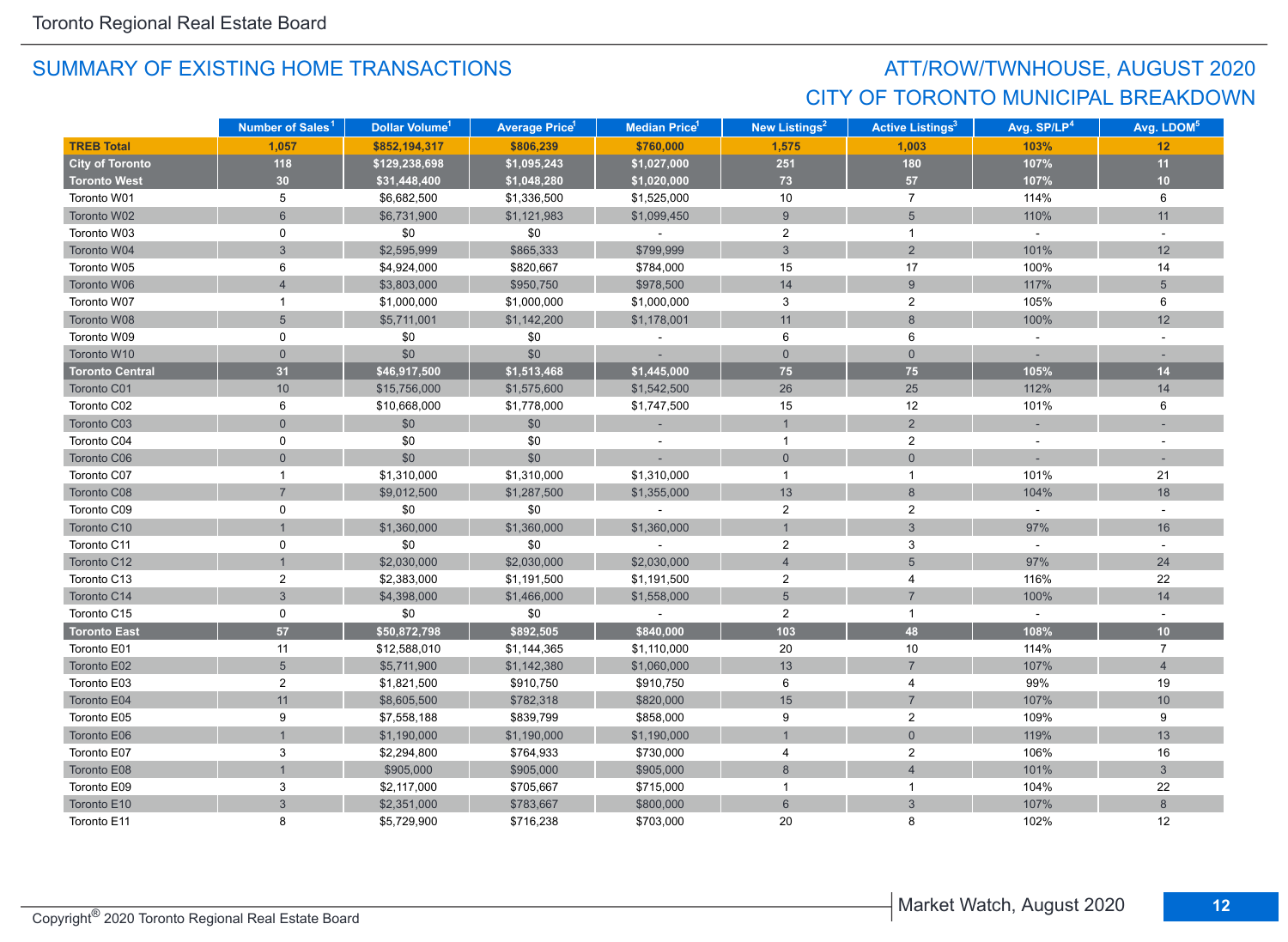# CONDO TOWNHOUSE, AUGUST 2020 ALL TRREB AREAS

|                                  | Number of Sales <sup>1</sup> | Dollar Volume <sup>1</sup> | <b>Average Price<sup>1</sup></b> | Median Price <sup>1</sup> | <b>New Listings<sup>2</sup></b> | <b>Active Listings<sup>3</sup></b> | Avg. SP/LP <sup>4</sup> | Avg. LDOM <sup>5</sup> |
|----------------------------------|------------------------------|----------------------------|----------------------------------|---------------------------|---------------------------------|------------------------------------|-------------------------|------------------------|
| <b>TREB Total</b>                | 818                          | \$540,024,675              | \$660,177                        | \$625,000                 | 1,350                           | 1,012                              | 102%                    | 15                     |
| <b>Halton Region</b>             | $102$                        | \$71,203,338               | \$698,072                        | \$615,000                 | 158                             | $122$                              | 101%                    | 17                     |
| Burlington                       | 52                           | \$33,764,938               | \$649,326                        | \$625,000                 | 77                              | 60                                 | 101%                    | 16                     |
| <b>Halton Hills</b>              | 6                            | \$2,910,500                | \$485,083                        | \$475,000                 | 5                               | 3                                  | 100%                    | 24                     |
| Milton                           | $\overline{7}$               | \$4,047,500                | \$578,214                        | \$585,000                 | 10                              | $\overline{9}$                     | 102%                    | 14                     |
| Oakville                         | 37                           | \$30,480,400               | \$823,795                        | \$635,000                 | 66                              | 50                                 | 100%                    | 18                     |
| <b>Peel Region</b>               | 251                          | \$160,082,965              | \$637,781                        | \$628,000                 | 389                             | 261                                | 101%                    | 13                     |
| Brampton                         | 91                           | \$52,404,326               | \$575,872                        | \$570,000                 | 105                             | $72\,$                             | 101%                    | 15                     |
| Caledon                          | $\mathbf{3}$                 | \$1,979,000                | \$659,667                        | \$675,000                 | $\overline{2}$                  | $\overline{2}$                     | 99%                     | 9                      |
| Mississauga                      | 157                          | \$105,699,639              | \$673,246                        | \$670,000                 | 282                             | 187                                | 102%                    | $12$                   |
| <b>City of Toronto</b>           | 256                          | \$182,760,347              | \$713,908                        | \$665,500                 | 499                             | 392                                | 102%                    | 15                     |
| <b>Toronto West</b>              | 99                           | \$66,208,849               | \$668,776                        | \$645,000                 | 149                             | 108                                | 101%                    | 15                     |
| <b>Toronto Central</b>           | 81                           | \$66,515,520               | \$821,179                        | \$740,000                 | 199                             | 175                                | 101%                    | 14                     |
| <b>Toronto East</b>              | 76                           | \$50,035,978               | \$658,368                        | \$635,800                 | 151                             | 109                                | 105%                    | 15                     |
| <b>York Region</b>               | 89                           | \$65,370,598               | \$734,501                        | \$705,000                 | 163                             | 161                                | 100%                    | 23                     |
| Aurora                           | 14                           | \$10,617,500               | \$758,393                        | \$662,500                 | 29                              | 33                                 | 98%                     | 34                     |
| <b>East Gwillimbury</b>          | $\overline{0}$               | \$0                        | \$0                              |                           | $\mathbf{0}$                    | $\overline{0}$                     |                         |                        |
| Georgina                         | $\overline{2}$               | \$1,085,641                | \$542,821                        | \$542,821                 | 3                               | $\mathbf{1}$                       | 100%                    | 12                     |
| <b>King</b>                      | $\Omega$                     | \$0                        | \$0                              |                           | $\overline{0}$                  | $\overline{0}$                     |                         |                        |
| Markham                          | 36                           | \$26,331,187               | \$731,422                        | \$731,300                 | 57                              | 54                                 | 101%                    | 22                     |
| Newmarket                        | 12                           | \$8,362,390                | \$696,866                        | \$708,000                 | 17                              | 11                                 | 100%                    | 24                     |
| <b>Richmond Hill</b>             | 6                            | \$4,184,880                | \$697,480                        | \$744,440                 | 20                              | 21                                 | 104%                    | 12                     |
| Vaughan                          | 16                           | \$12,883,000               | \$805,188                        | \$802,500                 | 30 <sup>°</sup>                 | 35                                 | 101%                    | 21                     |
| Whitchurch-Stouffville           | 3                            | \$1,906,000                | \$635,333                        | \$650,000                 | $\overline{7}$                  | 6                                  | 100%                    | 33                     |
| <b>Durham Region</b>             | 113                          | \$57,052,527               | \$504,890                        | \$520,000                 | 136                             | $72$                               | 104%                    | 12                     |
| Ajax                             | 21                           | \$12,255,217               | \$583,582                        | \$585,000                 | 27                              | 11                                 | 105%                    | 9                      |
| <b>Brock</b>                     | $\overline{2}$               | \$811,500                  | \$405,750                        | \$405,750                 | $\mathsf{O}\xspace$             | $\overline{1}$                     | 97%                     | 27                     |
| Clarington                       | 8                            | \$4,092,210                | \$511,526                        | \$470,155                 | 11                              | 6                                  | 102%                    | 11                     |
| Oshawa                           | 39                           | \$16,840,900               | \$431,818                        | \$425,000                 | 45                              | 22                                 | 104%                    | 11                     |
| Pickering                        | 26                           | \$14,554,700               | \$559,796                        | \$545,500                 | 34                              | 25                                 | 103%                    | 18                     |
| Scugog                           | $\mathbf 0$                  | \$0                        | \$0                              |                           | $\mathbf 0$                     | $\mathbf 0$                        |                         |                        |
| Uxbridge                         | $\overline{1}$               | \$365,000                  | \$365,000                        | \$365,000                 | 4                               | 3                                  | 102%                    | 6                      |
| Whitby                           | 16                           | \$8,133,000                | \$508,313                        | \$500,000                 | 15                              | $\overline{4}$                     | 104%                    | 8                      |
| <b>Dufferin County</b>           | 3 <sup>1</sup>               | \$1,294,900                | \$431,633                        | \$429,900                 | $\overline{3}$                  |                                    | 100%                    | 11                     |
| Orangeville                      | 3                            | \$1,294,900                | \$431,633                        | \$429,900                 | $\mathbf{3}$                    | $\overline{1}$                     | 100%                    | 11                     |
| <b>Simcoe County</b>             | $\overline{4}$               | \$2,260,000                | \$565,000                        | \$532,500                 | $\overline{2}$                  | 3 <sup>1</sup>                     | 103%                    | 38                     |
| Adjala-Tosorontio                | $\mathbf{0}$                 | \$0                        | \$0                              |                           | $\overline{0}$                  | $\mathbf{0}$                       |                         |                        |
| <b>Bradford West Gwillimbury</b> | $\overline{1}$               | \$490,000                  | \$490,000                        | \$490,000                 | $\overline{1}$                  | 0                                  | 102%                    | 8                      |
| Essa                             | $\overline{0}$               | \$0                        | \$0                              |                           | $\mathbf 0$                     | $\overline{0}$                     |                         |                        |
| Innisfil                         | $\overline{c}$               | \$1,325,000                | \$662,500                        | \$662,500                 | $\mathbf{1}$                    | 0                                  | 105%                    | 63                     |
| New Tecumseth                    |                              | \$445,000                  | \$445,000                        | \$445,000                 | $\mathbf 0$                     | 3                                  | 100%                    | 18                     |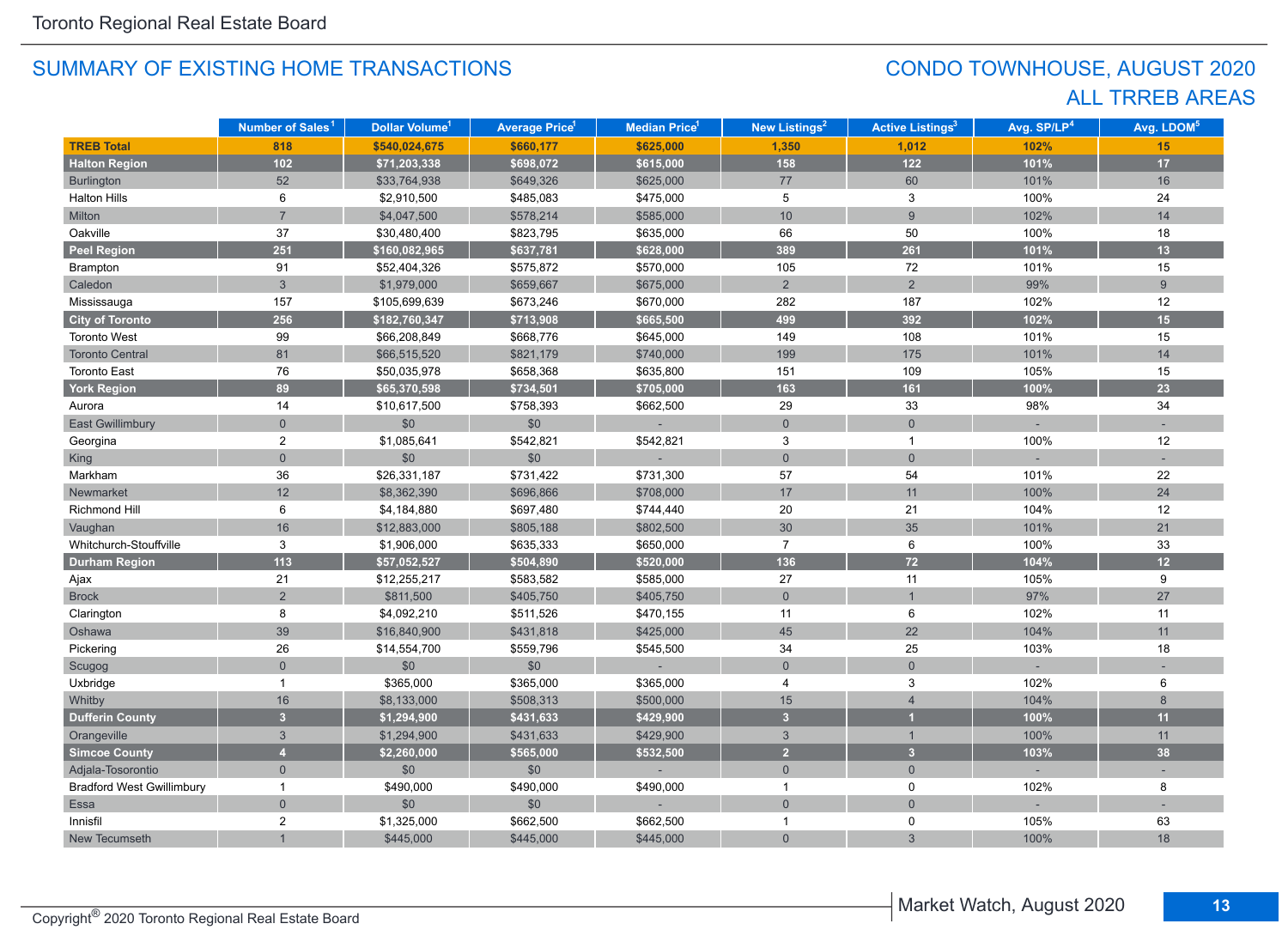# CONDO TOWNHOUSE, AUGUST 2020 CITY OF TORONTO MUNICIPAL BREAKDOWN

|                        | Number of Sales <sup>1</sup> | Dollar Volume <sup>1</sup> | <b>Average Price</b> <sup>1</sup> | <b>Median Price<sup>1</sup></b> | <b>New Listings<sup>2</sup></b> | <b>Active Listings<sup>3</sup></b> | Avg. SP/LP <sup>4</sup> | Avg. LDOM <sup>5</sup> |
|------------------------|------------------------------|----------------------------|-----------------------------------|---------------------------------|---------------------------------|------------------------------------|-------------------------|------------------------|
| <b>TREB Total</b>      | 818                          | \$540,024,675              | \$660,177                         | \$625,000                       | 1,350                           | 1,012                              | 102%                    | 15                     |
| <b>City of Toronto</b> | 256                          | \$182,760,347              | \$713,908                         | \$665,500                       | 499                             | 392                                | 102%                    | 15                     |
| <b>Toronto West</b>    | 99                           | \$66,208,849               | \$668,776                         | \$645,000                       | 149                             | 108                                | 101%                    | 15                     |
| Toronto W01            | $\mathbf{1}$                 | \$645,000                  | \$645,000                         | \$645,000                       | 10                              | $\overline{7}$                     | 101%                    | 5                      |
| Toronto W02            | 8                            | \$7,223,100                | \$902,888                         | \$833,000                       | 13                              | $\overline{7}$                     | 106%                    | 10                     |
| Toronto W03            | 3                            | \$1,965,000                | \$655,000                         | \$650,000                       | $\overline{2}$                  | $\overline{2}$                     | 101%                    | 5                      |
| Toronto W04            | 13                           | \$8,402,750                | \$646,365                         | \$679,000                       | 11                              | 9                                  | 101%                    | 20                     |
| Toronto W05            | 28                           | \$16,183,500               | \$577,982                         | \$591,000                       | 49                              | 38                                 | 99%                     | 12                     |
| Toronto W06            | 15                           | \$12,459,800               | \$830,653                         | \$810,000                       | 24                              | 15                                 | 100%                    | 12                     |
| Toronto W07            | $\mathbf 0$                  | \$0                        | \$0                               | $\sim$                          | $\mathsf{O}$                    | $\mathbf 0$                        | $\sim$                  | $\sim$                 |
| Toronto W08            | 12                           | \$7,878,899                | \$656,575                         | \$659,950                       | 19                              | 13                                 | 99%                     | 31                     |
| Toronto W09            | 8                            | \$5,891,900                | \$736,488                         | \$706,950                       | $\overline{7}$                  | 4                                  | 105%                    | 8                      |
| Toronto W10            | 11                           | \$5,558,900                | \$505,355                         | \$499,900                       | 14                              | 13                                 | 101%                    | 18                     |
| <b>Toronto Central</b> | 81                           | \$66,515,520               | \$821,179                         | \$740,000                       | 199                             | 175                                | 101%                    | 14                     |
| Toronto C01            | 17                           | \$14,658,277               | \$862,252                         | \$775,000                       | 55                              | 47                                 | 101%                    | 12                     |
| Toronto C02            | 3                            | \$3,770,018                | \$1,256,673                       | \$1,245,000                     | 9                               | 14                                 | 95%                     | 15                     |
| Toronto C03            | $\overline{0}$               | \$0                        | \$0                               |                                 | $\mathbf{1}$                    | 2                                  |                         |                        |
| Toronto C04            | 0                            | \$0                        | \$0                               |                                 | $\overline{1}$                  | $\mathbf{1}$                       |                         |                        |
| Toronto C06            |                              | \$740,000                  | \$740,000                         | \$740,000                       | $\overline{c}$                  | $\overline{2}$                     | 103%                    | $6\phantom{1}$         |
| Toronto C07            | 10                           | \$7,179,000                | \$717,900                         | \$695,500                       | 11                              | 14                                 | 102%                    | 15                     |
| Toronto C08            | $6\overline{6}$              | \$4,689,250                | \$781,542                         | \$693,625                       | 19                              | 14                                 | 106%                    | $6\overline{6}$        |
| Toronto C09            | 1                            | \$1,875,000                | \$1,875,000                       | \$1,875,000                     | 0                               | $\overline{2}$                     | 97%                     | 19                     |
| Toronto C10            | $\overline{3}$               | \$2,337,375                | \$779,125                         | \$753,000                       | $\,6\,$                         | $5\phantom{.}$                     | 97%                     | 9                      |
| Toronto C11            | 4                            | \$2,630,000                | \$657,500                         | \$653,000                       | 8                               | 6                                  | 99%                     | 16                     |
| Toronto C12            | $\overline{4}$               | \$4,188,500                | \$1,047,125                       | \$1,083,750                     | 16                              | $10$                               | 99%                     | 25                     |
| Toronto C13            | $\overline{2}$               | \$2,025,000                | \$1,012,500                       | \$1,012,500                     | 8                               | $\overline{7}$                     | 107%                    | 14                     |
| Toronto C14            | $\overline{7}$               | \$5,201,000                | \$743,000                         | \$652,000                       | 14                              | 15                                 | 100%                    | 21                     |
| Toronto C15            | 23                           | \$17,222,100               | \$748,787                         | \$705,000                       | 49                              | 36                                 | 104%                    | 13                     |
| <b>Toronto East</b>    | 76                           | \$50,035,978               | \$658,368                         | \$635,800                       | 151                             | 109                                | 105%                    | 15                     |
| Toronto E01            | 6                            | \$5,094,000                | \$849,000                         | \$830,500                       | 17                              | 11                                 | 105%                    | 17                     |
| Toronto E02            | $6\phantom{a}$               | \$5,490,500                | \$915,083                         | \$850,250                       | $10$                            | $\overline{4}$                     | 108%                    | 9                      |
| Toronto E03            | 0                            | \$0                        | \$0                               | $\omega$                        | $\mathbf 0$                     | 3                                  | $\omega$                | $\sim$                 |
| Toronto E04            | 12                           | \$7,772,290                | \$647,691                         | \$679,500                       | 18                              | 9                                  | 105%                    | 16                     |
| Toronto E05            | 11                           | \$7,078,300                | \$643,482                         | \$646,000                       | 23                              | 20                                 | 102%                    | 17                     |
| Toronto E06            |                              | \$829,900                  | \$829,900                         | \$829,900                       | $\overline{1}$                  | $6\phantom{1}$                     | 100%                    | 18                     |
| Toronto E07            | 4                            | \$2,779,800                | \$694,950                         | \$686,900                       | 8                               | $\mathsf 3$                        | 112%                    | $\overline{7}$         |
| Toronto E08            | $\overline{2}$               | \$1,252,000                | \$626,000                         | \$626,000                       | 9                               | $\sqrt{5}$                         | 102%                    | 28                     |
| Toronto E09            | $\overline{7}$               | \$4,103,000                | \$586,143                         | \$580,000                       | 13                              | 8                                  | 103%                    | 14                     |
| Toronto E10            | $\overline{9}$               | \$5,132,600                | \$570,289                         | \$595,000                       | 15                              | 11                                 | 106%                    | 14                     |
| Toronto E11            | 18                           | \$10,503,588               | \$583,533                         | \$582,500                       | 37                              | 29                                 | 106%                    | 15                     |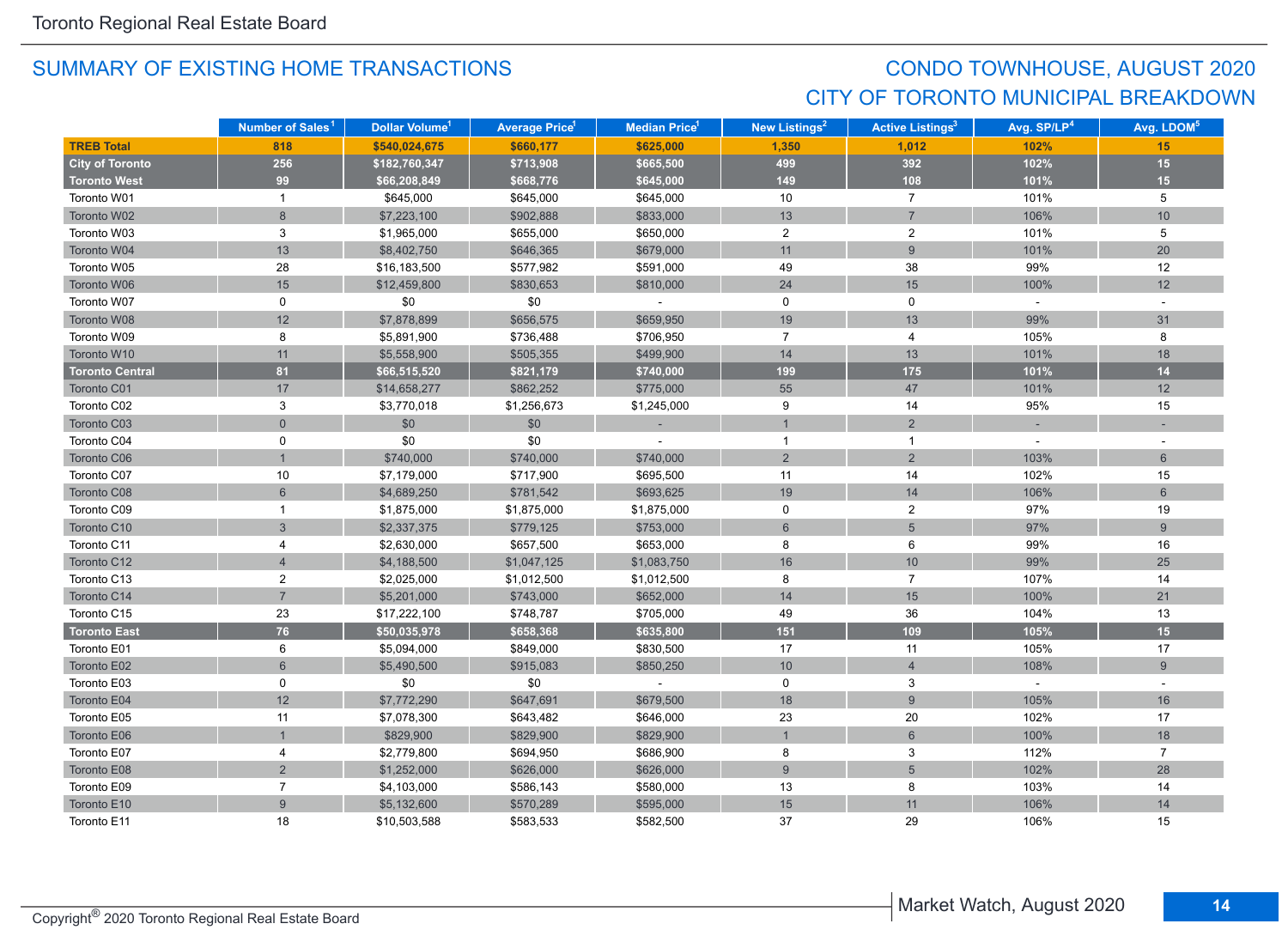# CONDO APT, AUGUST 2020 ALL TRREB AREAS

|                                  | Number of Sales <sup>1</sup> | Dollar Volume <sup>1</sup> | <b>Average Price</b> <sup>1</sup> | <b>Median Price<sup>1</sup></b> | New Listings <sup>2</sup> | <b>Active Listings<sup>3</sup></b> | Avg. SP/LP <sup>4</sup> | Avg. LDOM <sup>5</sup> |
|----------------------------------|------------------------------|----------------------------|-----------------------------------|---------------------------------|---------------------------|------------------------------------|-------------------------|------------------------|
| <b>TREB Total</b>                | 2,286                        | \$1,439,363,439            | \$629,643                         | \$565,000                       | 5,599                     | 6,302                              | 100%                    | 20                     |
| <b>Halton Region</b>             | 135                          | \$75,002,531               | \$555,574                         | \$495,000                       | 196                       | 213                                | 99%                     | 23                     |
| <b>Burlington</b>                | 65                           | \$33,565,170               | \$516,387                         | \$460,000                       | 95                        | 94                                 | 99%                     | 22                     |
| <b>Halton Hills</b>              | $\overline{2}$               | \$790,000                  | \$395,000                         | \$395,000                       | 3                         | $\overline{2}$                     | 99%                     | 10                     |
| Milton                           | 24                           | \$12,297,400               | \$512,392                         | \$513,500                       | 31                        | 27                                 | 100%                    | 22                     |
| Oakville                         | 44                           | \$28,349,961               | \$644,317                         | \$542,500                       | 67                        | 90                                 | 98%                     | 27                     |
| <b>Peel Region</b>               | 281                          | \$148,103,482              | \$527,059                         | \$500,000                       | 642                       | 698                                | 99%                     | $20\degree$            |
| Brampton                         | 51                           | \$23,701,800               | \$464,741                         | \$455,000                       | 99                        | 111                                | 99%                     | 24                     |
| Caledon                          | $\overline{0}$               | \$0                        | \$0                               |                                 | $\overline{0}$            | $\overline{0}$                     |                         |                        |
| Mississauga                      | 230                          | \$124,401,682              | \$540,877                         | \$515,000                       | 543                       | 587                                | 99%                     | 19                     |
| <b>City of Toronto</b>           | 1,536                        | \$1,033,995,120            | \$673,174                         | \$600,000                       | 4,153                     | 4,564                              | 100%                    | 18                     |
| <b>Toronto West</b>              | 354                          | \$211,094,971              | \$596,313                         | \$556,000                       | 758                       | 813                                | 100%                    | 18                     |
| <b>Toronto Central</b>           | 936                          | \$693,170,404              | \$740,567                         | \$650,000                       | 2,907                     | 3,318                              | 100%                    | 19                     |
| <b>Toronto East</b>              | 246                          | \$129,729,745              | \$527,357                         | \$475,000                       | 488                       | 433                                | 101%                    | 17                     |
| <b>York Region</b>               | 236                          | \$139,873,236              | \$592,683                         | \$557,500                       | 499                       | 700                                | 99%                     | 23                     |
| Aurora                           | 11                           | \$6,598,900                | \$599,900                         | \$510,000                       | 16                        | 27                                 | 98%                     | 38                     |
| <b>East Gwillimbury</b>          | $\Omega$                     | \$0                        | \$0                               |                                 | $\overline{0}$            | $\overline{0}$                     |                         |                        |
| Georgina                         | $\mathbf{1}$                 | \$389,900                  | \$389,900                         | \$389,900                       | $\overline{2}$            | $\mathbf{1}$                       | 100%                    | 8                      |
| <b>King</b>                      | $\overline{3}$               | \$2,429,000                | \$809,667                         | \$899,000                       | $\overline{2}$            | $6\overline{6}$                    | 99%                     | 31                     |
| Markham                          | 89                           | \$53,298,449               | \$598,859                         | \$566,500                       | 163                       | 205                                | 100%                    | $22\,$                 |
| Newmarket                        | $\overline{4}$               | \$1,938,250                | \$484,563                         | \$431,000                       | $\mathfrak{S}$            | $\overline{4}$                     | 97%                     | 13                     |
| Richmond Hill                    | 51                           | \$28,236,887               | \$553,664                         | \$530,000                       | 140                       | 173                                | 100%                    | 17                     |
| Vaughan                          | 73                           | \$43,809,350               | \$600,128                         | \$560,000                       | 167                       | 262                                | 98%                     | 25                     |
| Whitchurch-Stouffville           | 4                            | \$3,172,500                | \$793,125                         | \$685,000                       | 6                         | 22                                 | 98%                     | 51                     |
| <b>Durham Region</b>             | 75                           | \$32,672,470               | \$435,633                         | \$424,500                       | 89                        | 86                                 | 101%                    | 18                     |
| Ajax                             | 11                           | \$4,751,700                | \$431,973                         | \$430,000                       | 16                        | 10                                 | 102%                    | 11                     |
| <b>Brock</b>                     | $\overline{0}$               | \$0                        | $$0$$                             |                                 | $\overline{0}$            | $\overline{0}$                     |                         |                        |
| Clarington                       | $16\,$                       | \$6,298,390                | \$393,649                         | \$395,000                       | 11                        | 16                                 | 102%                    | 23                     |
| Oshawa                           | 17                           | \$5,939,699                | \$349,394                         | \$315,000                       | 25                        | 28                                 | 99%                     | 23                     |
| Pickering                        | 14                           | \$7,534,301                | \$538,164                         | \$518,500                       | 25                        | 24                                 | 101%                    | 19                     |
| Scugog                           | $\mathbf{1}$                 | \$537,000                  | \$537,000                         | \$537,000                       | $\mathbf{1}$              | $\mathbf 0$                        | 105%                    | $6\phantom{1}$         |
| Uxbridge                         | 4                            | \$1,778,980                | \$444,745                         | \$423,495                       | $\overline{2}$            | 3                                  | 100%                    | 22                     |
| Whitby                           | 12                           | \$5,832,400                | \$486,033                         | \$445,250                       | $\boldsymbol{9}$          | 5                                  | 101%                    | 12                     |
| <b>Dufferin County</b>           | $\overline{0}$               | \$0                        | \$0                               |                                 | $\overline{4}$            | $\overline{4}$                     | ٠                       |                        |
| Orangeville                      | $\overline{0}$               | \$0                        | \$0                               |                                 | $\overline{4}$            | $\overline{4}$                     |                         |                        |
| <b>Simcoe County</b>             | 23                           | \$9,716,600                | \$422,461                         | \$400,000                       | 16                        | 37                                 | 97%                     | 46                     |
| Adjala-Tosorontio                | $\overline{0}$               | \$0                        | \$0                               |                                 | $\overline{0}$            | $\overline{0}$                     | ÷                       |                        |
| <b>Bradford West Gwillimbury</b> | 0                            | \$0                        | \$0                               |                                 | $\mathbf{1}$              | $\mathbf{1}$                       | $\sim$                  |                        |
| Essa                             | $\overline{0}$               | \$0                        | \$0                               |                                 | $\overline{0}$            | $\overline{0}$                     |                         |                        |
| Innisfil                         | 17                           | \$6,866,900                | \$403,935                         | \$365,000                       | 10                        | 28                                 | 97%                     | 55                     |
| New Tecumseth                    | $6\overline{6}$              | \$2,849,700                | \$474,950                         | \$427,500                       | 5                         | 8                                  | 98%                     | 18                     |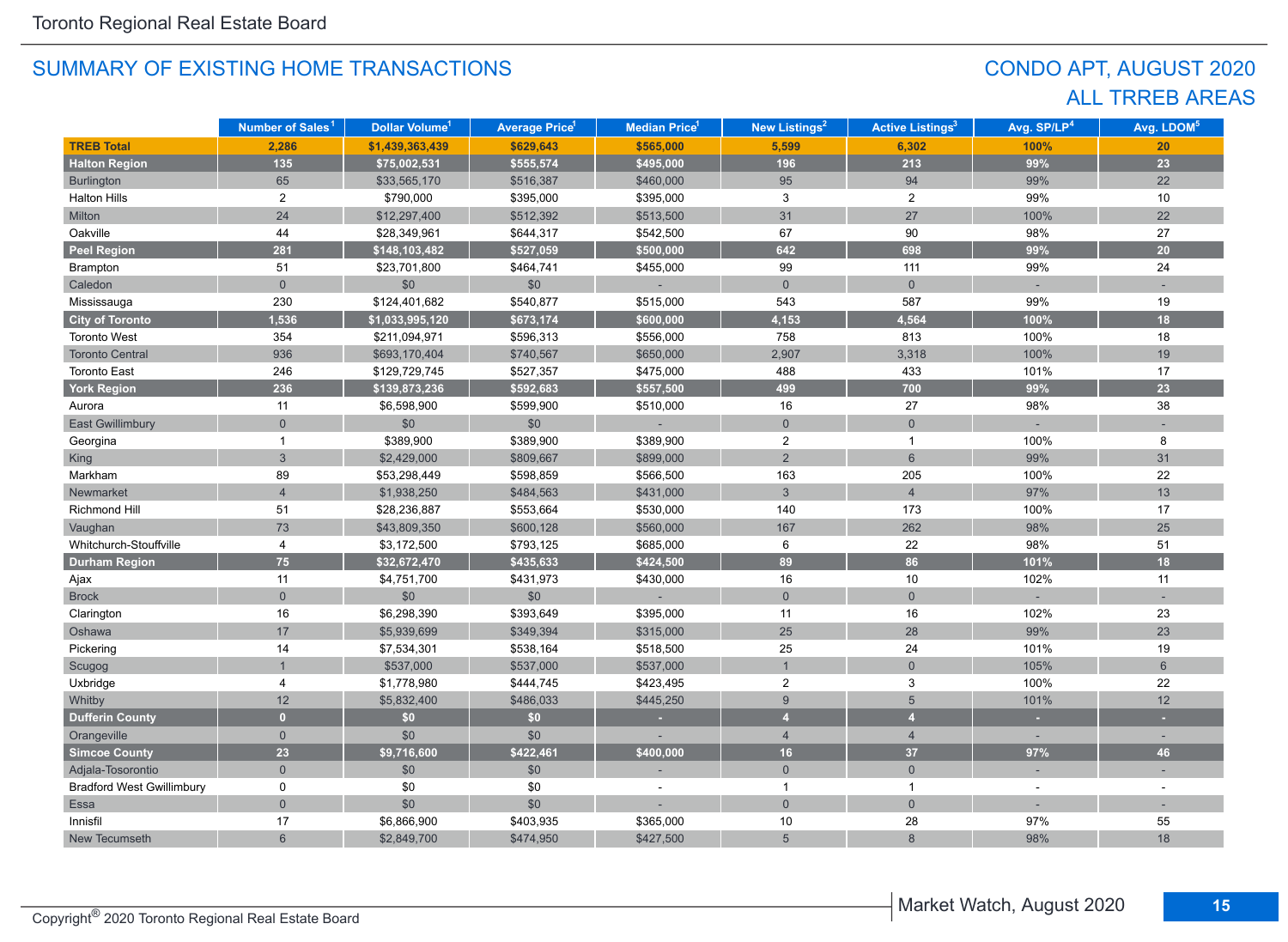# CONDO APT, AUGUST 2020 CITY OF TORONTO MUNICIPAL BREAKDOWN

|                        | Number of Sales <sup>1</sup> | Dollar Volume <sup>1</sup> | <b>Average Price</b> <sup>1</sup> | <b>Median Price</b> <sup>1</sup> | New Listings <sup>2</sup> | <b>Active Listings<sup>3</sup></b> | Avg. SP/LP <sup>4</sup> | Avg. LDOM <sup>5</sup> |
|------------------------|------------------------------|----------------------------|-----------------------------------|----------------------------------|---------------------------|------------------------------------|-------------------------|------------------------|
| <b>TREB Total</b>      | 2,286                        | \$1,439,363,439            | \$629,643                         | \$565,000                        | 5,599                     | 6,302                              | 100%                    | 20                     |
| <b>City of Toronto</b> | 1,536                        | \$1,033,995,120            | \$673,174                         | \$600,000                        | 4,153                     | 4,564                              | 100%                    | 18                     |
| <b>Toronto West</b>    | 354                          | \$211,094,971              | \$596,313                         | \$556,000                        | 758                       | 813                                | 100%                    | 18                     |
| Toronto W01            | 31                           | \$21,239,000               | \$685,129                         | \$645,000                        | 58                        | 53                                 | 101%                    | 16                     |
| Toronto W02            | 25                           | \$18,714,156               | \$748,566                         | \$670,000                        | 35                        | 28                                 | 102%                    | 15                     |
| Toronto W03            | 8                            | \$4,448,000                | \$556,000                         | \$546,000                        | 22                        | 16                                 | 102%                    | 10                     |
| Toronto W04            | 32                           | \$14,572,888               | \$455,403                         | \$438,950                        | 83                        | 85                                 | 101%                    | 15                     |
| Toronto W05            | 12                           | \$5,820,000                | \$485,000                         | \$470,000                        | 49                        | 68                                 | 100%                    | 18                     |
| Toronto W06            | 98                           | \$66,526,017               | \$678,837                         | \$630,000                        | 224                       | 281                                | 99%                     | 17                     |
| Toronto W07            | 3                            | \$2,984,000                | \$994,667                         | \$1,110,000                      | $\overline{7}$            | 4                                  | 99%                     | 9                      |
| Toronto W08            | 89                           | \$50,716,660               | \$569,850                         | \$551,500                        | 192                       | 182                                | 100%                    | 17                     |
| Toronto W09            | 14                           | \$6,392,000                | \$456,571                         | \$405,500                        | 35                        | 39                                 | 98%                     | 43                     |
| Toronto W10            | 42                           | \$19,682,250               | \$468,625                         | \$467,000                        | 53                        | 57                                 | 98%                     | 25                     |
| <b>Toronto Central</b> | 936                          | \$693,170,404              | \$740,567                         | \$650,000                        | 2,907                     | 3,318                              | 100%                    | 19                     |
| Toronto C01            | 342                          | \$259,861,868              | \$759,830                         | \$681,250                        | 1,178                     | 1,436                              | 100%                    | 19                     |
| Toronto C02            | 40                           | \$46,710,968               | \$1,167,774                       | \$844,000                        | 144                       | 206                                | 98%                     | 23                     |
| Toronto C03            | 12                           | \$11,808,900               | \$984,075                         | \$678,000                        | 31                        | 42                                 | 96%                     | 27                     |
| Toronto C04            | 8                            | \$5,908,018                | \$738,502                         | \$602,500                        | 22                        | 27                                 | 105%                    | 11                     |
| Toronto C06            | $20\,$                       | \$11,801,813               | \$590,091                         | \$555,000                        | 50                        | 40                                 | 101%                    | 20                     |
| Toronto C07            | 59                           | \$37,732,304               | \$639,531                         | \$608,000                        | 121                       | 114                                | 102%                    | 14                     |
| Toronto C08            | 170                          | \$122,273,620              | \$719,257                         | \$651,000                        | 609                       | 684                                | 100%                    | 20                     |
| Toronto C09            | 15                           | \$19,787,903               | \$1,319,194                       | \$1,172,903                      | 37                        | 45                                 | 96%                     | 28                     |
| Toronto C10            | 34                           | \$23,446,000               | \$689,588                         | \$685,000                        | 157                       | 159                                | 101%                    | 16                     |
| Toronto C11            | 26                           | \$14,041,750               | \$540,067                         | \$522,500                        | 50                        | 47                                 | 101%                    | 17                     |
| Toronto C12            | 6                            | \$6,082,000                | \$1,013,667                       | \$896,500                        | 15                        | 21                                 | 96%                     | 16                     |
| Toronto C13            | 28                           | \$21,640,758               | \$772,884                         | \$615,000                        | 79                        | 77                                 | 100%                    | 22                     |
| Toronto C14            | 91                           | \$60,203,502               | \$661,577                         | \$628,000                        | 198                       | 196                                | 100%                    | 15                     |
| Toronto C15            | 85                           | \$51,871,000               | \$610,247                         | \$588,000                        | 216                       | 224                                | 100%                    | 21                     |
| <b>Toronto East</b>    | 246                          | \$129,729,745              | \$527,357                         | \$475,000                        | 488                       | 433                                | 101%                    | 17                     |
| Toronto E01            | 15                           | \$13,227,000               | \$881,800                         | \$835,000                        | 36                        | 29                                 | 102%                    | 9                      |
| Toronto E02            | 9                            | \$9,815,000                | \$1,090,556                       | \$685,000                        | 42                        | 28                                 | 103%                    | 11                     |
| Toronto E03            | 16                           | \$7,348,900                | \$459,306                         | \$446,500                        | 24                        | 26                                 | 103%                    | 11                     |
| Toronto E04            | 33                           | \$15,294,600               | \$463,473                         | \$460,000                        | 56                        | 40                                 | 103%                    | 15                     |
| Toronto E05            | 33                           | \$17,206,480               | \$521,408                         | \$499,000                        | 59                        | 54                                 | 100%                    | 22                     |
| Toronto E06            | 9                            | \$5,660,000                | \$628,889                         | \$595,000                        | 13                        | 14                                 | 100%                    | 14                     |
| Toronto E07            | 43                           | \$20,924,276               | \$486,611                         | \$490,000                        | 64                        | 60                                 | 100%                    | 22                     |
| Toronto E08            | $17$                         | \$7,368,380                | \$433,434                         | \$428,000                        | 47                        | 53                                 | 102%                    | 17                     |
| Toronto E09            | 43                           | \$21,198,100               | \$492,979                         | \$485,000                        | 96                        | 86                                 | 100%                    | 16                     |
| Toronto E10            |                              | \$310,000                  | \$310,000                         | \$310,000                        | 5                         | 8                                  | 105%                    | $6\phantom{1}$         |
| Toronto E11            | 27                           | \$11,377,009               | \$421,371                         | \$420,000                        | 46                        | 35                                 | 100%                    | 18                     |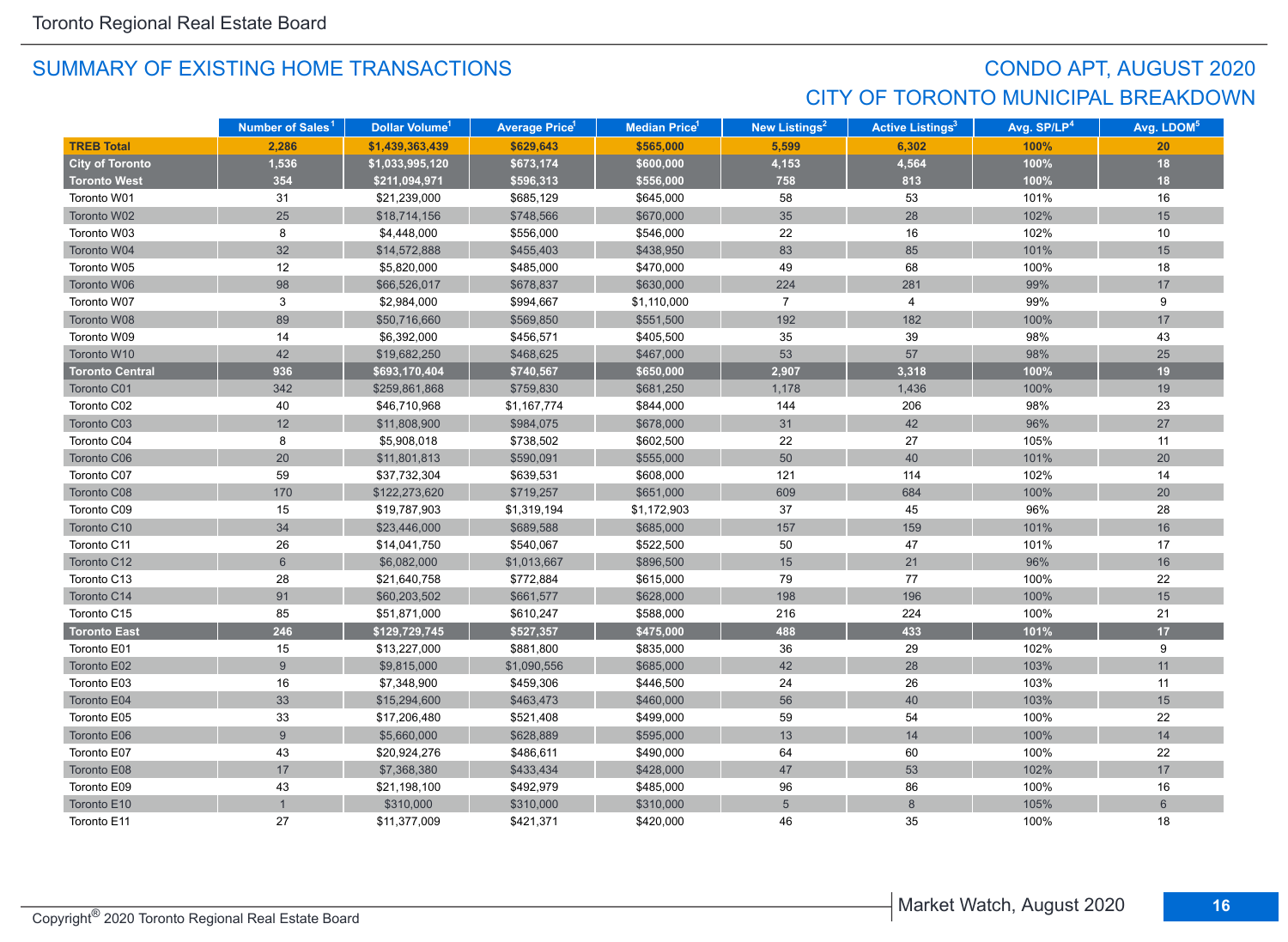# LINK, AUGUST 2020 ALL TRREB AREAS

|                                  | Number of Sales <sup>1</sup> | Dollar Volume <sup>1</sup> | <b>Average Price<sup>1</sup></b> | <b>Median Price</b> <sup>1</sup> | <b>New Listings<sup>2</sup></b> | <b>Active Listings<sup>3</sup></b> | Avg. SP/LP <sup>4</sup> | Avg. LDOM <sup>5</sup>  |
|----------------------------------|------------------------------|----------------------------|----------------------------------|----------------------------------|---------------------------------|------------------------------------|-------------------------|-------------------------|
| <b>TREB Total</b>                | 99                           | \$74,630,200               | \$753,840                        | \$740,000                        | 119                             | 65                                 | 103%                    | 11                      |
| <b>Halton Region</b>             | 8 <sup>1</sup>               | \$6,859,100                | \$857,388                        | \$820,550                        | $\bf{8}$                        | 5 <sup>1</sup>                     | 105%                    | $\overline{7}$          |
| Burlington                       | $\overline{4}$               | \$3,261,100                | \$815,275                        | \$819,550                        | $\overline{4}$                  | 2                                  | 101%                    | 9                       |
| <b>Halton Hills</b>              | 0                            | \$0                        | \$0                              | $\overline{a}$                   | $\mathbf 0$                     | $\mathbf 0$                        | $\omega$                | $\sim$                  |
| Milton                           |                              | \$758,000                  | \$758,000                        | \$758,000                        | $\mathbf{1}$                    | $\overline{0}$                     | 102%                    | 15                      |
| Oakville                         | $\mathbf{3}$                 | \$2,840,000                | \$946,667                        | \$910,000                        | $\mathbf 3$                     | 3                                  | 110%                    | $\overline{2}$          |
| <b>Peel Region</b>               | 14                           | \$10,729,000               | \$766,357                        | \$751,250                        | 17 <sup>2</sup>                 | 9 <sup>°</sup>                     | 102%                    | $\overline{\mathbf{8}}$ |
| Brampton                         | 10                           | \$7,334,500                | \$733,450                        | \$733,000                        | 12                              | 8                                  | 101%                    | 9                       |
| Caledon                          | $\overline{2}$               | \$1,549,500                | \$774,750                        | \$774,750                        | $\sqrt{2}$                      | $\mathbf 0$                        | 100%                    | $6\phantom{1}$          |
| Mississauga                      | $\overline{c}$               | \$1,845,000                | \$922,500                        | \$922,500                        | 3                               | $\mathbf{1}$                       | 110%                    | $\overline{7}$          |
| <b>City of Toronto</b>           | 10 <sup>1</sup>              | \$8,657,300                | \$865,730                        | \$816,500                        | 15                              | $\overline{\mathbf{8}}$            | 102%                    | $12$                    |
| <b>Toronto West</b>              | $\mathbf{1}$                 | \$765,000                  | \$765,000                        | \$765,000                        | $\mathbf{1}$                    | $\mathbf 0$                        | 109%                    | 10                      |
| <b>Toronto Central</b>           | $\mathfrak{S}$               | \$2,873,000                | \$957,667                        | \$915,000                        | $\mathbf{3}$                    | $\mathbf{3}$                       | 98%                     | 18                      |
| <b>Toronto East</b>              | 6                            | \$5,019,300                | \$836,550                        | \$757,150                        | 11                              | 5                                  | 103%                    | 9                       |
| <b>York Region</b>               | 19                           | \$18,546,000               | \$976,105                        | \$935,800                        | 34                              | 31                                 | 102%                    | 18                      |
| Aurora                           | $\overline{2}$               | \$1,732,500                | \$866,250                        | \$866,250                        | $\mathbf{1}$                    | 0                                  | 103%                    | 5                       |
| <b>East Gwillimbury</b>          | $\Omega$                     | \$0                        | \$0                              | ×,                               | $\overline{0}$                  | $\overline{0}$                     |                         |                         |
| Georgina                         | 0                            | \$0                        | \$0                              |                                  | 0                               | 0                                  |                         |                         |
| King                             |                              | \$815,000                  | \$815,000                        | \$815,000                        | $\overline{0}$                  | $\overline{0}$                     | 98%                     | 17                      |
| Markham                          | 9                            | \$8,847,100                | \$983,011                        | \$972,000                        | 22                              | 17                                 | 107%                    | 19                      |
| Newmarket                        |                              | \$760,000                  | \$760,000                        | \$760,000                        | $\mathbf{1}$                    | $\overline{0}$                     | 100%                    | 8                       |
| Richmond Hill                    | 3                            | \$3,184,000                | \$1,061,333                      | \$1,082,000                      | 5                               | $\overline{7}$                     | 97%                     | 21                      |
| Vaughan                          | $\overline{3}$               | \$3,207,400                | \$1,069,133                      | \$1,133,900                      | $5\overline{5}$                 | $\overline{7}$                     | 98%                     | 22                      |
| Whitchurch-Stouffville           | 0                            | \$0                        | \$0                              |                                  | $\mathbf 0$                     | $\mathbf 0$                        |                         |                         |
| <b>Durham Region</b>             | 34                           | \$21,318,900               | \$627,026                        | \$610,000                        | 37                              | 10                                 | 107%                    | 10                      |
| Ajax                             | 4                            | \$2,901,000                | \$725,250                        | \$755,500                        | $\overline{2}$                  | $\mathbf{1}$                       | 112%                    | 8                       |
| <b>Brock</b>                     | $\Omega$                     | \$0                        | \$0                              |                                  | $\mathsf{O}\xspace$             | $\mathbf 0$                        |                         |                         |
| Clarington                       | 17                           | \$10,010,900               | \$588,876                        | \$599,000                        | 19                              | 5                                  | 105%                    | 12                      |
| Oshawa                           | $\overline{4}$               | \$2,116,000                | \$529,000                        | \$520,000                        | $\overline{4}$                  | $\overline{1}$                     | 104%                    | 12                      |
| Pickering                        | $\mathbf{1}$                 | \$675,000                  | \$675,000                        | \$675,000                        | $\overline{2}$                  | $\mathbf{2}$                       | 104%                    | 9                       |
| Scugog                           | $\overline{0}$               | \$0                        | \$0                              |                                  | $\mathbf 0$                     | $\mathbf 0$                        |                         |                         |
| Uxbridge                         | $\mathsf 0$                  | \$0                        | \$0                              |                                  | $\mathsf 0$                     | $\pmb{0}$                          |                         |                         |
| Whitby                           | 8                            | \$5,616,000                | \$702,000                        | \$691,000                        | 10                              | $\overline{1}$                     | 108%                    | 5                       |
| <b>Dufferin County</b>           | $\overline{0}$               | \$0                        | \$0                              | ×.                               | $\overline{0}$                  | $\mathbf{0}$                       | ×                       | ٠                       |
| Orangeville                      | $\mathbf{0}$                 | \$0                        | \$0                              |                                  | $\overline{0}$                  | $\overline{0}$                     |                         |                         |
| <b>Simcoe County</b>             | 14                           | \$8,519,900                | \$608,564                        | \$605,000                        | $\bf{8}$                        | $\overline{2}$                     | 100%                    | 12                      |
| Adjala-Tosorontio                | $\overline{0}$               | \$0                        | \$0                              |                                  | $\mathbf 0$                     | $\overline{0}$                     |                         |                         |
| <b>Bradford West Gwillimbury</b> | 5                            | \$3,254,900                | \$650,980                        | \$660,000                        | $\overline{2}$                  | $\mathbf{1}$                       | 99%                     | 11                      |
| Essa                             | $\overline{4}$               | \$2,249,500                | \$562,375                        | \$564,750                        | $\mathbf{3}$                    | $\overline{0}$                     | 100%                    | 8                       |
| Innisfil                         | 0                            | \$0                        | \$0                              |                                  | 0                               | 0                                  |                         |                         |
| New Tecumseth                    | 5                            | \$3,015,500                | \$603,100                        | \$620,000                        | 3                               |                                    | 102%                    | 15                      |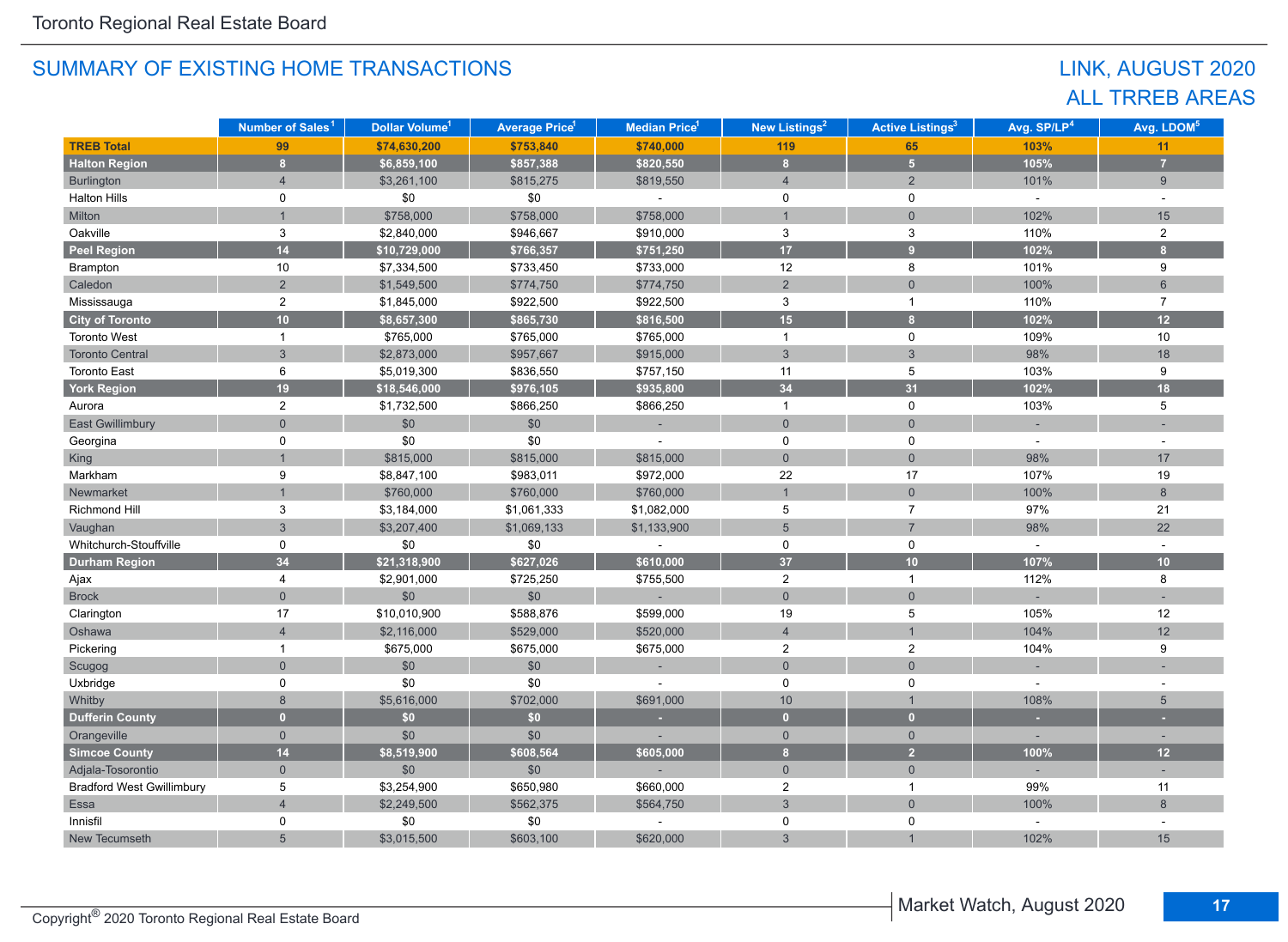# LINK, AUGUST 2020 CITY OF TORONTO MUNICIPAL BREAKDOWN

|                        | Number of Sales <sup>1</sup> | Dollar Volume <sup>1</sup> | <b>Average Price<sup>1</sup></b> | Median Price <sup>1</sup> | New Listings <sup>2</sup> | <b>Active Listings<sup>3</sup></b> | Avg. SP/LP <sup>4</sup>  | Avg. LDOM <sup>5</sup> |
|------------------------|------------------------------|----------------------------|----------------------------------|---------------------------|---------------------------|------------------------------------|--------------------------|------------------------|
| <b>TREB Total</b>      | 99                           | \$74,630,200               | \$753,840                        | \$740,000                 | 119                       | 65                                 | 103%                     | 11                     |
| <b>City of Toronto</b> | 10                           | \$8,657,300                | \$865,730                        | \$816,500                 | 15                        | 8                                  | 102%                     | 12                     |
| <b>Toronto West</b>    | $\overline{1}$               | \$765,000                  | \$765,000                        | \$765,000                 | $\overline{1}$            | $\bullet$                          | 109%                     | 10                     |
| Toronto W01            | $\pmb{0}$                    | \$0                        | \$0                              | $\sim$                    | $\pmb{0}$                 | $\mathbf 0$                        | $\sim$                   | $\sim$                 |
| Toronto W02            | $\mathsf{O}\xspace$          | \$0                        | $$0$$                            | ÷.                        | $\mathbf 0$               | $\mathsf{O}\xspace$                |                          |                        |
| Toronto W03            | $\mathbf 0$                  | \$0                        | \$0                              | $\sim$                    | $\mathbf 0$               | $\mathbf 0$                        | $\sim$                   | $\sim$                 |
| Toronto W04            | $\mathbf{0}$                 | $\$0$                      | $$0$$                            | $\sim$                    | $\overline{0}$            | $\overline{0}$                     |                          |                        |
| Toronto W05            | 0                            | \$0                        | \$0                              | ÷,                        | $\mathbf 0$               | $\mathbf 0$                        |                          |                        |
| Toronto W06            | $\overline{0}$               | \$0                        | \$0                              | $\sim$                    | $\overline{0}$            | $\overline{0}$                     |                          |                        |
| Toronto W07            | $\mathbf 0$                  | \$0                        | \$0                              |                           | $\mathbf 0$               | $\mathbf 0$                        |                          |                        |
| Toronto W08            | $\overline{0}$               | \$0                        | \$0                              |                           | $\overline{0}$            | $\overline{0}$                     |                          |                        |
| Toronto W09            | $\pmb{0}$                    | \$0                        | \$0                              |                           | $\mathbf 0$               | 0                                  |                          | ÷.                     |
| Toronto W10            | $\overline{1}$               | \$765,000                  | \$765,000                        | \$765,000                 | $\mathbf{1}$              | $\mathbf{0}$                       | 109%                     | 10                     |
| <b>Toronto Central</b> | $\overline{\mathbf{3}}$      | \$2,873,000                | \$957,667                        | \$915,000                 | 3 <sup>2</sup>            | 3 <sup>1</sup>                     | 98%                      | 18                     |
| Toronto C01            | $\mathbf{0}$                 | \$0                        | \$0                              |                           | $\overline{0}$            | $\overline{0}$                     |                          |                        |
| Toronto C02            | $\pmb{0}$                    | \$0                        | \$0                              | $\blacksquare$            | $\mathbf 0$               | 0                                  | $\sim$                   | $\overline{a}$         |
| Toronto C03            | $\overline{0}$               | $$0$$                      | \$0                              | ÷                         | $\overline{0}$            | $\mathbf{0}$                       | $\overline{\phantom{a}}$ |                        |
| Toronto C04            | 0                            | \$0                        | \$0                              | $\sim$                    | 0                         | 0                                  |                          |                        |
| Toronto C06            | $\overline{0}$               | \$0                        | \$0                              |                           | $\overline{0}$            | $\mathbf{0}$                       |                          |                        |
| Toronto C07            | $\sqrt{2}$                   | \$1,783,000                | \$891,500                        | \$891,500                 | $\mathsf 3$               | $\sqrt{2}$                         | 98%                      | $\mathsf 3$            |
| Toronto C08            | $\mathsf{O}\xspace$          | \$0                        | $$0$$                            |                           | $\mathbf{0}$              | $\mathbf 0$                        |                          |                        |
| Toronto C09            | 0                            | \$0                        | \$0                              | $\sim$                    | $\mathbf 0$               | 0                                  | $\sim$                   | $\sim$                 |
| Toronto C10            | $\mathsf{O}\xspace$          | \$0                        | \$0                              |                           | $\mathsf{O}\xspace$       | $\mathbf 0$                        |                          |                        |
| Toronto C11            | $\pmb{0}$                    | \$0                        | \$0                              | $\sim$                    | $\mathsf 0$               | $\mathbf 0$                        |                          | $\sim$                 |
| Toronto C12            | $\mathbf 0$                  | \$0                        | $$0$$                            | $\sim$                    | $\mathbf{0}$              | $\mathbf 0$                        |                          |                        |
| Toronto C13            | $\pmb{0}$                    | \$0                        | \$0                              |                           | $\mathbf 0$               | 0                                  |                          |                        |
| Toronto C14            | $\mathbf 0$                  | \$0                        | \$0                              |                           | $\mathbf{0}$              | $\mathbf 0$                        |                          |                        |
| Toronto C15            | $\mathbf{1}$                 | \$1,090,000                | \$1,090,000                      | \$1,090,000               | $\mathbf 0$               | $\mathbf{1}$                       | 99%                      | 49                     |
| <b>Toronto East</b>    | 6 <sup>1</sup>               | \$5,019,300                | \$836,550                        | \$757,150                 | 11                        | $\overline{\mathbf{5}}$            | 103%                     | 9                      |
| Toronto E01            | $\mathsf 0$                  | \$0                        | \$0                              | $\blacksquare$            | $\mathbf 0$               | $\mathbf 0$                        | $\sim$                   | $\sim$                 |
| Toronto E02            | $\mathbf 0$                  | \$0                        | \$0                              | ÷                         | $\mathsf{O}\xspace$       | $\overline{0}$                     |                          |                        |
| Toronto E03            | $\pmb{0}$                    | \$0                        | \$0                              |                           | $\mathbf 0$               | 0                                  |                          |                        |
| Toronto E04            | $\mathbf{0}$                 | \$0                        | \$0                              |                           | $\overline{0}$            | $\mathbf 0$                        |                          | ц.                     |
| Toronto E05            | $\mathbf{1}$                 | \$1,100,000                | \$1,100,000                      | \$1,100,000               | $\mathbf 3$               | $\overline{\mathbf{c}}$            | 102%                     | 12                     |
| Toronto E06            | $\overline{0}$               | \$0                        | \$0                              |                           | $\mathsf{O}\xspace$       | $\mathbf 0$                        |                          |                        |
| Toronto E07            | 4                            | \$3,189,300                | \$797,325                        | \$757,150                 | $\overline{7}$            | 3                                  | 105%                     | 9                      |
| Toronto E08            | $\mathsf{O}\xspace$          | \$0                        | $$0$$                            |                           | $\mathsf{O}\xspace$       | $\mathbf 0$                        | ÷.                       |                        |
| Toronto E09            | $\mathbf 0$                  | \$0                        | \$0                              | $\sim$                    | 0                         | $\mathbf 0$                        | $\sim$                   | $\sim$                 |
| Toronto E10            | $\mathbf 0$                  | \$0                        | \$0                              |                           | $\overline{0}$            | $\mathbf 0$                        |                          |                        |
| Toronto E11            | $\overline{1}$               | \$730,000                  | \$730,000                        | \$730,000                 | $\mathbf{1}$              | $\Omega$                           | 100%                     | 10                     |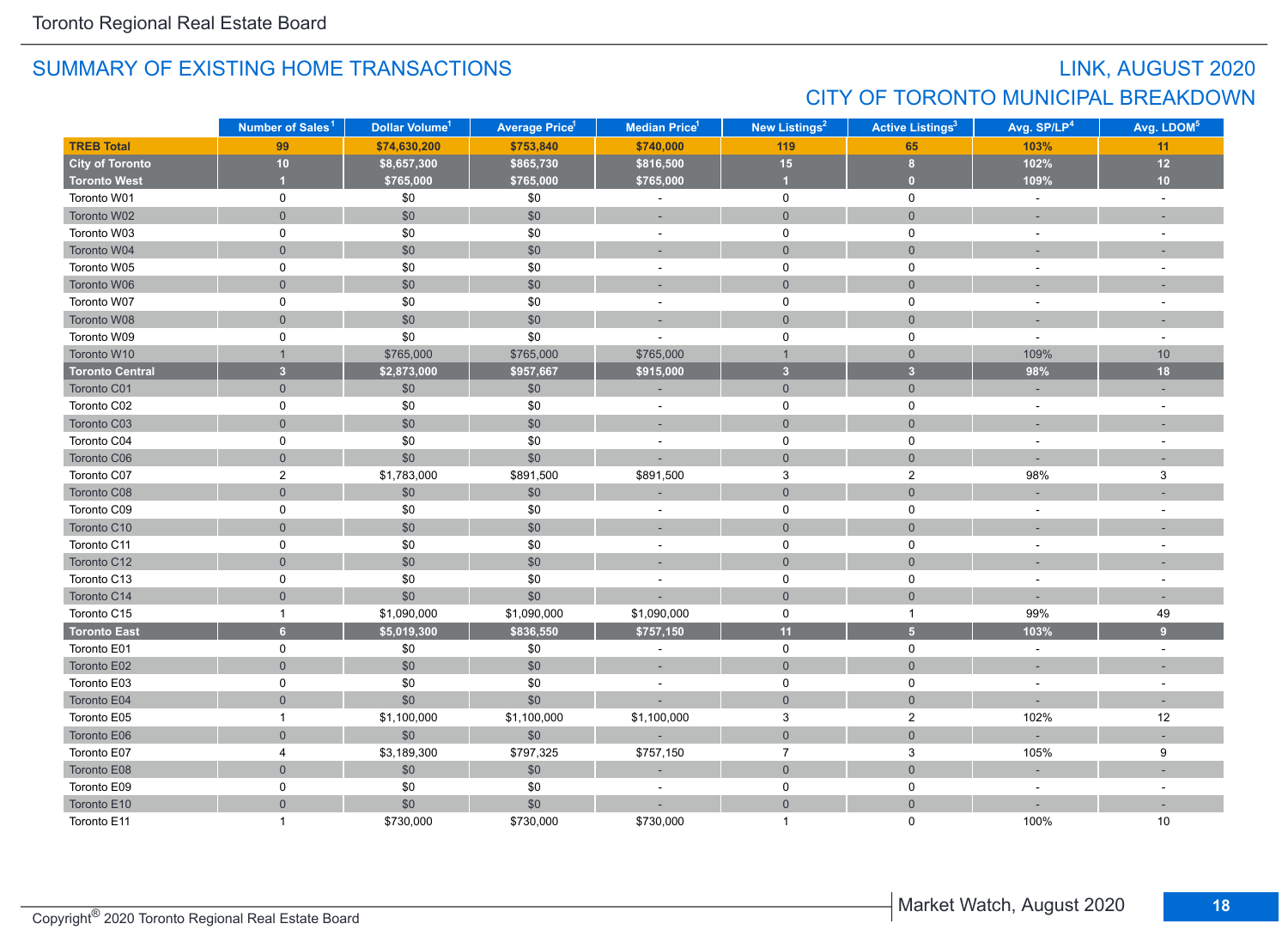# CO-OP APT, AUGUST 2020 ALL TRREB AREAS

|                                  | Number of Sales <sup>1</sup> | Dollar Volume <sup>1</sup> | <b>Average Price<sup>1</sup></b> | Median Price <sup>1</sup> | New Listings <sup>2</sup> | <b>Active Listings<sup>3</sup></b> | Avg. SP/LP <sup>4</sup> | Avg. LDOM <sup>5</sup> |
|----------------------------------|------------------------------|----------------------------|----------------------------------|---------------------------|---------------------------|------------------------------------|-------------------------|------------------------|
| <b>TREB Total</b>                | 5 <sup>5</sup>               | \$3,089,000                | \$617,800                        | \$475,000                 | 20                        | 30                                 | 97%                     | 19                     |
| <b>Halton Region</b>             | $\mathbf{0}$                 | \$0                        | \$0\$                            | ×                         | $\bullet$                 | $\overline{1}$                     | ÷                       | ×                      |
| Burlington                       | $\overline{0}$               | \$0                        | \$0                              | ÷,                        | $\mathbf 0$               | $\mathbf{1}$                       | ÷                       | ÷,                     |
| <b>Halton Hills</b>              | 0                            | \$0                        | \$0                              | $\sim$                    | $\mathsf 0$               | $\pmb{0}$                          | $\sim$                  | $\sim$                 |
| Milton                           | $\overline{0}$               | $$0$$                      | \$0                              | ÷.                        | $\mathbf 0$               | $\overline{0}$                     | ÷                       |                        |
| Oakville                         | 0                            | \$0                        | \$0                              | $\overline{\phantom{a}}$  | $\mathbf 0$               | $\pmb{0}$                          | $\sim$                  | ÷,                     |
| <b>Peel Region</b>               | $\overline{0}$               | \$0                        | \$0                              | ٠                         | 1                         | 4                                  | ٠                       |                        |
| Brampton                         | 0                            | \$0                        | \$0                              | $\sim$                    | $\mathbf{1}$              | $\mathbf{1}$                       | $\sim$                  | $\sim$                 |
| Caledon                          | $\overline{0}$               | \$0                        | \$0                              | ÷.                        | $\overline{0}$            | $\mathbf 0$                        | ÷                       | ÷,                     |
| Mississauga                      | 0                            | $$0$$                      | \$0                              | ÷,                        | $\mathbf 0$               | $\mathbf 0$                        | $\sim$                  | $\overline{a}$         |
| <b>City of Toronto</b>           | $\overline{5}$               | \$3,089,000                | \$617,800                        | \$475,000                 | 18                        | 26                                 | 97%                     | 19                     |
| Toronto West                     | $\overline{c}$               | \$880,000                  | \$440,000                        | \$440,000                 | 5                         | 8                                  | 97%                     | 26                     |
| <b>Toronto Central</b>           | $\overline{2}$               | \$1,929,000                | \$964,500                        | \$964,500                 | 12                        | 17                                 | 97%                     | 21                     |
| <b>Toronto East</b>              | $\mathbf{1}$                 | \$280,000                  | \$280,000                        | \$280,000                 | $\mathbf{1}$              | $\mathbf{1}$                       | 102%                    | $\mathbf{3}$           |
| <b>York Region</b>               | $\overline{0}$               | \$0                        | \$0                              | ×                         | $\overline{1}$            | $\overline{2}$                     | ٠                       | ٠                      |
| Aurora                           | $\mathsf{O}$                 | \$0                        | \$0                              | $\sim$                    | $\mathbf 0$               | $\pmb{0}$                          | $\sim$                  | $\overline{a}$         |
| <b>East Gwillimbury</b>          | $\overline{0}$               | \$0                        | \$0                              | ÷,                        | $\overline{0}$            | $\mathbf 0$                        |                         |                        |
| Georgina                         | 0                            | \$0                        | \$0                              | ÷,                        | $\mathbf 0$               | $\mathbf 0$                        | ÷,                      | ÷,                     |
| King                             | $\overline{0}$               | \$0                        | \$0                              | ÷.                        | $\overline{0}$            | $\overline{0}$                     |                         |                        |
| Markham                          | 0                            | \$0                        | \$0                              | ÷,                        | $\mathbf 0$               | $\mathbf 0$                        | ٠                       |                        |
| Newmarket                        | $\overline{0}$               | \$0                        | \$0                              |                           | $\overline{0}$            | $\overline{0}$                     |                         |                        |
| Richmond Hill                    | 0                            | \$0                        | \$0                              | ÷,                        | $\mathbf 0$               | $\pmb{0}$                          |                         |                        |
| Vaughan                          | $\overline{0}$               | \$0                        | \$0                              |                           | $\overline{1}$            | $\sqrt{2}$                         |                         |                        |
| Whitchurch-Stouffville           | 0                            | \$0                        | \$0                              | $\sim$                    | $\mathsf 0$               | $\pmb{0}$                          | $\sim$                  |                        |
| <b>Durham Region</b>             | $\overline{0}$               | $\overline{50}$            | $\overline{50}$                  | ٠                         | $\overline{0}$            | $\overline{0}$                     |                         |                        |
| Ajax                             | 0                            | $$0$$                      | \$0                              | $\sim$                    | $\mathsf 0$               | $\pmb{0}$                          | $\sim$                  | $\sim$                 |
| <b>Brock</b>                     | $\overline{0}$               | \$0                        | \$0                              |                           | $\overline{0}$            | $\mathbf 0$                        |                         |                        |
| Clarington                       | 0                            | $\$0$                      | \$0                              | $\sim$                    | $\mathbf 0$               | $\pmb{0}$                          | ÷,                      |                        |
| Oshawa                           | $\overline{0}$               | \$0                        | \$0                              |                           | $\mathsf{O}\xspace$       | $\mathbf 0$                        |                         |                        |
| Pickering                        | $\mathsf{O}$                 | \$0                        | \$0                              | $\sim$                    | 0                         | $\pmb{0}$                          | ٠                       | $\ddot{\phantom{1}}$   |
| Scugog                           | $\overline{0}$               | \$0                        | \$0                              | ÷                         | $\mathsf{O}\xspace$       | $\mathbf 0$                        |                         |                        |
| Uxbridge                         | $\mathsf{O}$                 | $\$0$                      | \$0                              | ÷.                        | 0                         | $\pmb{0}$                          | $\sim$                  | ٠                      |
| Whitby                           | $\overline{0}$               | \$0                        | \$0                              |                           | $\overline{0}$            | $\mathbf 0$                        |                         |                        |
| <b>Dufferin County</b>           | $\overline{0}$               | \$0                        | \$0                              | ٠                         | $\mathbf{0}$              | $\bullet$                          |                         |                        |
| Orangeville                      | $\overline{0}$               | \$0                        | \$0                              | ٠                         | $\mathbf{0}$              | $\mathbf{0}$                       | ٠                       | ٠                      |
| Simcoe County                    | $\overline{0}$               | \$0                        | \$0                              | ٠                         | $\mathbf{0}$              | $\bullet$                          |                         |                        |
| Adjala-Tosorontio                | $\overline{0}$               | $$0$$                      | \$0                              | $\sim$                    | $\mathsf{O}\xspace$       | $\mathsf{O}\xspace$                | ÷                       | ÷,                     |
| <b>Bradford West Gwillimbury</b> | 0                            | \$0                        | \$0                              | ÷,                        | $\mathbf 0$               | $\pmb{0}$                          | ÷,                      |                        |
| Essa                             | $\overline{0}$               | $$0$$                      | \$0                              | ÷,                        | $\overline{0}$            | $\mathbf 0$                        |                         |                        |
| Innisfil                         | 0                            | \$0                        | \$0                              | ٠                         | 0                         | 0                                  | ÷.                      | ٠                      |
| New Tecumseth                    | $\overline{0}$               | \$0                        | \$0                              | ÷,                        | $\overline{0}$            | $\overline{0}$                     |                         |                        |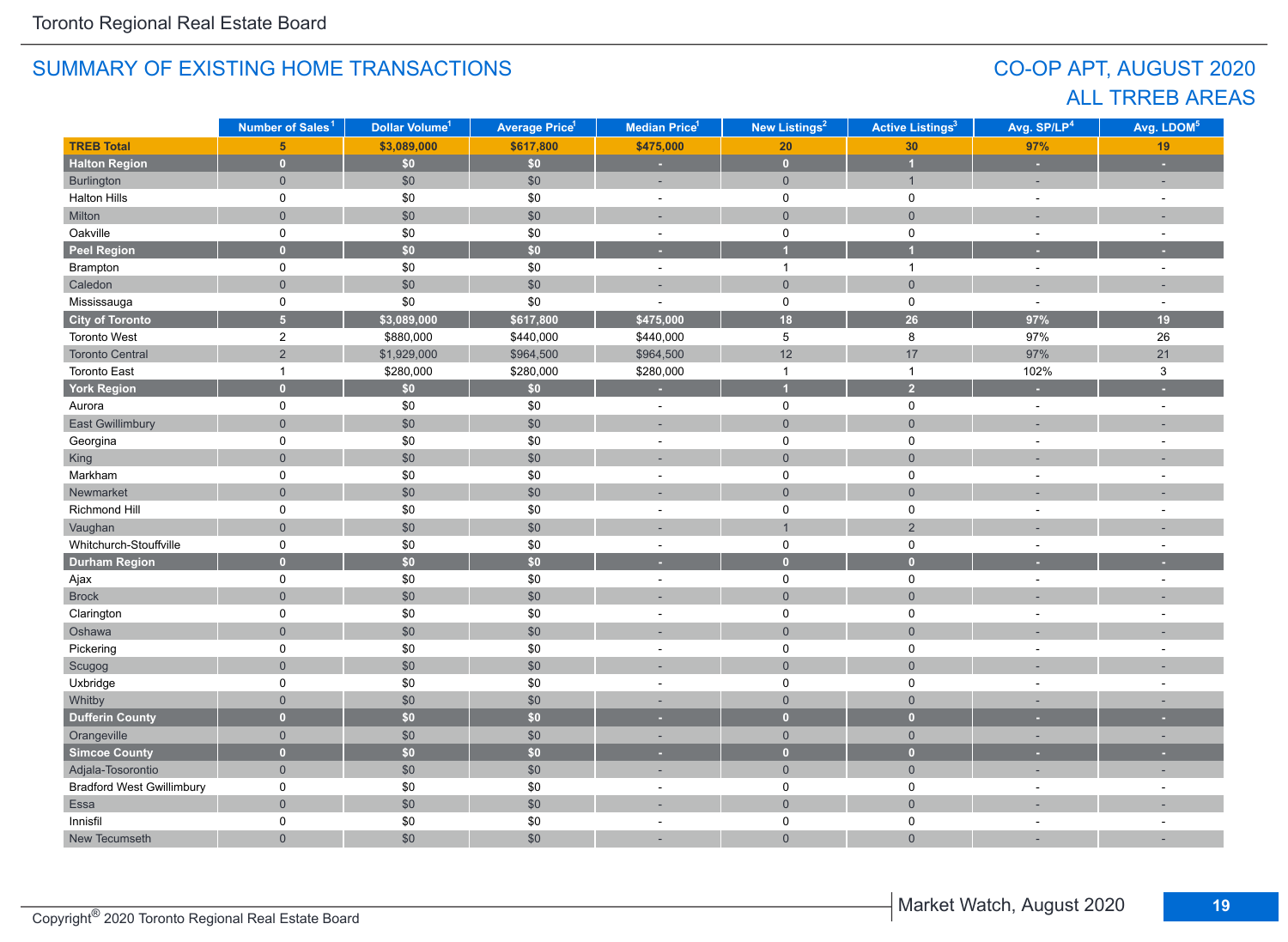# CO-OP APT, AUGUST 2020 CITY OF TORONTO MUNICIPAL BREAKDOWN

|                        | Number of Sales <sup>1</sup> | Dollar Volume <sup>1</sup> | <b>Average Price<sup>1</sup></b> | Median Price <sup>1</sup> | New Listings <sup>2</sup> | <b>Active Listings<sup>3</sup></b> | Avg. SP/LP <sup>4</sup> | Avg. LDOM <sup>5</sup>  |
|------------------------|------------------------------|----------------------------|----------------------------------|---------------------------|---------------------------|------------------------------------|-------------------------|-------------------------|
| <b>TREB Total</b>      | $5\phantom{1}$               | \$3,089,000                | \$617,800                        | \$475,000                 | 20                        | 30                                 | 97%                     | 19                      |
| <b>City of Toronto</b> | $\sqrt{5}$                   | \$3,089,000                | \$617,800                        | \$475,000                 | 18                        | 26                                 | 97%                     | 19                      |
| <b>Toronto West</b>    | $\overline{2}$               | \$880,000                  | \$440,000                        | \$440,000                 | 5 <sup>1</sup>            | 8 <sup>1</sup>                     | 97%                     | 26                      |
| Toronto W01            | $\pmb{0}$                    | \$0                        | \$0                              | $\blacksquare$            | $\mathbf 0$               | $\mathbf 0$                        | $\sim$                  | $\sim$                  |
| Toronto W02            | $\overline{0}$               | \$0                        | $$0$$                            | $\sim$                    | $\mathbf 0$               | $\mathbf 0$                        | ÷.                      | $\sim$                  |
| Toronto W03            | $\mathbf 0$                  | \$0                        | \$0                              | $\sim$                    | $\mathbf 0$               | 0                                  | $\sim$                  | $\sim$                  |
| Toronto W04            | $\mathsf{O}\xspace$          | \$0                        | \$0                              | ÷                         | $\mathbf{1}$              | $\mathbf{1}$                       |                         |                         |
| Toronto W05            | 0                            | \$0                        | \$0                              | $\sim$                    | $\mathbf 0$               | $\mathbf 0$                        | $\sim$                  |                         |
| Toronto W06            | $\mathbf 0$                  | \$0                        | \$0                              | $\sim$                    | $\mathbf{1}$              | $\overline{2}$                     | $\sim$                  | $\sim$                  |
| Toronto W07            | $\mathbf 0$                  | \$0                        | \$0                              |                           | $\mathbf{1}$              | $\mathbf{1}$                       | $\overline{a}$          | ÷.                      |
| Toronto W08            | $\overline{2}$               | \$880,000                  | \$440,000                        | \$440,000                 | $\overline{2}$            | $\overline{4}$                     | 97%                     | 26                      |
| Toronto W09            | $\pmb{0}$                    | \$0                        | \$0                              |                           | $\mathbf 0$               | 0                                  | $\sim$                  | $\sim$                  |
| Toronto W10            | $\mathbf 0$                  | \$0                        | \$0                              |                           | $\overline{0}$            | $\overline{0}$                     |                         |                         |
| <b>Toronto Central</b> | $\overline{2}$               | \$1,929,000                | \$964,500                        | \$964,500                 | 12                        | 17                                 | 97%                     | 21                      |
| Toronto C01            | $\mathbf 0$                  | \$0                        | \$0                              |                           | $\overline{4}$            | $6\phantom{1}$                     |                         |                         |
| Toronto C02            | $\pmb{0}$                    | \$0                        | \$0                              | $\overline{\phantom{a}}$  | $\overline{c}$            | $\mathbf{2}$                       | $\sim$                  | $\sim$                  |
| Toronto C03            | $\overline{0}$               | \$0                        | $$0$$                            | ÷                         | $\mathbf{1}$              | $\mathbf{1}$                       |                         |                         |
| Toronto C04            | 0                            | \$0                        | \$0                              | $\blacksquare$            | $\mathbf 0$               | 0                                  | $\sim$                  | $\sim$                  |
| Toronto C06            | $\mathbf 0$                  | \$0                        | $$0$$                            | ц.                        | $\mathbf 0$               | $\mathbf 0$                        |                         |                         |
| Toronto C07            | $\pmb{0}$                    | \$0                        | \$0                              | ÷.                        | $\mathbf 0$               | 0                                  | $\sim$                  | $\overline{a}$          |
| Toronto C08            | $\overline{0}$               | \$0                        | \$0                              |                           | $\overline{4}$            | $\overline{4}$                     | $\sim$                  | $\sim$                  |
| Toronto C09            | $\mathbf{1}$                 | \$1,029,000                | \$1,029,000                      | \$1,029,000               | $\mathbf{1}$              | $\overline{4}$                     | 98%                     | 3                       |
| Toronto C10            | $\mathbf{1}$                 | \$900,000                  | \$900,000                        | \$900,000                 | $\mathsf{O}\xspace$       | $\overline{0}$                     | 95%                     | 39                      |
| Toronto C11            | $\pmb{0}$                    | \$0                        | \$0                              |                           | $\mathbf 0$               | 0                                  | $\overline{a}$          | $\sim$                  |
| Toronto C12            | $\overline{0}$               | \$0                        | \$0                              | $\sim$                    | $\overline{0}$            | $\overline{0}$                     |                         |                         |
| Toronto C13            | 0                            | \$0                        | \$0                              | $\blacksquare$            | $\mathbf 0$               | $\mathsf 0$                        | $\sim$                  |                         |
| Toronto C14            | $\mathbf 0$                  | \$0                        | $$0$$                            |                           | $\mathbf 0$               | $\mathbf 0$                        |                         |                         |
| Toronto C15            | 0                            | \$0                        | \$0                              |                           | $\mathbf 0$               | 0                                  | $\sim$                  | $\sim$                  |
| <b>Toronto East</b>    | $\blacksquare$               | \$280,000                  | \$280,000                        | \$280,000                 | и                         | $\blacksquare$                     | 102%                    | $\overline{\mathbf{3}}$ |
| Toronto E01            | 0                            | \$0                        | $$0$$                            | $\overline{\phantom{a}}$  | $\mathbf 0$               | $\mathbf 0$                        | $\sim$                  | ÷.                      |
| Toronto E02            | $\mathbf 0$                  | \$0                        | \$0                              | $\sim$                    | $\mathbf{0}$              | $\mathbf 0$                        |                         |                         |
| Toronto E03            | $\pmb{0}$                    | \$0                        | \$0                              | $\sim$                    | $\mathbf 0$               | $\mathsf 0$                        |                         |                         |
| Toronto E04            | $\mathbf{0}$                 | \$0                        | $$0$$                            |                           | $\overline{1}$            | $\overline{1}$                     |                         |                         |
| Toronto E05            | $\pmb{0}$                    | \$0                        | \$0                              | ÷,                        | $\mathbf 0$               | $\mathsf 0$                        |                         |                         |
| Toronto E06            | $\mathbf 0$                  | \$0                        | $$0$$                            |                           | $\mathsf{O}\xspace$       | $\mathbf 0$                        |                         |                         |
| Toronto E07            | $\pmb{0}$                    | \$0                        | \$0                              | $\overline{\phantom{a}}$  | $\mathsf 0$               | $\mathsf 0$                        |                         |                         |
| Toronto E08            | $\mathbf 0$                  | \$0                        | $$0$$                            |                           | $\mathsf{O}\xspace$       | $\mathsf{O}\xspace$                |                         |                         |
| Toronto E09            | $\pmb{0}$                    | \$0                        | \$0                              |                           | $\mathbf 0$               | $\mathbf 0$                        | $\overline{a}$          |                         |
| Toronto E10            | $\overline{1}$               | \$280,000                  | \$280,000                        | \$280,000                 | $\overline{0}$            | $\overline{0}$                     | 102%                    | 3                       |
| Toronto E11            | $\Omega$                     | \$0                        | \$0                              |                           | $\Omega$                  | $\mathbf{0}$                       |                         |                         |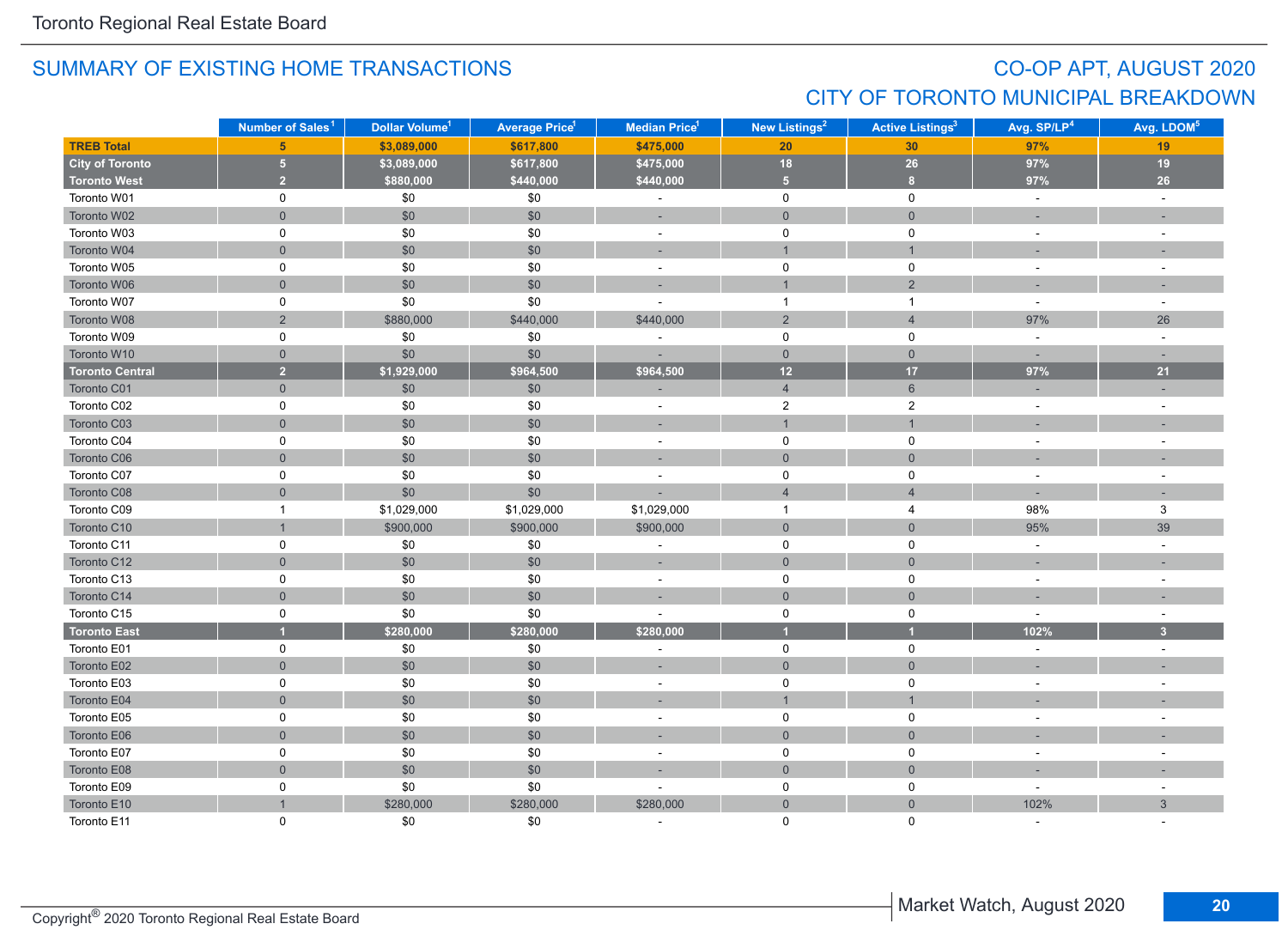# DET CONDO, AUGUST 2020 ALL TRREB AREAS

|                                  | Number of Sales <sup>1</sup> | Dollar Volume <sup>1</sup> | <b>Average Price<sup>1</sup></b> | New Listings <sup>2</sup><br>Median Price <sup>1</sup> |                                  | <b>Active Listings<sup>3</sup></b> | Avg. SP/LP <sup>4</sup> | Avg. LDOM <sup>5</sup>   |
|----------------------------------|------------------------------|----------------------------|----------------------------------|--------------------------------------------------------|----------------------------------|------------------------------------|-------------------------|--------------------------|
| <b>TREB Total</b>                | 13                           | \$8,611,250                | \$662,404                        | \$570,000                                              | 8                                | 23                                 | 98%                     | 58                       |
| <b>Halton Region</b>             | $\mathbf{0}$                 | \$0                        | \$0\$                            | ٠                                                      | $\overline{1}$                   | $\overline{2}$                     | ×                       | ٠                        |
| Burlington                       | $\overline{0}$               | \$0                        | \$0                              | ÷,                                                     | $\mathbf{1}$                     | $\overline{2}$                     |                         |                          |
| <b>Halton Hills</b>              | 0                            | \$0                        | $\$0$                            | $\sim$                                                 | $\mathbf 0$                      | $\mathbf 0$                        | $\sim$                  | $\sim$                   |
| Milton                           | $\overline{0}$               | \$0                        | \$0                              | ÷.                                                     | $\mathbf{0}$                     | $\mathbf 0$                        |                         | ÷                        |
| Oakville                         | $\mathsf 0$                  | \$0                        | \$0                              | $\overline{\phantom{a}}$                               | $\mathbf 0$                      | $\mathbf 0$                        | $\sim$                  | $\sim$                   |
| <b>Peel Region</b>               | $\overline{\mathbf{3}}$      | \$2,842,500                | \$947,500                        | \$892,500                                              |                                  | $\overline{3}$                     | 99%                     | 29                       |
| Brampton                         | $\overline{2}$               | \$1,752,500                | \$876,250                        | \$876,250                                              | $\overline{1}$                   | $\overline{2}$                     | 99%                     | 20                       |
| Caledon                          | $\overline{1}$               | \$1,090,000                | \$1,090,000                      | \$1,090,000                                            | $\overline{0}$                   | $\mathbf{1}$                       | 99%                     | 48                       |
| Mississauga                      | 0                            | $$0$$                      | $\$0$                            | $\blacksquare$                                         | $\mathbf 0$                      | $\mathbf 0$                        | $\sim$                  | $\sim$                   |
| <b>City of Toronto</b>           | $\mathbf{0}$                 | \$0                        | \$0                              | ٥                                                      | $\overline{1}$                   | $\overline{\mathbf{3}}$            |                         |                          |
| <b>Toronto West</b>              | 0                            | \$0                        | $$0$$                            | $\omega$                                               | $\mathbf 0$                      | $\mathbf 0$                        | $\omega$                | $\sim$                   |
| <b>Toronto Central</b>           | $\overline{0}$               | $$0$$                      | $$0$$                            | ÷                                                      | $\mathsf{O}\xspace$              | $\mathsf{O}\xspace$                |                         |                          |
| <b>Toronto East</b>              | 0                            | \$0                        | \$0                              | $\sim$                                                 | $\mathbf{1}$                     | $\mathbf{3}$                       |                         | $\sim$                   |
| <b>York Region</b>               | $\mathbf{0}$                 | \$0                        | \$0                              | $\overline{\phantom{a}}$                               | $\bullet$                        | 1                                  |                         |                          |
| Aurora                           | $\mathbf 0$                  | \$0                        | \$0                              | $\sim$                                                 | $\mathsf 0$                      | $\mathbf 0$                        |                         | $\sim$                   |
| <b>East Gwillimbury</b>          | $\overline{0}$               | \$0                        | \$0                              |                                                        | $\overline{0}$<br>$\overline{0}$ |                                    |                         |                          |
| Georgina                         | 0                            | \$0                        | \$0                              | $\mathsf 0$<br>$\mathbf 0$<br>÷,                       |                                  |                                    |                         | $\overline{a}$           |
| King                             | $\overline{0}$               | \$0                        | \$0                              | $\mathbf{0}$                                           |                                  | $\overline{0}$                     |                         |                          |
| Markham                          | 0                            | \$0                        | \$0                              | ÷,                                                     | $\mathbf 0$                      | $\mathbf 0$                        |                         |                          |
| Newmarket                        | $\overline{0}$               | \$0                        | \$0                              |                                                        | $\overline{0}$                   | $\overline{0}$                     |                         |                          |
| Richmond Hill                    | $\mathbf 0$                  | \$0                        | \$0                              | ÷                                                      | $\mathsf{O}$                     | $\mathbf 0$                        |                         |                          |
| Vaughan                          | $\overline{0}$               | \$0                        | \$0                              |                                                        | $\mathbf{0}$                     | $\overline{1}$                     |                         |                          |
| Whitchurch-Stouffville           | $\mathsf 0$                  | \$0                        | \$0                              | $\overline{\phantom{a}}$                               | $\mathsf 0$                      | $\mathsf 0$                        |                         |                          |
| <b>Durham Region</b>             | $\overline{0}$               | \$0\$                      | \$0                              |                                                        | $\overline{0}$                   | $\mathbf{0}$                       |                         |                          |
| Ajax                             | 0                            | $$0$$                      | $$0$$                            | $\sim$                                                 | $\mathbf 0$                      | $\mathbf 0$                        | $\sim$                  | $\sim$                   |
| <b>Brock</b>                     | $\overline{0}$               | \$0                        | \$0                              |                                                        | $\mathbf{0}$                     | $\overline{0}$                     |                         |                          |
| Clarington                       | 0                            | $$0$$                      | $\$0$                            | $\sim$                                                 | $\mathsf 0$                      | $\mathbf 0$                        | $\sim$                  | ÷.                       |
| Oshawa                           | $\overline{0}$               | $$0$$                      | \$0                              |                                                        | $\mathsf{O}\xspace$              | $\overline{0}$                     |                         |                          |
| Pickering                        | $\mathbf 0$                  | \$0                        | \$0                              | $\sim$                                                 | $\mathsf 0$                      | 0                                  |                         | $\sim$                   |
| Scugog                           | $\overline{0}$               | $$0$$                      | \$0                              | ÷                                                      | $\mathsf{O}\xspace$              | $\mathsf{O}\xspace$                |                         |                          |
| Uxbridge                         | $\mathbf 0$                  | $\$0$                      | $\$0$                            | $\sim$                                                 | 0                                | 0                                  | $\sim$                  | $\sim$                   |
| Whitby                           | $\overline{0}$               | \$0                        | \$0                              |                                                        | $\mathbf 0$                      | $\overline{0}$                     |                         |                          |
| <b>Dufferin County</b>           | $\bullet$                    | \$0                        | \$0                              |                                                        | $\mathbf{0}$                     | $\mathbf{0}$                       |                         |                          |
| Orangeville                      | $\overline{0}$               | \$0                        | \$0                              |                                                        | $\mathbf{0}$                     | $\overline{0}$                     |                         | $\overline{\phantom{a}}$ |
| <b>Simcoe County</b>             | 10                           | \$5,768,750                | \$576,875                        | \$528,750                                              | $\overline{\mathbf{5}}$          | 14                                 | 98%                     | 67                       |
| Adjala-Tosorontio                | $\mathbf{0}$                 | $$0$$                      | \$0                              | ÷,                                                     | $\overline{0}$                   | $\mathsf{O}\xspace$                | $\sim$                  | ÷.                       |
| <b>Bradford West Gwillimbury</b> | $\mathsf 0$                  | \$0                        | \$0                              | ÷,                                                     | $\pmb{0}$                        | $\mathbf 0$                        | $\sim$                  | $\sim$                   |
| Essa                             | $\overline{0}$               | \$0                        | \$0                              | ÷                                                      | $\overline{0}$                   | $\overline{0}$                     |                         |                          |
| Innisfil                         | 0                            | \$0                        | \$0                              |                                                        | $\mathbf 0$                      | 0                                  |                         | $\sim$                   |
| New Tecumseth                    | 10                           | \$5,768,750                | \$576,875                        | \$528,750                                              | $5\overline{)}$                  | 14                                 | 98%                     | 67                       |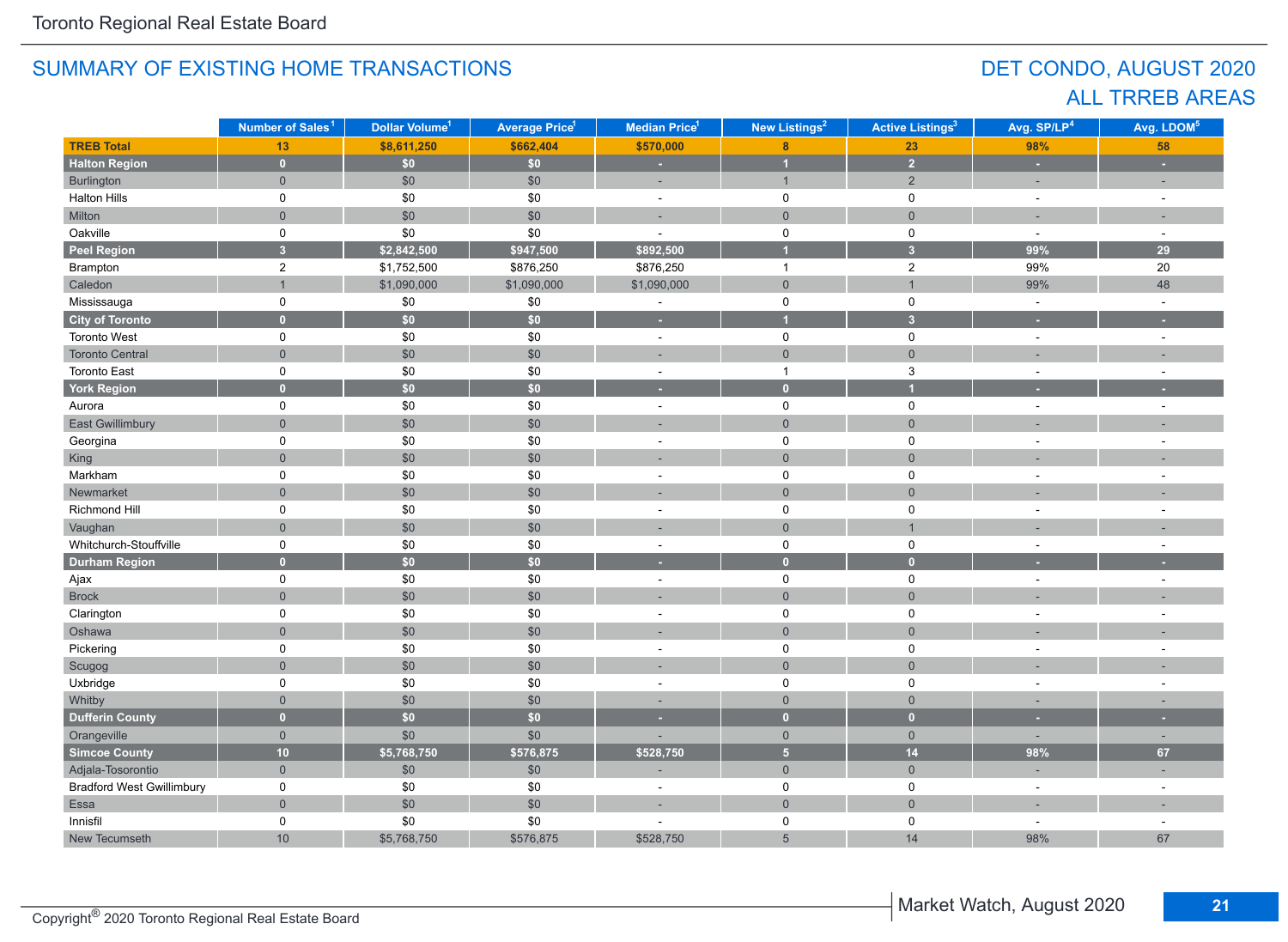# DET CONDO, AUGUST 2020 CITY OF TORONTO MUNICIPAL BREAKDOWN

|                        | Number of Sales <sup>1</sup> | Dollar Volume <sup>1</sup> | <b>Average Price<sup>1</sup></b> | <b>Median Price</b> <sup>1</sup> | New Listings <sup>2</sup> | <b>Active Listings<sup>3</sup></b> | Avg. SP/LP <sup>4</sup>  | Avg. LDOM <sup>5</sup> |
|------------------------|------------------------------|----------------------------|----------------------------------|----------------------------------|---------------------------|------------------------------------|--------------------------|------------------------|
| <b>TREB Total</b>      | 13                           | \$8,611,250                | \$662,404                        | \$570,000                        | $\boldsymbol{8}$          | 23                                 | 98%                      | 58                     |
| <b>City of Toronto</b> | $\mathbf{0}$                 | \$0                        | \$0                              |                                  | и                         | $\overline{\mathbf{3}}$            | ×.                       |                        |
| <b>Toronto West</b>    | $\overline{0}$               | \$0                        | \$0                              | $\sim$                           | $\overline{0}$            | $\overline{0}$                     | <b>COL</b>               |                        |
| Toronto W01            | 0                            | \$0                        | \$0                              | $\sim$                           | $\mathbf 0$               | $\mathbf 0$                        | $\sim$                   | $\sim$                 |
| Toronto W02            | $\overline{0}$               | \$0                        | \$0                              | ÷                                | $\mathbf{0}$              | $\mathbf{0}$                       |                          |                        |
| Toronto W03            | 0                            | \$0                        | \$0                              | $\sim$                           | $\mathsf{O}$              | $\mathbf 0$                        | $\sim$                   | $\sim$                 |
| Toronto W04            | $\overline{0}$               | $$0$$                      | \$0                              | ÷                                | $\mathsf{O}\xspace$       | $\mathbf{0}$                       |                          |                        |
| Toronto W05            | 0                            | \$0                        | \$0                              | $\overline{\phantom{a}}$         | $\mathsf 0$               | $\mathbf 0$                        | $\overline{\phantom{a}}$ |                        |
| Toronto W06            | $\overline{0}$               | \$0                        | \$0                              | ÷                                | $\mathbf 0$               | $\mathbf{0}$                       |                          |                        |
| Toronto W07            | 0                            | \$0                        | \$0                              | ÷,                               | $\mathsf 0$               | 0                                  | $\sim$                   |                        |
| Toronto W08            | $\overline{0}$               | $$0$$                      | \$0                              |                                  | $\overline{0}$            | $\mathbf{0}$                       |                          |                        |
| Toronto W09            | 0                            | \$0                        | \$0                              | $\sim$                           | $\mathsf{O}$              | $\mathsf 0$                        | $\sim$                   |                        |
| Toronto W10            | $\overline{0}$               | \$0                        | \$0                              | $\sim$                           | $\mathsf{O}\xspace$       | $\mathbf{0}$                       | п.                       | $\sim$                 |
| <b>Toronto Central</b> | $\mathbf{0}$                 | \$0\$                      | \$0                              | ×                                | $\mathbf{0}$              | $\overline{0}$                     | ×.                       | ×.                     |
| Toronto C01            | $\overline{0}$               | \$0                        | \$0                              | ÷                                | $\mathsf{O}\xspace$       | $\mathbf 0$                        |                          |                        |
| Toronto C02            | 0                            | \$0                        | \$0                              | $\overline{a}$                   | $\mathsf{O}$              | $\mathbf 0$                        | $\sim$                   |                        |
| Toronto C03            | $\overline{0}$               | \$0                        | \$0                              | ×.                               | $\overline{0}$            | $\mathbf{0}$                       | $\overline{\phantom{a}}$ |                        |
| Toronto C04            | 0                            | \$0                        | \$0                              | $\overline{\phantom{a}}$         | $\mathbf 0$               | 0                                  | $\overline{\phantom{a}}$ |                        |
| Toronto C06            | $\overline{0}$               | \$0                        | \$0                              |                                  | $\overline{0}$            | $\overline{0}$                     |                          |                        |
| Toronto C07            | 0                            | \$0                        | \$0                              | $\blacksquare$                   | $\pmb{0}$                 | $\pmb{0}$                          | $\sim$                   |                        |
| Toronto C08            | $\overline{0}$               | $$0$$                      | \$0                              | ÷                                | $\mathbf{0}$              | $\mathbf{0}$                       |                          |                        |
| Toronto C09            | 0                            | \$0                        | \$0                              | $\blacksquare$                   | $\mathsf 0$               | 0                                  | $\blacksquare$           | $\sim$                 |
| Toronto C10            | $\mathsf{O}\xspace$          | \$0                        | \$0                              |                                  | $\mathsf{O}\xspace$       | $\mathbf 0$                        |                          |                        |
| Toronto C11            | 0                            | \$0                        | \$0                              | $\sim$                           | $\mathsf 0$               | $\mathsf 0$                        | $\sim$                   |                        |
| Toronto C12            | $\overline{0}$               | \$0                        | \$0                              | п.                               | $\mathbf 0$               | $\mathbf{0}$                       |                          |                        |
| Toronto C13            | 0                            | $\$0$                      | \$0                              | $\sim$                           | $\mathsf 0$               | $\mathsf 0$                        | $\sim$                   |                        |
| Toronto C14            | $\overline{0}$               | $$0$$                      | \$0                              |                                  | $\mathbf{0}$              | $\mathbf{0}$                       |                          |                        |
| Toronto C15            | 0                            | \$0                        | \$0                              | $\blacksquare$                   | $\mathsf{O}$              | $\mathbf 0$                        | $\sim$                   | $\sim$                 |
| <b>Toronto East</b>    | $\overline{0}$               | $\overline{50}$            | \$0                              | ٠                                | $\overline{1}$            | $\overline{\mathbf{3}}$            |                          |                        |
| Toronto E01            | 0                            | \$0                        | \$0                              | $\sim$                           | $\mathsf{O}$              | $\mathsf{O}$                       | $\sim$                   | $\sim$                 |
| Toronto E02            | $\overline{0}$               | \$0                        | \$0                              | ٠                                | $\overline{0}$            | $\mathbf{0}$                       |                          |                        |
| Toronto E03            | 0                            | \$0                        | \$0                              | $\overline{\phantom{a}}$         | $\mathsf 0$               | $\mathsf 0$                        |                          |                        |
| Toronto E04            | $\overline{0}$               | $$0$$                      | \$0                              |                                  | $\overline{0}$            | $\mathbf{0}$                       |                          |                        |
| Toronto E05            | 0                            | $\$0$                      | \$0                              | $\overline{\phantom{a}}$         | $\mathsf{O}$              | $\mathsf 0$                        | ÷,                       |                        |
| Toronto E06            | $\overline{0}$               | $$0$$                      | \$0                              |                                  | $\mathbf{0}$              | $\mathbf 0$                        |                          |                        |
| Toronto E07            | 0                            | \$0                        | \$0                              | $\blacksquare$                   | $\pmb{0}$                 | $\mathsf 0$                        | $\sim$                   |                        |
| Toronto E08            | $\mathsf{O}\xspace$          | \$0                        | \$0                              |                                  | $\overline{1}$            | $\sqrt{3}$                         |                          |                        |
| Toronto E09            | 0                            | \$0                        | \$0                              | $\sim$                           | $\mathsf{O}$              | 0                                  | $\sim$                   |                        |
| Toronto E10            | $\overline{0}$               | \$0                        | \$0                              | ÷                                | $\mathsf{O}\xspace$       | $\mathbf{0}$                       |                          |                        |
| Toronto E11            | $\Omega$                     | \$0                        | \$0                              |                                  | $\Omega$                  | $\Omega$                           |                          |                        |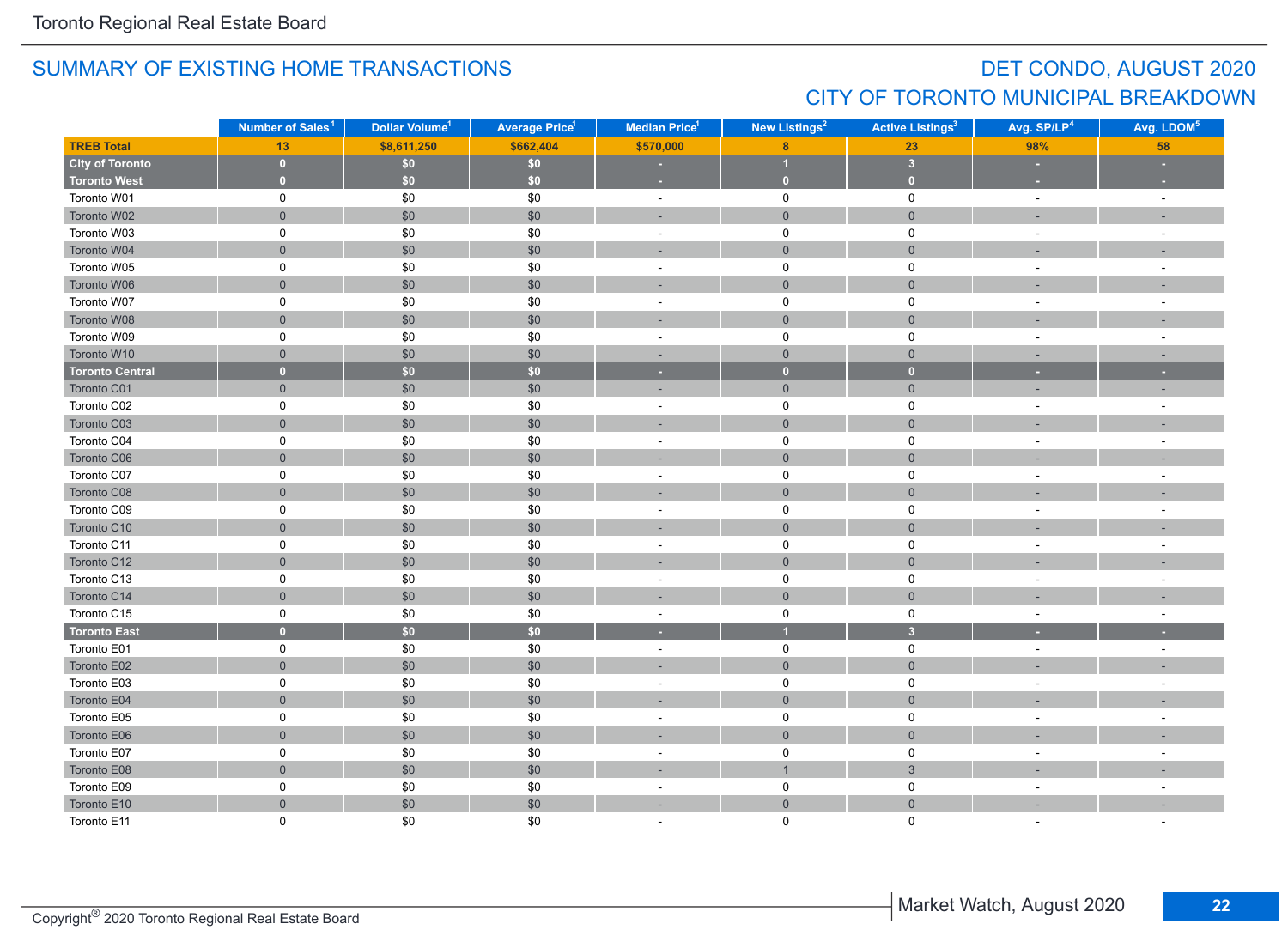# CO-OWNERSHIP APT, AUGUST 2020 ALL TRREB AREAS

|                                  | Number of Sales <sup>1</sup> | Dollar Volume <sup>1</sup> | <b>Average Price<sup>1</sup></b> | Median Price <sup>1</sup> | New Listings <sup>2</sup> | <b>Active Listings<sup>3</sup></b> | Avg. SP/LP <sup>4</sup> | Avg. LDOM <sup>5</sup> |
|----------------------------------|------------------------------|----------------------------|----------------------------------|---------------------------|---------------------------|------------------------------------|-------------------------|------------------------|
| <b>TREB Total</b>                | $\overline{\mathbf{A}}$      | \$2,220,500                | \$555,125                        | \$552,750                 | 12                        | 14                                 | 107%                    | 12                     |
| <b>Halton Region</b>             | $\mathbf{0}$                 | \$0\$                      | \$0\$                            | ÷                         | $\mathbf{0}$              | $\bullet$                          | ×                       | ٠                      |
| Burlington                       | $\overline{0}$               | \$0                        | \$0                              | ÷,                        | $\mathbf{0}$              | $\mathbf 0$                        |                         | ÷.                     |
| <b>Halton Hills</b>              | 0                            | $\$0$                      | \$0                              | $\bar{a}$                 | $\mathbf 0$               | $\mathsf 0$                        | $\sim$                  | $\sim$                 |
| Milton                           | $\overline{0}$               | \$0                        | \$0                              | ц.                        | $\mathsf{O}\xspace$       | $\mathbf{0}$                       |                         |                        |
| Oakville                         | 0                            | \$0                        | \$0                              | $\bar{a}$                 | $\mathsf 0$               | $\mathbf 0$                        | $\sim$                  | $\sim$                 |
| <b>Peel Region</b>               | $\overline{0}$               | \$0                        | \$0                              | ٠                         | $\bullet$                 | $\bullet$                          | ٠                       | ٠                      |
| Brampton                         | $\mathsf{O}$                 | \$0                        | \$0                              | $\sim$                    | $\mathsf{O}$              | $\mathbf 0$                        | $\sim$                  | $\sim$                 |
| Caledon                          | $\overline{0}$               | $$0$$                      | \$0                              | ÷,                        | $\mathsf{O}\xspace$       | $\overline{0}$                     |                         | ÷,                     |
| Mississauga                      | 0                            | $\$0$                      | \$0                              | ÷.                        | $\mathsf{O}$              | $\mathbf 0$                        | $\sim$                  | $\sim$                 |
| <b>City of Toronto</b>           | $\overline{4}$               | \$2,220,500                | \$555,125                        | \$552,750                 | 12                        | 14                                 | 107%                    | 12                     |
| Toronto West                     | $\overline{c}$               | \$1,131,500                | \$565,750                        | \$565,750                 | 5                         | 5                                  | 118%                    | 8                      |
| <b>Toronto Central</b>           | $\overline{1}$               | \$315,000                  | \$315,000                        | \$315,000                 | $\,6\,$                   | $\boldsymbol{9}$                   | 96%                     | 12                     |
| <b>Toronto East</b>              | $\mathbf{1}$                 | \$774,000                  | \$774,000                        | \$774,000                 | $\mathbf{1}$              | $\mathsf 0$                        | 99%                     | 21                     |
| <b>York Region</b>               | $\overline{0}$               | \$0                        | \$0                              | ٠                         | $\bullet$                 | $\mathbf{0}$                       | ×                       |                        |
| Aurora                           | $\mathsf{O}$                 | \$0                        | \$0                              | $\sim$                    | $\mathbf 0$               | $\mathbf 0$                        | $\sim$                  | $\sim$                 |
| East Gwillimbury                 | $\overline{0}$               | $$0$$                      | \$0                              | ÷,                        | $\overline{0}$            | $\mathbf{0}$                       |                         |                        |
| Georgina                         | 0                            | \$0                        | \$0                              | $\mathbf 0$<br>0<br>÷.    |                           |                                    |                         | ÷.                     |
| King                             | $\overline{0}$               | \$0                        | \$0                              | $\overline{0}$            |                           | $\overline{0}$                     |                         |                        |
| Markham                          | 0                            | \$0                        | \$0                              | $\overline{\phantom{a}}$  | $\mathbf 0$               | $\pmb{0}$                          |                         |                        |
| Newmarket                        | $\overline{0}$               | $$0$$                      | \$0                              |                           | $\overline{0}$            | $\overline{0}$                     |                         |                        |
| Richmond Hill                    | 0                            | $\$0$                      | \$0                              | ÷,                        | $\mathbf 0$               | $\mathbf 0$                        |                         | ÷,                     |
| Vaughan                          | $\overline{0}$               | $$0$$                      | \$0                              |                           | $\mathbf 0$               | $\mathbf 0$                        |                         |                        |
| Whitchurch-Stouffville           | 0                            | \$0                        | \$0                              | $\overline{\phantom{a}}$  | $\mathsf 0$               | $\mathbf 0$                        |                         |                        |
| <b>Durham Region</b>             | $\mathbf{0}$                 | \$0\$                      | $\overline{50}$                  | ٠                         | $\bullet$                 | $\overline{0}$                     |                         |                        |
| Ajax                             | 0                            | \$0                        | \$0                              | $\sim$                    | $\mathsf{O}$              | $\mathbf 0$                        | $\sim$                  | $\sim$                 |
| <b>Brock</b>                     | $\overline{0}$               | \$0                        | \$0                              | ÷.                        | $\mathsf{O}\xspace$       | $\mathbf{0}$                       |                         |                        |
| Clarington                       | 0                            | \$0                        | \$0                              | $\sim$                    | $\mathsf 0$               | $\mathbf 0$                        |                         | $\overline{a}$         |
| Oshawa                           | $\overline{0}$               | $$0$$                      | \$0                              |                           | $\mathsf{O}\xspace$       | $\overline{0}$                     |                         |                        |
| Pickering                        | 0                            | \$0                        | \$0                              | $\sim$                    | $\mathbf 0$               | $\mathbf 0$                        | $\sim$                  | $\overline{a}$         |
| Scugog                           | $\overline{0}$               | \$0                        | \$0                              | ÷.                        | $\mathsf{O}\xspace$       | $\overline{0}$                     |                         |                        |
| Uxbridge                         | $\mathsf{O}$                 | $\$0$                      | \$0                              | $\sim$                    | $\mathbf 0$               | $\mathbf 0$                        |                         | $\sim$                 |
| Whitby                           | $\overline{0}$               | \$0                        | \$0                              |                           | $\overline{0}$            | $\overline{0}$                     |                         |                        |
| <b>Dufferin County</b>           | $\overline{0}$               | \$0\$                      | \$0                              | ٠                         | $\mathbf{0}$              | $\mathbf{0}$                       |                         |                        |
| Orangeville                      | $\overline{0}$               | \$0                        | \$0                              | ٠                         | $\mathbf 0$               | $\mathbf 0$                        | $\sim$                  | ۰                      |
| Simcoe County                    | $\overline{0}$               | \$0\$                      | \$0                              | ٠                         | $\mathbf{0}$              | $\mathbf{0}$                       |                         |                        |
| Adjala-Tosorontio                | $\overline{0}$               | \$0                        | \$0                              | $\overline{a}$            | $\overline{0}$            | $\mathsf{O}\xspace$                | п.                      | ÷                      |
| <b>Bradford West Gwillimbury</b> | 0                            | \$0                        | \$0                              | $\sim$                    | $\mathbf 0$               | $\mathbf 0$                        |                         |                        |
| Essa                             | $\overline{0}$               | $$0$$                      | \$0                              | ÷,                        | $\mathbf{0}$              | $\mathbf{0}$                       |                         |                        |
| Innisfil                         | 0                            | \$0                        | \$0                              | ÷.                        | 0                         | $\mathbf 0$                        |                         | ÷.                     |
| New Tecumseth                    | $\overline{0}$               | \$0                        | \$0                              | ÷.                        | $\overline{0}$            | $\overline{0}$                     |                         |                        |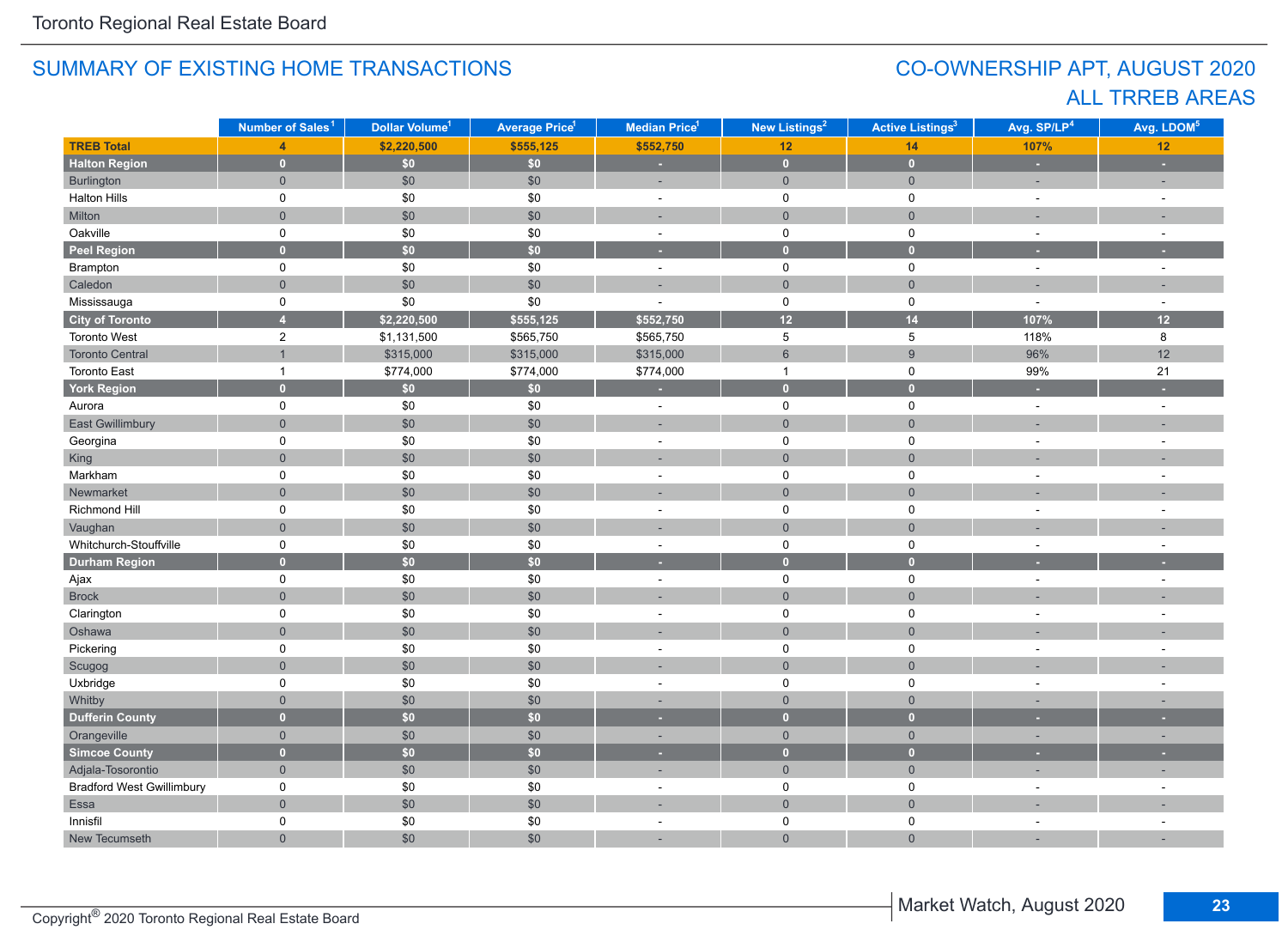# CO-OWNERSHIP APT, AUGUST 2020 CITY OF TORONTO MUNICIPAL BREAKDOWN

|                        | Number of Sales <sup>1</sup> | Dollar Volume <sup>1</sup> | <b>Average Price</b> 1 | Median Price <sup>1</sup> | New Listings <sup>2</sup> | <b>Active Listings<sup>3</sup></b> | Avg. SP/LP <sup>4</sup> | Avg. LDOM <sup>5</sup>   |
|------------------------|------------------------------|----------------------------|------------------------|---------------------------|---------------------------|------------------------------------|-------------------------|--------------------------|
| <b>TREB Total</b>      | $\overline{4}$               | \$2,220,500                | \$555,125              | \$552,750                 | 12 <sub>2</sub>           | 14                                 | 107%                    | 12                       |
| <b>City of Toronto</b> | 4                            | \$2,220,500                | \$555,125              | \$552,750                 | $12$                      | 14                                 | 107%                    | $12$                     |
| <b>Toronto West</b>    | 2 <sup>7</sup>               | \$1,131,500                | \$565,750              | \$565,750                 | 5 <sub>1</sub>            | 5 <sup>1</sup>                     | 118%                    | 8                        |
| Toronto W01            | $\mathbf 0$                  | \$0                        | \$0                    | $\omega$                  | $\mathsf{O}\xspace$       | $\mathsf{O}\xspace$                | $\omega$                | $\sim$                   |
| Toronto W02            |                              | \$800,000                  | \$800,000              | \$800,000                 | $\mathbf{1}$              | $\mathbf 0$                        | 128%                    | 2                        |
| Toronto W03            | 0                            | \$0                        | \$0                    | ÷,                        | $\mathbf 0$               | 0                                  | $\sim$                  | $\sim$                   |
| Toronto W04            | $\mathbf 0$                  | \$0                        | \$0                    | ÷                         | $\overline{0}$            | $\mathbf 0$                        | п.                      |                          |
| Toronto W05            | $\mathbf{1}$                 | \$331,500                  | \$331,500              | \$331,500                 | 4                         | 5                                  | 99%                     | 13                       |
| Toronto W06            | $\mathbf 0$                  | \$0                        | \$0                    | ٠                         | $\overline{0}$            | $\mathbf{0}$                       |                         |                          |
| Toronto W07            | 0                            | \$0                        | \$0                    | $\blacksquare$            | 0                         | $\mathsf 0$                        | $\sim$                  | $\sim$                   |
| Toronto W08            | $\mathsf{O}\xspace$          | \$0                        | $$0$$                  | $\sim$                    | $\mathbf 0$               | $\mathsf{O}\xspace$                | ×,                      | ٠                        |
| Toronto W09            | $\mathsf 0$                  | \$0                        | \$0                    | $\sim$                    | $\mathbf 0$               | $\pmb{0}$                          | $\sim$                  | $\sim$                   |
| Toronto W10            | $\mathbf 0$                  | \$0                        | \$0                    |                           | $\mathbf{0}$              | $\mathbf{0}$                       | $\sim$                  | п.                       |
| <b>Toronto Central</b> |                              | \$315,000                  | \$315,000              | \$315,000                 | 6 <sup>1</sup>            | 9 <sup>°</sup>                     | 96%                     | 12                       |
| Toronto C01            | $\overline{0}$               | \$0                        | \$0                    |                           | $\mathbf{1}$              | $\mathbf{1}$                       |                         |                          |
| Toronto C02            | $\mathsf 0$                  | \$0                        | \$0                    | $\blacksquare$            | $\overline{1}$            | $\overline{c}$                     | $\sim$                  | $\sim$                   |
| Toronto C03            | $\mathbf 0$                  | \$0                        | $\$0$                  | $\overline{\phantom{a}}$  | $\mathbf{1}$              | $\mathbf{1}$                       |                         |                          |
| Toronto C04            | $\pmb{0}$                    | \$0                        | \$0                    | $\sim$                    | $\mathsf{O}\xspace$       | $\pmb{0}$                          | $\sim$                  | $\sim$                   |
| Toronto C06            | $\mathbf 0$                  | \$0                        | $$0$$                  | $\sim$                    | $\mathbf 0$               | $\mathbf 0$                        | $\sim$                  | $\sim$                   |
| Toronto C07            | 0                            | \$0                        | \$0                    |                           | 0                         | $\mathbf 0$                        | $\sim$                  | $\sim$                   |
| Toronto C08            | $\mathbf{1}$                 | \$315,000                  | \$315,000              | \$315,000                 | $\mathbf{1}$              | $\mathbf{1}$                       | 96%                     | 12                       |
| Toronto C09            | 0                            | \$0                        | \$0                    | ÷,                        | $\mathsf{O}$              | $\mathbf 0$                        | $\sim$                  | $\sim$                   |
| Toronto C10            | $\mathbf 0$                  | \$0                        | \$0                    | ٠                         | $\mathsf{O}\xspace$       | $\mathbf{1}$                       | $\sim$                  | ٠                        |
| Toronto C11            | $\mathbf 0$                  | \$0                        | \$0                    | $\sim$                    | $\mathbf 0$               | $\mathsf 0$                        | $\sim$                  | $\sim$                   |
| Toronto C12            | $\mathbf 0$                  | \$0                        | \$0                    | $\sim$                    | $\mathbf 0$               | $\mathsf{O}\xspace$                |                         |                          |
| Toronto C13            | $\mathsf 0$                  | \$0                        | \$0                    | $\sim$                    | $\overline{1}$            | $\mathbf{1}$                       | $\sim$                  | $\sim$                   |
| Toronto C14            | $\mathbf{0}$                 | \$0                        | $$0$$                  | ÷                         | $\overline{1}$            | $\overline{2}$                     |                         |                          |
| Toronto C15            | 0                            | \$0                        | \$0                    |                           | $\mathbf 0$               | $\mathsf 0$                        | $\sim$                  | $\sim$                   |
| <b>Toronto East</b>    |                              | \$774,000                  | \$774,000              | \$774,000                 | $\overline{1}$            | $\bullet$                          | 99%                     | 21                       |
| Toronto E01            | $\mathbf 0$                  | \$0                        | \$0                    |                           | $\mathsf 0$               | $\mathsf{O}$                       | $\sim$                  | $\sim$                   |
| Toronto E02            |                              | \$774,000                  | \$774,000              | \$774,000                 | $\mathbf{1}$              | $\mathsf{O}\xspace$                | 99%                     | 21                       |
| Toronto E03            | $\mathsf 0$                  | \$0                        | \$0                    | ÷,                        | $\mathsf 0$               | $\mathsf 0$                        |                         |                          |
| Toronto E04            | $\overline{0}$               | \$0                        | \$0                    | $\sim$                    | $\overline{0}$            | $\overline{0}$                     |                         | $\overline{\phantom{a}}$ |
| Toronto E05            | 0                            | \$0                        | \$0                    | $\sim$                    | 0                         | 0                                  |                         | $\overline{\phantom{a}}$ |
| Toronto E06            | $\mathbf 0$                  | \$0                        | \$0                    |                           | $\overline{0}$            | $\mathbf{0}$                       |                         |                          |
| Toronto E07            | 0                            | \$0                        | \$0                    | $\blacksquare$            | $\mathbf 0$               | $\mathbf 0$                        |                         |                          |
| Toronto E08            | $\mathsf{O}\xspace$          | \$0                        | $$0$$                  | ٠                         | $\mathsf{O}\xspace$       | $\mathsf{O}\xspace$                |                         |                          |
| Toronto E09            | 0                            | \$0                        | \$0                    | $\sim$                    | 0                         | 0                                  | $\sim$                  | $\overline{a}$           |
| Toronto E10            | $\mathbf 0$                  | $$0$$                      | $$0$$                  | ÷                         | $\mathbf 0$               | $\mathsf{O}\xspace$                |                         |                          |
| Toronto E11            | 0                            | \$0                        | \$0                    |                           | $\Omega$                  | $\Omega$                           |                         |                          |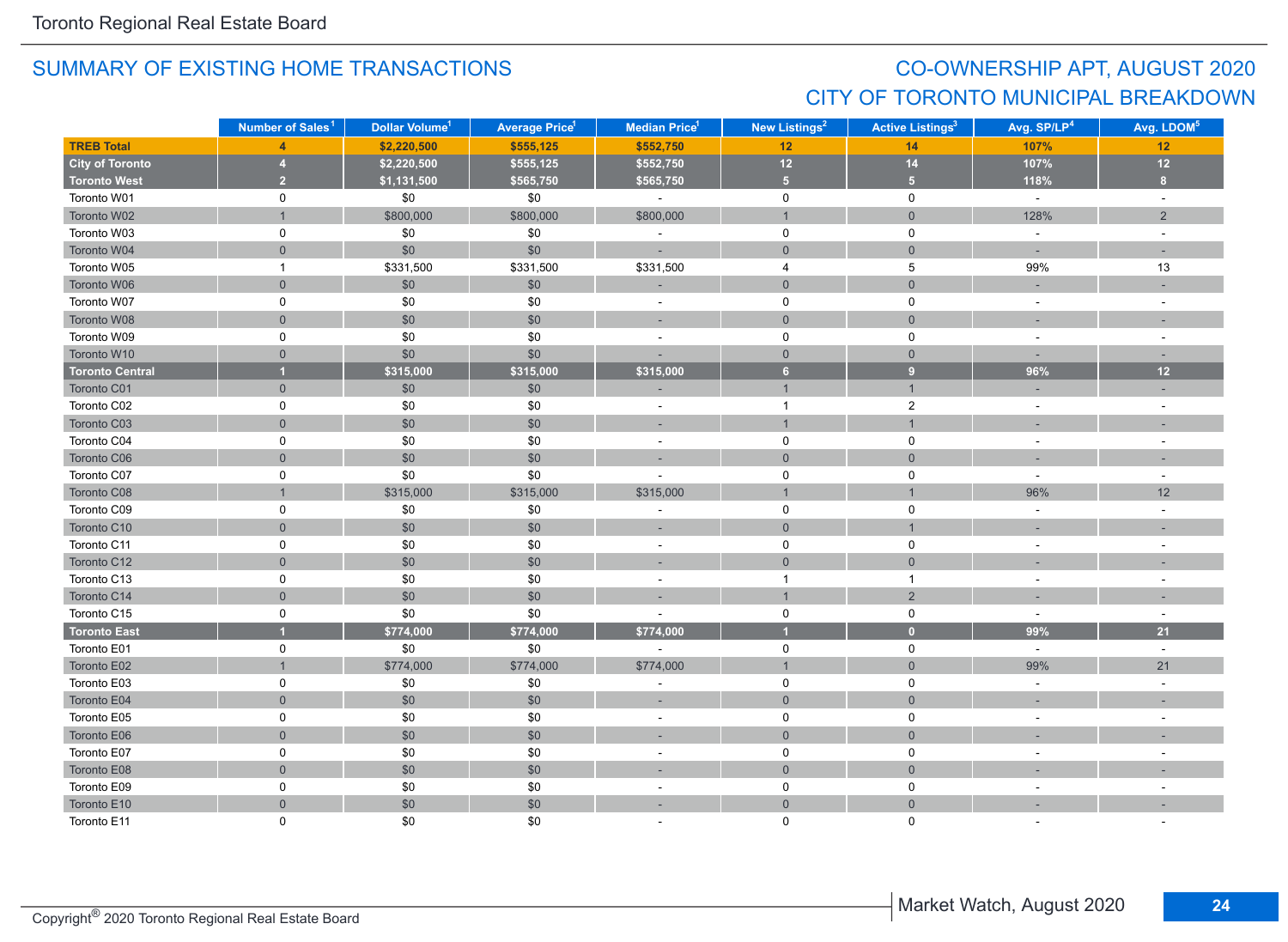#### FOCUS ON THE MLS HOME PRICE INDEX

### ALL TRREB AREAS INDEX AND BENCHMARK PRICE, AUGUST 2020

|                                  |              | <b>Composite</b> |                          |        | <b>Single Family Detached</b> |                          |        | <b>Single Family Attached</b> |                          |              | <b>Townhouse</b> |                          |              | <b>Apartment</b>         |                         |
|----------------------------------|--------------|------------------|--------------------------|--------|-------------------------------|--------------------------|--------|-------------------------------|--------------------------|--------------|------------------|--------------------------|--------------|--------------------------|-------------------------|
|                                  | <b>Index</b> |                  | Benchmark Yr./Yr. % Chq. | Index  |                               | Benchmark Yr./Yr. % Chq. | Index  |                               | Benchmark Yr./Yr. % Chg. | <b>Index</b> |                  | Benchmark Yr./Yr. % Chq. | <b>Index</b> |                          | Benchmark Yr./Yr. % Chg |
| <b>TREB Total</b>                | 293.4        | \$890,400        | 11.09%                   | 285.5  | \$1,054,300                   | 11.79%                   | 296.4  | \$832,900                     | 12.32%                   | 305.9        | \$672,000        | 12.67%                   | 295.8        | \$592.900                | 8.91%                   |
| <b>Halton Region</b>             | 304.8        | \$988,600        | 12.27%                   | 305.9  | \$1,128,300                   | 12.55%                   | 313.7  | \$802,600                     | 13.09%                   | 333.1        | \$640,500        | 14.70%                   | 279.5        | \$569,400                | 12.47%                  |
| <b>Burlington</b>                | 316.5        | \$877,800        | 13.73%                   | 317.6  | \$1,075,200                   | 14.66%                   | 332.9  | \$798,600                     | 14.08%                   | 342.6        | \$642,400        | 14.62%                   | 287.2        | \$565,900                | 12.98%                  |
| <b>Halton Hills</b>              | 292.8        | \$871,200        | 14.60%                   | 292.5  | \$951,800                     | 14.48%                   | 304.5  | \$689,900                     | 15.30%                   | 297.6        | \$508,800        | 17.91%                   | 264.1        | \$571,800                | 13.49%                  |
| Milton                           | 289.1        | \$856,500        | 12.40%                   | 287.9  | \$1,029,400                   | 13.26%                   | 303.4  | \$733,300                     | 13.85%                   | 309.3        | \$532,300        | 16.72%                   | 290.9        | \$556,900                | 12.06%                  |
| Oakville                         | 304.4        | \$1,118,300      | 10.49%                   | 309.4  | \$1,307,900                   | 10.70%                   | 316.4  | \$883,500                     | 11.92%                   | 329.3        | \$741,800        | 14.94%                   | 263.3        | \$539,300                | 10.35%                  |
| <b>Peel Region</b>               | 291.3        | \$826,200        | 11.95%                   | 279.7  | \$990,600                     | 10.86%                   | 291.4  | \$744,600                     | 12.47%                   | 301.1        | \$636,000        | 14.27%                   | 307.8        | \$527,700                | 13.45%                  |
| <b>Brampton</b>                  | 292.6        | \$745,800        | 12.58%                   | 282.1  | \$831,400                     | 11.63%                   | 295.4  | \$689,900                     | 13.09%                   | 306.8        | \$551,400        | 15.21%                   | 298.8        | \$446,000                | 16.40%                  |
| Caledon                          | 247.8        | \$910,000        | 12.03%                   | 248.7  | \$945,400                     | 12.38%                   | 285.0  | \$704,100                     | 12.74%                   | ٠            |                  |                          | 251.6        | \$611,700                | 7.98%                   |
| Mississauga                      | 294.3        | \$869,300        | 11.60%                   | 282.9  | \$1,129,900                   | 9.74%                    | 285.2  | \$786,500                     | 11.23%                   | 298.8        | \$660,400        | 13.83%                   | 309.4        | \$543,500                | 13.00%                  |
| <b>City of Toronto</b>           | 299.7        | \$971,800        | 9.34%                    | 288.8  | \$1,267,200                   | 11.85%                   | 306.0  | \$1,019,900                   | 11.39%                   | 306.0        | \$729,200        | 10.91%                   | 301.6        | \$621,200                | 7.45%                   |
| York Region                      | 282.8        | \$955,000        | 11.16%                   | 285.5  | \$1,085,700                   | 11.09%                   | 284.8  | \$824,000                     | 11.25%                   | 266.8        | \$692,400        | 11.96%                   | 257.7        | \$574,900                | 11.17%                  |
| Aurora                           | 280.0        | \$924,000        | 11.33%                   | 280.0  | \$1,052,000                   | 11.07%                   | 289.6  | \$746,800                     | 11.60%                   | 267.9        | \$733,200        | 13.09%                   | 244.3        | \$560,200                | 9.45%                   |
| East Gwillimbury                 | 255.1        | \$871,600        | 15.59%                   | 258.5  | \$921,300                     | 14.53%                   | 269.4  | \$563,500                     | 19.73%                   | $\sim$       |                  | $\sim$                   | $\sim$       |                          |                         |
| Georgina                         | 277.7        | \$528,600        | 15.71%                   | 284.3  | \$535,500                     | 15.57%                   | 278.9  | \$549,700                     | 15.53%                   | ٠            |                  |                          |              |                          |                         |
| King                             | 249.7        | \$1,044,700      | 7.96%                    | 250.0  | \$1,040,000                   | 7.67%                    | 249.0  | \$583,200                     | 8.45%                    | ÷            |                  | $\sim$                   | 256.5        | \$701,600                | 10.23%                  |
| Markham                          | 290.8        | \$1,007,900      | 10.44%                   | 306.5  | \$1,260,900                   | 9.58%                    | 291.5  | \$871,800                     | 9.42%                    | 258.3        | \$689,700        | 13.14%                   | 259.8        | \$621,300                | 11.84%                  |
| Newmarket                        | 259.8        | \$766,200        | 12.66%                   | 262.4  | \$884,400                     | 13.45%                   | 261.1  | \$615,000                     | 14.12%                   | 245.1        | \$508,900        | 8.84%                    | 269.1        | \$479,700                | 8.77%                   |
| <b>Richmond Hill</b>             | 296.2        | \$1,065,900      | 10.94%                   | 314.0  | \$1,334,400                   | 10.99%                   | 295.3  | \$897,500                     | 11.81%                   | 262.7        | \$666,000        | 10.33%                   | 260.6        | \$545,800                | 11.37%                  |
| Vaughan                          | 279.6        | \$1,011,000      | 10.60%                   | 269.6  | \$1,120,700                   | 10.13%                   | 285.2  | \$863,900                     | 11.15%                   | 306.1        | \$864,700        | 12.29%                   | 253.2        | \$584,300                | 10.52%                  |
| Whitchurch-Stouffville           | 287.7        | \$992,600        | 11.38%                   | 285.6  | \$1,024,600                   | 11.21%                   | 259.0  | \$711,500                     | 12.32%                   | 242.5        | \$435,300        | 12.48%                   | 240.9        | \$621,800                | 9.40%                   |
| <b>Durham Region</b>             | 280.4        | \$653,400        | 15.06%                   | 272.3  | \$706,300                     | 14.60%                   | 290.7  | \$580,500                     | 16.70%                   | 309.4        | \$481,300        | 15.40%                   | 277.4        | \$470,700                | 14.11%                  |
| Ajax                             | 280.2        | \$690,500        | 13.86%                   | 276.9  | \$742,800                     | 13.90%                   | 285.7  | \$616,500                     | 14.28%                   | 292.2        | \$537,100        | 12.95%                   | 266.4        | \$431,800                | 13.75%                  |
| <b>Brock</b>                     | 244.7        | \$428,000        | 17.47%                   | 246.6  | \$431,800                     | 17.65%                   | 671.3  | \$378,600                     | 16.83%                   | $\sim$       |                  | $\sim$                   | $\sim$       |                          |                         |
| Clarington                       | 276.9        | \$584,600        | 15.52%                   | 267.4  | \$644,000                     | 15.16%                   | 279.7  | \$534,300                     | 19.48%                   | 311.1        | \$487,400        | 12.92%                   | 253.5        | \$375,400                | 13.27%                  |
| Oshawa                           | 290.8        | \$554,500        | 16.88%                   | 278.0  | \$593,300                     | 16.37%                   | 313.4  | \$524,500                     | 18.49%                   | 330.2        | \$411,200        | 18.14%                   | 273.0        | \$378,500                | 14.80%                  |
| Pickering                        | 284.6        | \$760,000        | 12.85%                   | 272.0  | \$847,400                     | 11.43%                   | 290.4  | \$677,600                     | 12.51%                   | 302.7        | \$518,300        | 13.67%                   | 318.0        | \$593,200                | 16.57%                  |
| Scugog                           | 253.2        | \$649,800        | 9.33%                    | 261.9  | \$666,300                     | 9.31%                    | 236.4  | \$494,800                     | 10.62%                   | $\sim$       |                  | $\sim$                   | $\sim$       |                          |                         |
| Uxbridge                         | 250.6        | \$766,000        | 12.93%                   | 249.3  | \$769,900                     | 13.01%                   | 247.4  | \$607,100                     | 10.30%                   | $\sim$       |                  |                          |              |                          |                         |
| Whitby                           | 277.1        | \$719,600        | 15.60%                   | 274.8  | \$790,300                     | 15.32%                   | 285.3  | \$628,500                     | 17.75%                   | 277.5        | \$466,300        | 12.39%                   | 249.1        | \$451,300                | 9.64%                   |
| <b>Dufferin County</b>           | 306.6        | \$702,700        | 18.15%                   | 320.0  | \$729,300                     | 18.12%                   | 303.7  | \$569,100                     | 19.94%                   | $\sim$       |                  |                          |              |                          |                         |
| Orangeville                      | 306.6        | \$702,800        | 18.15%                   | 320.0  | \$729,300                     | 18.12%                   | 303.7  | \$569,100                     | 19.94%                   | $\sim$       | $\sim$           | ÷                        | $\sim$       | $\overline{\phantom{a}}$ |                         |
| <b>Simcoe County</b>             | 283.2        | \$620,400        | 14.52%                   | 265.6  | \$598,700                     | 13.89%                   | 297.5  | \$551,300                     | 19.77%                   | и.           |                  |                          |              |                          |                         |
| Adjala-Tosorontio                | 262.0        | \$788,400        | 17.28%                   | 262.3  | \$791,200                     | 17.41%                   | $\sim$ | ÷.                            | $\sim$                   | ÷            |                  |                          |              |                          |                         |
| <b>Bradford West Gwillimbury</b> | 294.9        | \$718,600        | 14.93%                   | 308.0  | \$842.500                     | 27.59%                   | 311.8  | \$647,900                     | 17.66%                   |              |                  |                          |              |                          |                         |
| Essa                             | 298.2        | \$578,000        | 14.91%                   | 291.7  | \$588,500                     | 17.10%                   | 304.9  | \$473,500                     | 21.28%                   | $\sim$       |                  | $\sim$                   | ÷.           | ÷.                       |                         |
| Innisfil                         | 290.7        | \$560,600        | 13.25%                   | 261.1  | \$502,800                     | 7.58%                    | 295.7  | \$452,100                     | 15.37%                   |              |                  |                          |              |                          |                         |
| Barrie                           |              |                  | ÷                        | $\sim$ |                               |                          |        |                               |                          |              |                  |                          |              |                          |                         |
| New Tecumseth                    | 253.9        | \$603,300        | 11.07%                   | 250.8  | \$636,100                     | 13.38%                   | 277.4  | \$502,900                     | 14.87%                   |              |                  |                          |              |                          |                         |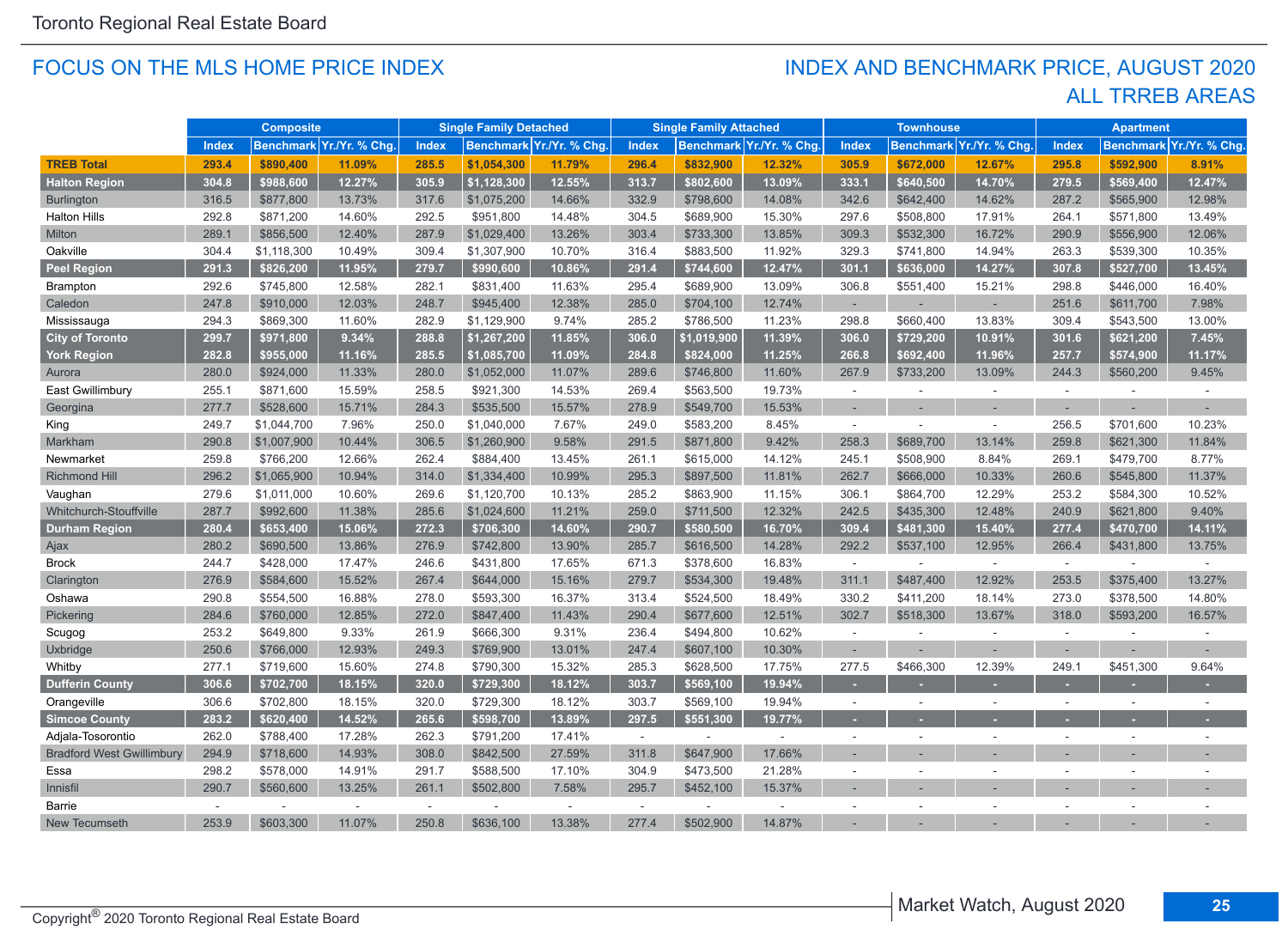#### FOCUS ON THE MLS HOME PRICE INDEX

## CITY OF TORONTO INDEX AND BENCHMARK PRICE, AUGUST 2020

|                        |       | <b>Composite</b> |                         |              | <b>Single Family Detached</b> |                          |       | <b>Single Family Attached</b> |                         |              | <b>Townhouse</b> |                          |              | <b>Apartment</b> |                          |
|------------------------|-------|------------------|-------------------------|--------------|-------------------------------|--------------------------|-------|-------------------------------|-------------------------|--------------|------------------|--------------------------|--------------|------------------|--------------------------|
|                        | Index |                  | Benchmark Yr./Yr. % Chg | <b>Index</b> |                               | Benchmark Yr./Yr. % Chg. | Index |                               | Benchmark Yr./Yr. % Chg | <b>Index</b> |                  | Benchmark Yr./Yr. % Chg. | <b>Index</b> |                  | Benchmark Yr./Yr. % Chg. |
| <b>TREB Total</b>      | 293.4 | \$890,400        | 11.09%                  | 285.5        | \$1,054,300                   | 11.79%                   | 296.4 | \$832,900                     | 12.32%                  | 305.9        | \$672,000        | 12.67%                   | 295.8        | \$592.900        | 8.91%                    |
| <b>City of Toronto</b> | 299.7 | \$971,800        | 9.34%                   | 288.8        | \$1,267,200                   | 11.85%                   | 306.0 | \$1,019,900                   | 11.39%                  | 306.0        | \$729,200        | 10.91%                   | 301.6        | \$621,200        | 7.45%                    |
| Toronto W01            | 279.2 | \$1,125,200      | 6.32%                   | 266.0        | \$1,388,000                   | 9.87%                    | 284.7 | \$1,097,800                   | 9.80%                   | 299.8        | \$634,500        | 15.53%                   | 280.2        | \$633,500        | 3.20%                    |
| Toronto W02            | 332.2 | \$1,180,800      | 11.07%                  | 310.4        | \$1,313,000                   | 12.30%                   | 353.0 | \$1,082,000                   | 12.17%                  | 375.0        | \$723,300        | 10.00%                   | 324.4        | \$696,400        | 8.42%                    |
| Toronto W03            | 331.1 | \$853,400        | 13.12%                  | 336.4        | \$914,600                     | 13.92%                   | 330.4 | \$846,300                     | 15.48%                  | 260.2        | \$630,700        | 8.19%                    | 314.5        | \$537,400        | 4.80%                    |
| Toronto W04            | 318.6 | \$816,900        | 17.00%                  | 292.7        | \$921,800                     | 12.84%                   | 286.5 | \$828,500                     | 15.57%                  | 269.9        | \$631,800        | 11.21%                   | 358.7        | \$529,200        | 21.31%                   |
| Toronto W05            | 281.2 | \$667,700        | 10.02%                  | 282.1        | \$935,600                     | 11.55%                   | 258.0 | \$753,300                     | 10.97%                  | 274.3        | \$498,100        | 9.46%                    | 307.7        | \$404,300        | 8.54%                    |
| Toronto W06            | 257.8 | \$751,700        | 15.09%                  | 321.5        | \$1,026,500                   | 12.69%                   | 260.1 | \$788,200                     | 12.31%                  | 324.0        | \$960,700        | 11.46%                   | 220.9        | \$554,100        | 14.75%                   |
| Toronto W07            | 270.0 | \$1,155,600      | 10.57%                  | 287.5        | \$1,246,000                   | 11.05%                   | 249.7 | \$1,023,800                   | 10.19%                  | 247.6        | \$910,200        | 27.50%                   | 172.1        | \$697,900        | 8.04%                    |
| Toronto W08            | 253.7 | \$1,011,500      | 8.79%                   | 242.8        | \$1,269,100                   | 10.87%                   | 239.0 | \$885,300                     | 10.19%                  | 299.5        | \$720,300        | 15.86%                   | 258.1        | \$537,400        | 6.26%                    |
| Toronto W09            | 287.6 | \$724,000        | 14.17%                  | 268.9        | \$1,002,900                   | 12.84%                   | 231.1 | \$664,400                     | 11.53%                  | 323.7        | \$842,200        | 13.66%                   | 307.4        | \$394,200        | 16.88%                   |
| Toronto W10            | 308.4 | \$700,400        | 13.63%                  | 293.8        | \$881,400                     | 13.31%                   | 300.1 | \$767,900                     | 14.24%                  | 355.9        | \$640,700        | 20.48%                   | 314.5        | \$436,800        | 12.93%                   |
| Toronto C01            | 329.3 | \$813,600        | 5.78%                   | 333.8        | \$1,264,200                   | 7.78%                    | 321.3 | \$1,124,700                   | 9.47%                   | 310.9        | \$886,200        | 8.25%                    | 329.8        | \$686,600        | 5.37%                    |
| Toronto C02            | 294.7 | \$1,418,100      | 6.43%                   | 264.8        | \$2,115,700                   | 11.07%                   | 297.7 | \$1,561,300                   | 8.77%                   | 308.4        | \$1,550,700      | 6.60%                    | 294.0        | \$837,600        | 4.51%                    |
| Toronto C03            | 332.5 | \$1,736,600      | 9.34%                   | 313.5        | \$1,926,600                   | 10.74%                   | 335.7 | \$1,244,800                   | 11.01%                  |              |                  |                          | 358.5        | \$937,800        | 6.19%                    |
| Toronto C04            | 260.8 | \$1,623,400      | 8.80%                   | 262.8        | \$1,851,600                   | 8.06%                    | 263.0 | \$1,231,300                   | 7.74%                   | $\sim$       |                  | $\sim$                   | 247.1        | \$661,000        | 10.31%                   |
| Toronto C06            | 299.9 | \$1,167,900      | 6.46%                   | 284.5        | \$1,215,100                   | 13.12%                   | 232.5 | \$860,200                     | 9.88%                   | 277.0        | \$742,900        | 9.14%                    | 316.3        | \$699,500        | 2.13%                    |
| Toronto C07            | 280.3 | \$969,700        | 7.31%                   | 310.5        | \$1,420,500                   | 11.13%                   | 217.8 | \$779,400                     | 9.94%                   | 279.9        | \$788,900        | 9.55%                    | 265.8        | \$649,100        | 4.44%                    |
| Toronto C08            | 297.2 | \$777,200        | 2.20%                   | 306.7        | \$1,795,800                   | 5.83%                    | 309.3 | \$1,475,500                   | 8.37%                   | 299.5        | \$774,500        | 6.36%                    | 296.0        | \$639,900        | 1.61%                    |
| Toronto C09            | 213.2 | \$1,516,900      | 10.81%                  | 153.2        | \$1,924,500                   | 10.53%                   | 162.7 | \$1,323,900                   | 5.99%                   | 295.4        | \$1,744,600      | 6.11%                    | 249.5        | \$826,600        | 12.13%                   |
| Toronto C10            | 297.8 | \$1,177,100      | 5.64%                   | 282.1        | \$1,741,700                   | 10.80%                   | 272.2 | \$1,344,800                   | 12.76%                  | 281.8        | \$944,600        | 10.68%                   | 306.7        | \$732,400        | 3.16%                    |
| Toronto C11            | 304.0 | \$1,076,400      | 11.60%                  | 229.8        | \$1,565,400                   | 9.90%                    | 264.5 | \$1,227,300                   | 10.99%                  | 266.3        | \$461,300        | 19.04%                   | 361.7        | \$525,200        | 12.93%                   |
| Toronto C12            | 238.7 | \$2,036,600      | 8.85%                   | 215.0        | \$2,304,300                   | 5.91%                    | 284.7 | \$1,191,600                   | 11.38%                  | 227.7        | \$911,000        | 15.35%                   | 296.7        | \$930,300        | 6.84%                    |
| Toronto C13            | 278.2 | \$1,010,800      | 6.51%                   | 265.5        | \$1,415,900                   | 5.57%                    | 243.6 | \$777,200                     | 7.03%                   | 273.7        | \$791,300        | 15.97%                   | 290.4        | \$593,300        | 6.45%                    |
| Toronto C14            | 293.3 | \$959,200        | 7.00%                   | 284.8        | \$1,540,600                   | 7.80%                    | 222.0 | \$1,081,100                   | 4.77%                   | 316.2        | \$851,500        | 4.49%                    | 293.0        | \$737,900        | 7.05%                    |
| Toronto C15            | 273.1 | \$886,300        | 10.17%                  | 306.2        | \$1,437,700                   | 10.03%                   | 250.2 | \$813,400                     | 11.05%                  | 304.4        | \$728,600        | 11.58%                   | 258.8        | \$601,800        | 9.57%                    |
| Toronto E01            | 388.5 | \$1,209,800      | 9.62%                   | 385.4        | \$1,359,900                   | 12.43%                   | 391.0 | \$1,233,400                   | 10.17%                  | 434.5        | \$794,700        | 8.44%                    | 369.9        | \$810,200        | 7.16%                    |
| Toronto E02            | 317.2 | \$1,187,900      | 7.02%                   | 279.5        | \$1,273,400                   | 8.92%                    | 344.3 | \$1,152,900                   | 9.68%                   | 339.6        | \$978,100        | 4.91%                    | 272.5        | \$745,000        | $-4.22%$                 |
| Toronto E03            | 305.7 | \$940,300        | 13.39%                  | 313.4        | \$1,056,600                   | 14.21%                   | 287.2 | \$940,500                     | 13.79%                  |              |                  | $\sim$                   | 298.2        | \$435,700        | 8.24%                    |
| Toronto E04            | 315.9 | \$780,700        | 15.46%                  | 287.5        | \$847,600                     | 13.55%                   | 304.3 | \$733,300                     | 14.48%                  | 283.8        | \$615,200        | 6.61%                    | 379.5        | \$584,400        | 20.90%                   |
| Toronto E05            | 282.1 | \$740,200        | 11.15%                  | 285.9        | \$1,006,800                   | 10.81%                   | 277.0 | \$763,300                     | 11.51%                  | 290.7        | \$632,200        | 12.33%                   | 275.4        | \$540,900        | 10.91%                   |
| Toronto E06            | 306.5 | \$854,700        | 13.14%                  | 314.6        | \$898,700                     | 17.74%                   | 315.0 | \$749,200                     | 18.07%                  |              |                  |                          | 264.3        | \$558,900        | $-6.61%$                 |
| Toronto E07            | 305.0 | \$747,600        | 12.13%                  | 302.7        | \$992,200                     | 12.11%                   | 295.9 | \$773,700                     | 14.07%                  | 302.5        | \$655,300        | 10.52%                   | 306.9        | \$525,600        | 11.64%                   |
| Toronto E08            | 312.9 | \$755,100        | 13.78%                  | 293.5        | \$914,800                     | 14.92%                   | 266.2 | \$690,100                     | 17.22%                  | 326.2        | \$665,800        | 14.14%                   | 346.0        | \$552,000        | 12.16%                   |
| Toronto E09            | 300.7 | \$718,900        | 13.51%                  | 288.3        | \$818,600                     | 12.97%                   | 283.6 | \$693,600                     | 15.85%                  | 332.4        | \$617,700        | 12.11%                   | 309.4        | \$580,400        | 14.42%                   |
| Toronto E10            | 300.5 | \$842,200        | 12.59%                  | 281.0        | \$900,300                     | 10.02%                   | 282.3 | \$732,000                     | 12.92%                  | 361.5        | \$631,100        | 15.83%                   | 301.3        | \$486,100        | 15.80%                   |
| Toronto E11            | 317.1 | \$693,500        | 12.77%                  | 305.1        | \$848,600                     | 10.10%                   | 308.5 | \$698,800                     | 11.01%                  | 255.0        | \$500,500        | 16.17%                   | 386.5        | \$576,800        | 15.86%                   |